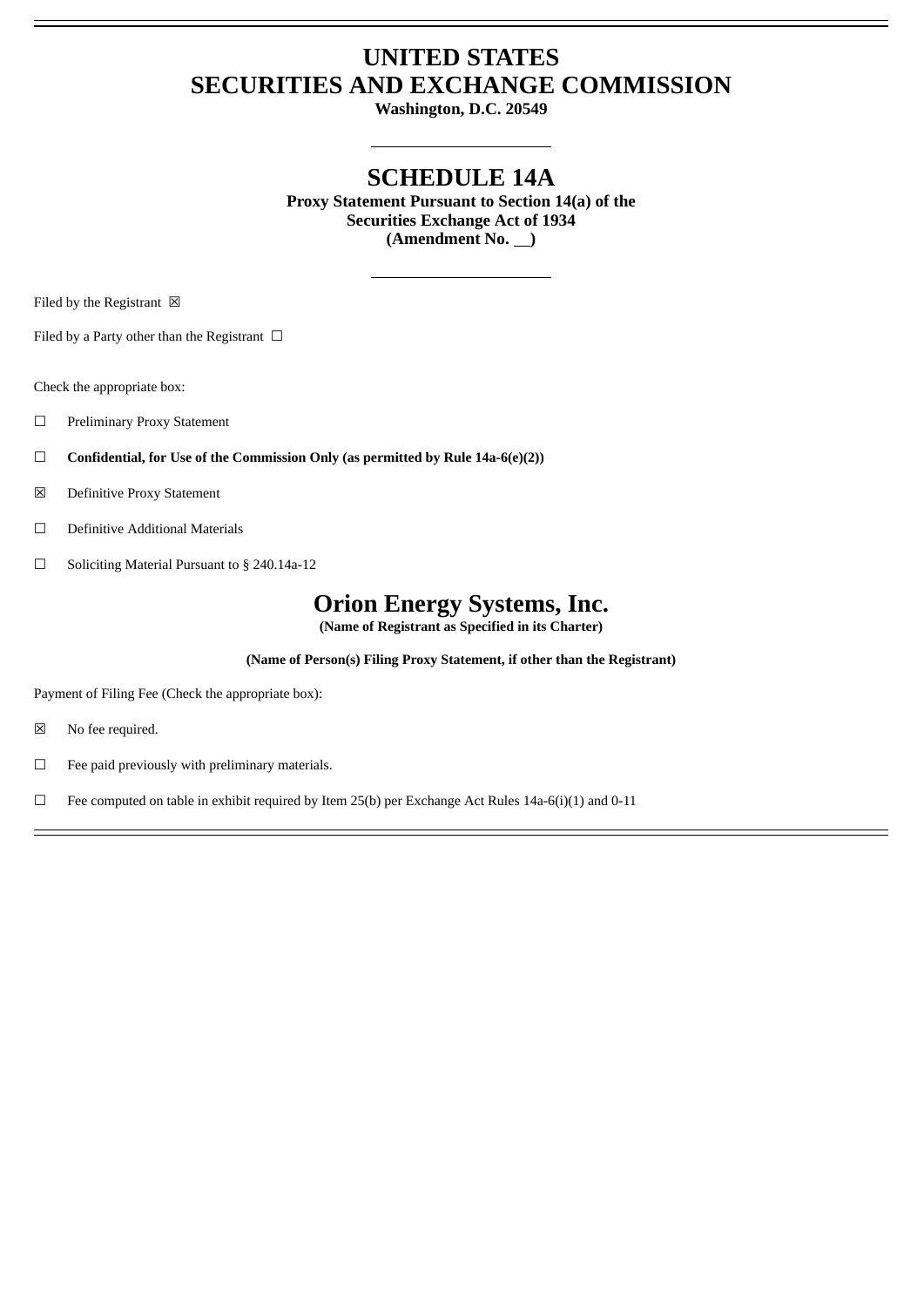# orion

#### Dear Fellow Shareholders:

We thank you for your investment in Orion Energy Systems, Inc. and for the confidence you have placed in our Board of Directors. We are very pleased to share with you some of our achievements and the progress that we accomplished in our fiscal year 2022. These positive results derive from the hard work and dedication of the entire Orion team. We believe our success is also confirmation of our strategy, which is grounded in a commitment to the highest levels of product quality and efficiency, as well as customer service and satisfaction. Highlights from fiscal 2022 include:

**Strong Revenue**. Fiscal 2022 revenue rose 6.5% to \$124.4 million, supported by growth in the company's energy service company (ESCO) partner channel which rose \$8 million, or 71%, over fiscal year 2021.

**Diversification**. We made progress diversifying our business in fiscal 2022, growing revenue outside of our largest customer, a major national retailer, by almost 25%. Revenue of \$5.8 million from maintenance services, including a significant contribution from our recent acquisition of Stay-Lite Lighting, contributed to our growth and diversification.

**Gross Profit Percentage**. Our gross profit percentage increased 150 basis points to 27.3% in fiscal 2022 from 25.8% in fiscal 2021. Gross profit benefitted from improved pricing, product mix and production cost efficiencies on higher sales, as we successfully managed our supply chain and rising input costs.

**Net Income**. In fiscal 2022, our net income improved to \$6.1 million, or \$0.19 per share, compared to fiscal 2021 net income, excluding a one-time non-cash tax benefit of \$0.17 per share.

We are very proud of the improved financial results we were able to deliver to our shareholders in fiscal 2022 and we cordially invite you to attend our 2022 Annual Meeting of Shareholders that will be held online at http://www.virtualshareholdermeeting.com/OESX2022 on Thursday, August 4, 2022, at 1:00 p.m. Central Time. A replay of our Annual Meeting of Shareholders will also be available on our website during the month of August. We hope that you will be able to attend our Annual Meeting online to review our progress and opportunities ahead.

Sincerely,

Mike atrachael

Michael W. Altschaefl Chief Executive Officer and Board Chair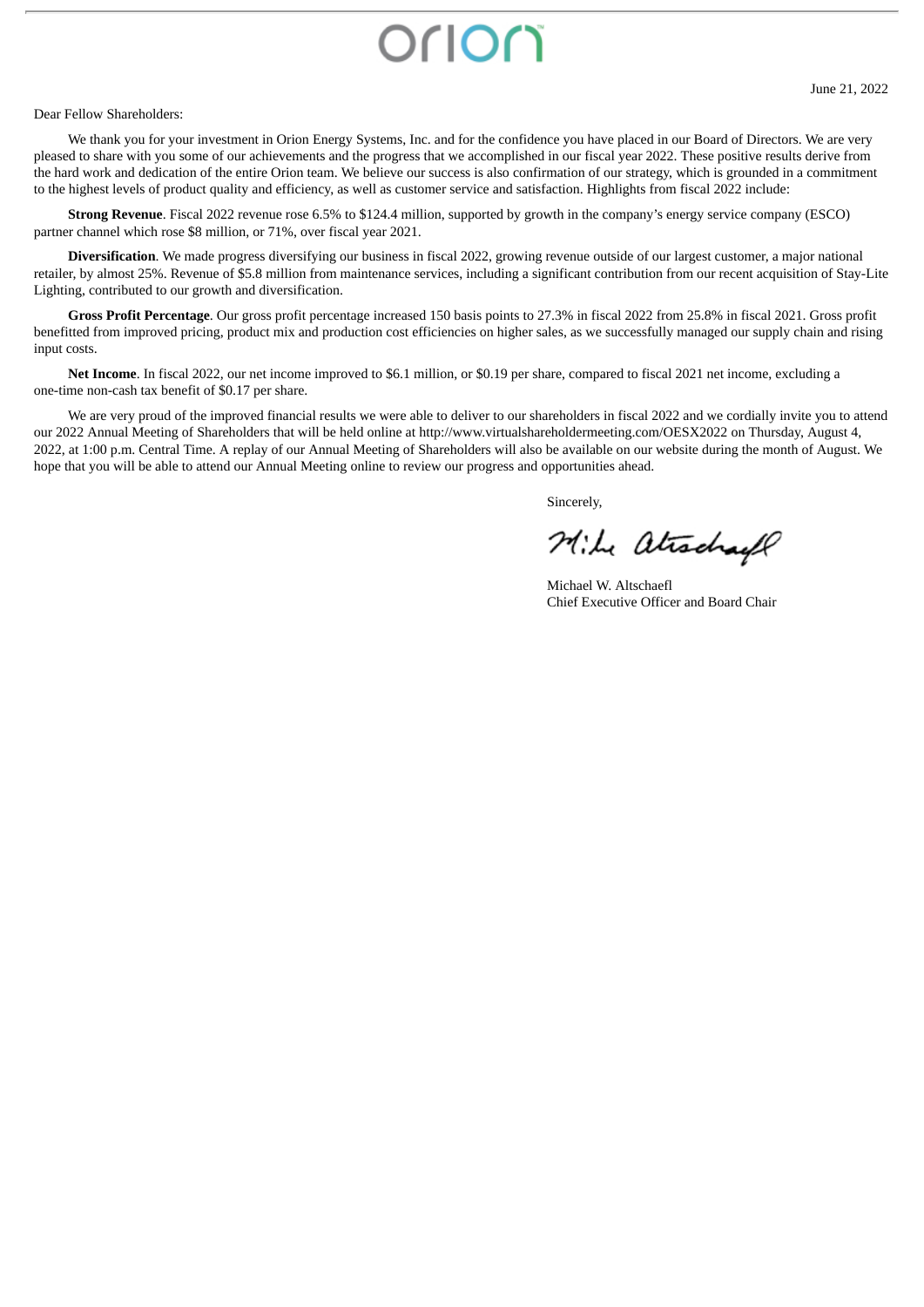**CIOC Orion Energy Systems, Inc. 2210 Woodland Drive Manitowoc, Wisconsin 54220 (800) 660-9340**

#### **NOTICE OF 2022 ANNUAL MEETING OF SHAREHOLDERS**

To the Shareholders of Orion Energy Systems, Inc.:

Our 2022 Annual Meeting of Shareholders will be held on Thursday, August 4, 2022, at 1:00 p.m., Central Time, online at www.virtualshareholdermeeting.com/OESX2022. You will be able to listen to the annual meeting live, submit questions and vote online. A replay of the annual meeting will be available on our website during the month of August.

At the annual meeting, as we describe in the accompanying proxy statement, we will ask you to vote on the following matters:

1. the election of two nominees named in the attached proxy statement as a Class III director to serve for a term expiring at the 2025 annual meeting of shareholders, and until his or her successor has been duly elected and qualified;

2. an advisory vote to approve the compensation of our named executive officers as disclosed in the accompanying proxy statement;

- 3. the ratification of BDO USA, LLP to serve as our independent registered public accounting firm for our fiscal year 2023; and
- 4. such other business as may properly come before the annual meeting, or any adjournment or postponement thereof.

You are entitled to vote at the annual meeting only if you were a shareholder of record at the close of business on June 8, 2022. A proxy statement and proxy card are enclosed.

In order to provide our shareholders a more convenient, cost-effective method of attending, and, to provide our shareholders with a means to attend the annual meeting in a manner that does not endanger the health and well-being of our shareholders, we have elected to hold our annual meeting via remote communication. You may attend the virtual annual meeting and vote your shares during the meeting by visiting our annual meeting website at

www.virtualshareholdermeeting.com/OESX2022. You are entitled to participate in and submit questions in writing during the annual meeting if you were a shareholder as of the close of business on June 8, 2022. To be admitted to the annual meeting at www.virtualshareholdermeeting.com/OESX2022, you will need the 16-digit control number included on your notice, your proxy card or the instructions that accompanied your proxy materials. The annual meeting will begin promptly at 1:00 p.m., Central Time. Online check-in will begin at 12:45 p.m., Central Time. Please allow ample time for the online check-in procedures. If you have difficulty accessing the virtual annual meeting, please call the technical support number that will be posted on the virtual annual meeting log in page for assistance. We will have personnel available to assist you. If you hold shares through a bank, broker or other nominee, you will need to contact such bank, broker or other nominee for assistance with your 16-digit control number.

Whether or not you expect to attend the annual meeting, it is important that you promptly complete, sign, date and submit your proxy card via internet, telephone or mail in accordance with its instructions so that you may vote your shares. **If you hold your shares in a brokerage account, you should be aware that, if you do not instruct your broker how to vote, your broker will not be permitted to vote your shares for the election of directors or on the advisory vote to approve the compensation of our named executive officers. Therefore, you must affirmatively take action to vote your shares at our annual meeting. If you do not, your shares will not be voted on these items.**

By order of the Board of Directors:

Mile atrachael

Michael W. Altschaefl Chief Executive Officer and Board Chair

Manitowoc, Wisconsin June 21, 2022

**Important Notice Regarding the Availability of Proxy Materials for the Shareholder Meeting To Be Held on August 4, 2022. Our proxy statement for our 2022 Annual Meeting of Shareholders and our 2022 Annual Report to Shareholders are available at www.proxyvote.com.**

Our Annual Report on Form 10-K is enclosed with this notice and proxy statement for shareholders who have elected to receive paper copies of our proxy materials.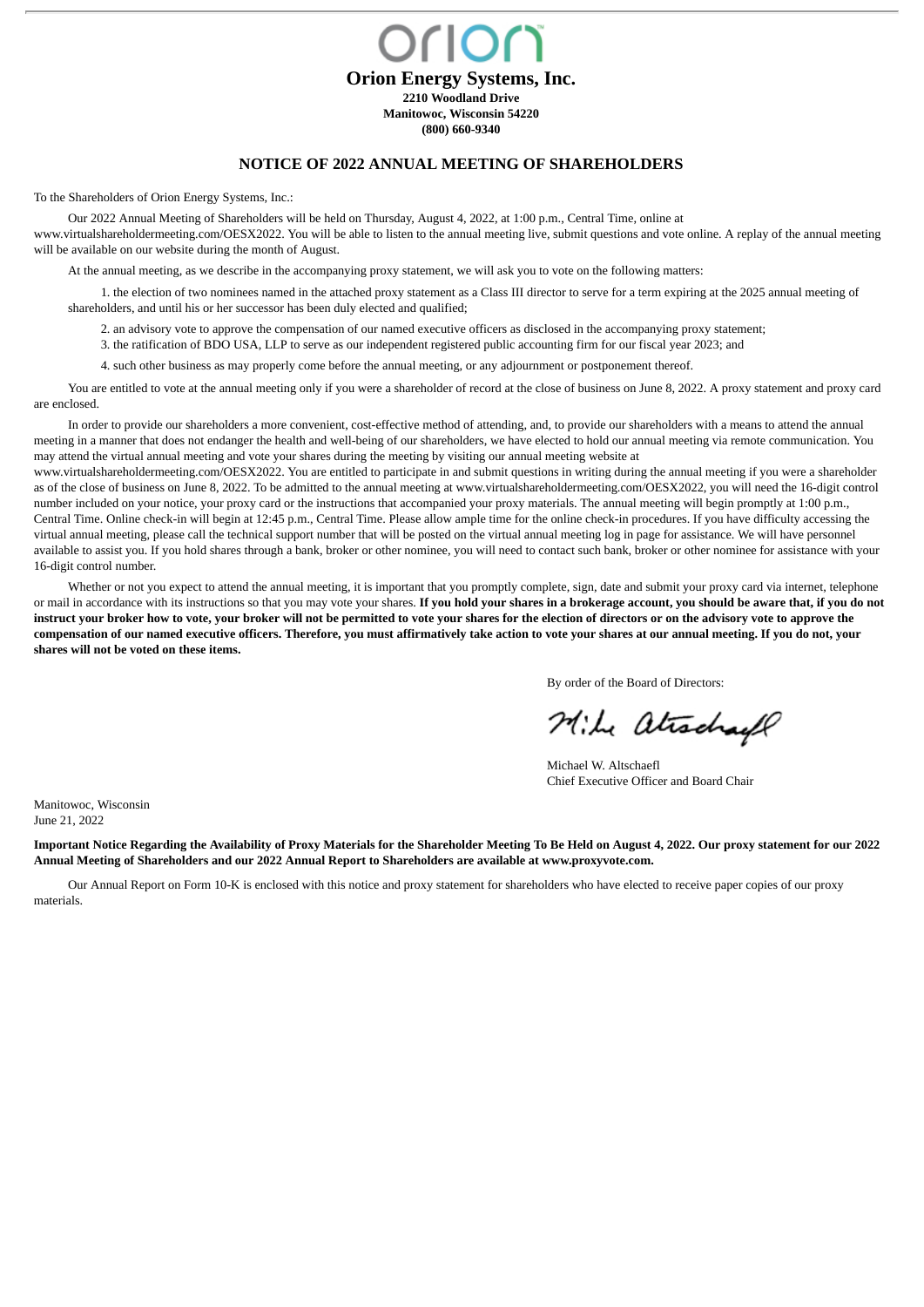# Drior

## **PROXY STATEMENT**

### **FOR THE 2022 ANNUAL MEETING OF SHAREHOLDERS To be Held August 4, 2022**

We are providing these proxy materials to you because our board of directors is soliciting proxies for use at our 2022 Annual Meeting of Shareholders to be held online on Thursday, August 4, 2022, at 1:00 p.m., Central Time, and at any adjournment or postponement thereof (which we refer to collectively as our "annual meeting"), for the purposes set forth in the attached Notice of 2022 Annual Meeting of Shareholders and as described herein. We either (i) mailed you a notice of internet availability of our proxy materials on or before June 21, 2022 notifying each shareholder entitled to vote at the annual meeting how to vote and how to electronically access a copy of this proxy statement and form or proxy or (ii) mailed you a printed copy of such proxy materials and a proxy card in paper format.

In order to provide our shareholders a more convenient, cost-effective method of attending, and to provide our shareholders with a means to attend the annual meeting in a manner that does not endanger the health and well-being of our shareholders, we have elected to hold our annual meeting via remote communication. You may attend the virtual annual meeting and vote your shares during the meeting by visiting our annual meeting website at www.virtualshareholdermeeting.com/OESX2022. A replay will be available on our website during the month of August. You are entitled to participate in the annual meeting if you were a shareholder as of the close of business on June 8, 2022. To be admitted to the annual meeting at www.virtualshareholdermeeting.com/OESX2022, you will need the 16-digit control number included on your notice, your proxy card or the instructions that accompanied your proxy materials. The annual meeting will begin promptly at 1:00 p.m., Central Time. Online check-in will begin at 12:45 p.m., Central Time. Please allow ample time for the online check-in procedures. If you have difficulty accessing the virtual annual meeting, please call the technical support number that will be posted on the virtual annual meeting log in page for assistance. We will have personnel available to assist you. If you hold shares through a bank, broker or other nominee, you will need to contact such bank, broker or other nominee for assistance with your 16-digit control number.

This year's shareholder question and answer session will include appropriate questions submitted in advance of, and appropriate questions submitted live during, the annual meeting. You may submit an appropriate question in advance of the meeting at www.proxyvote.com after logging in with your 16-digit control number. Appropriate questions may be submitted during the annual meeting through www.virtualshareholdermeeting.com/OESX2022. We expect to respond to appropriate questions during the annual meeting, and may also respond to appropriate questions on an individual basis or by posting answers on our investor relations website after the meeting.

Consistent with prior years, we are using the "notice and access" system adopted by the SEC relating to the delivery of our proxy materials over the internet. The SEC's notice and access rules allow us to deliver our proxy materials to our shareholders by posting the materials on an internet website, notifying shareholders of the availability of our proxy materials on the internet and sending paper copies of our proxy materials upon shareholder request. We believe that the notice and access rules allow us to use internet technology that many shareholders prefer, continue to provide our shareholders with the information that they need and, at the same time, ensure more prompt delivery of our proxy materials. The notice and access rules also lower our cost of printing and delivering our proxy materials and minimize the environmental impact of printing paper copies.

As a result, we mailed to many of our shareholders a notice of internet availability of our proxy materials instead of a paper copy of our proxy materials. Shareholders who received the notice will have the ability to access our proxy materials over the internet and to request a paper copy of our proxy materials by mail, by e-mail or by telephone. Instructions on how to access our proxy materials over the internet or to request a paper copy may be found on the notice. In addition, the notice contains instructions on how shareholders may request our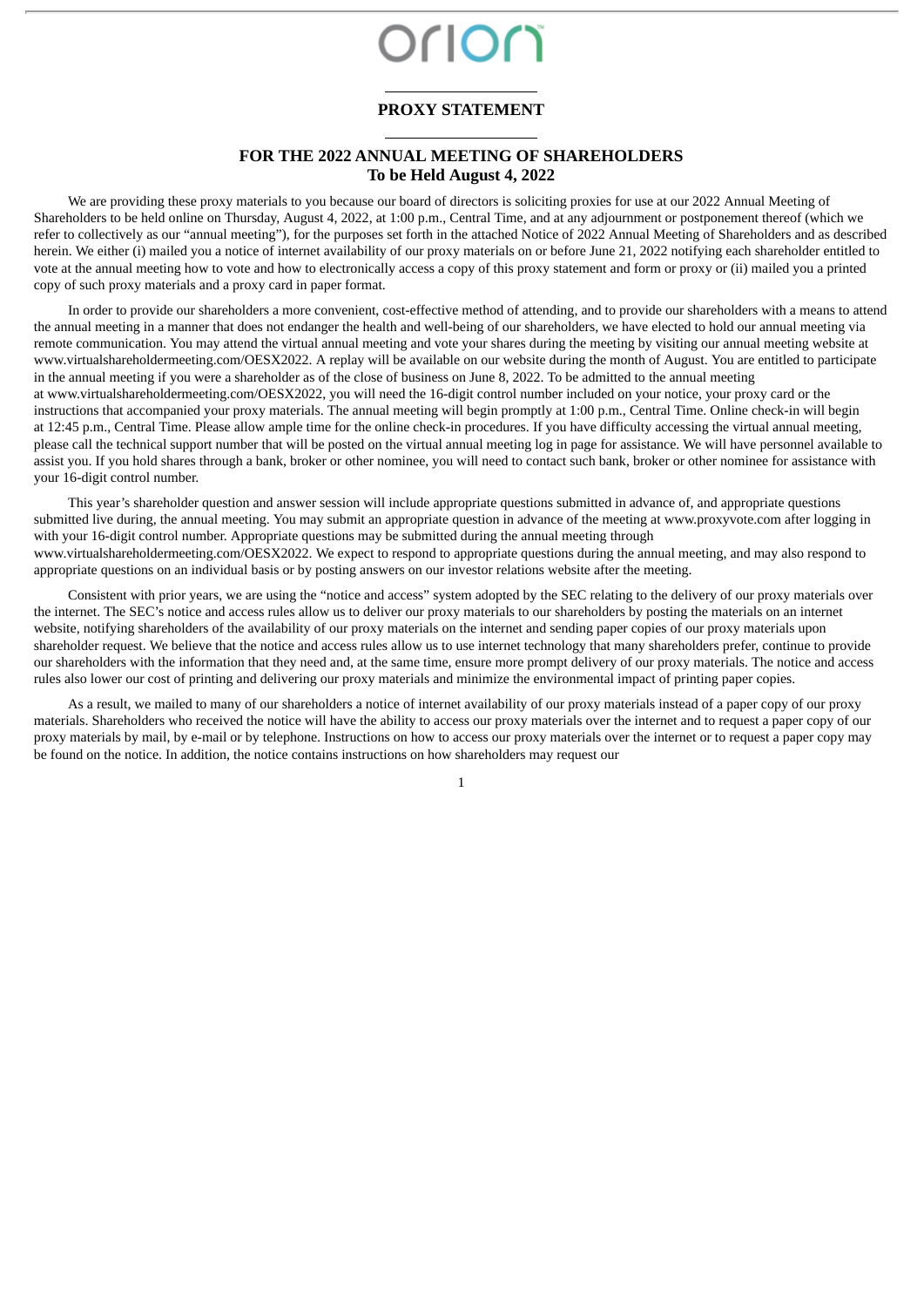proxy materials in printed form by mail or electronically by e-mail on an ongoing basis. The notice of internet availability of our proxy materials also serves as a notice of meeting.

Execution of a proxy will not affect your right to attend and vote at the annual meeting virtually, nor will your presence revoke a previously submitted proxy. You may revoke a previously submitted proxy at any time before the annual meeting by giving written notice of your intention to revoke the proxy to our board secretary or by attending the annual meeting virtually and voting at the annual meeting online. Unless revoked, the shares represented by proxies received by our board of directors will be voted at the annual meeting in accordance with the instructions thereon. If no instructions are specified on a proxy, the votes represented thereby will be voted: (1) for the board's director nominees set forth below; (2) for the advisory vote to approve the compensation of our named executive officers as disclosed in the Compensation Discussion and Analysis section and the executive compensation tables set forth below in this proxy statement; (3) for the ratification of BDO USA, LLP to serve as our independent registered public accounting firm for our fiscal year 2023; and (4) on such other matters that may properly come before the annual meeting in accordance with the best judgment of the persons named as proxies. Our board of directors has designated Michael W. Altschaefl and J. Per Brodin, and each or either of them, as proxies to vote the shares of our common stock solicited on its behalf.

IMPORTANT: If you hold your shares in a brokerage account, you should be aware that, if you do not instruct your broker how to vote, your broker will not be permitted to vote your shares for the election of directors or the advisory vote to approve the compensation of our named executive officers. Therefore, you must affirmatively take action to vote your shares at our annual meeting. If you do not, your shares **will not be voted on these items.**

The nominees receiving the highest vote totals of the eligible shares of our common stock, no par value per share ("Common Stock"), will be elected as a director. With regard to the election of directors, votes may be cast in favor or withheld; votes that are withheld will be excluded entirely from the vote and will have no effect. The advisory vote to approve the compensation of our named executive officers and the appointment of BDO USA, LLP to serve as our independent registered public accounting firm for our fiscal year 2023 will be approved if the votes cast in favor of approval exceed the votes cast against approval. Abstentions and broker non-votes will be counted for purposes of determining the presence of a quorum but will be disregarded in the calculation of votes cast.

Only holders of record of shares of our Common Stock as of the close of business on June 8, 2022 (the "Record Date") are entitled to vote at the annual meeting. As of the Record Date, we had 31,161,016 shares of Common Stock outstanding and entitled to vote. The record holder of each share of Common Stock outstanding on the Record Date is entitled to one vote per share on each matter submitted for shareholder consideration at the annual meeting. In order for us to validly transact business at the annual meeting, we must have a quorum present. A majority of the votes of the shares of Common Stock entitled to be cast, or shares representing at least 15,580,509 votes, will represent a quorum for the purposes of the annual meeting.

#### **WE INTEND TO BEGIN MAKING THIS PROXY STATEMENT AND THE NOTICE OF INTERNET AVAILABILITY OF PROXY MATERIALS AVAILABLE TO SHAREHOLDERS ON OR ABOUT JUNE 21, 2022.**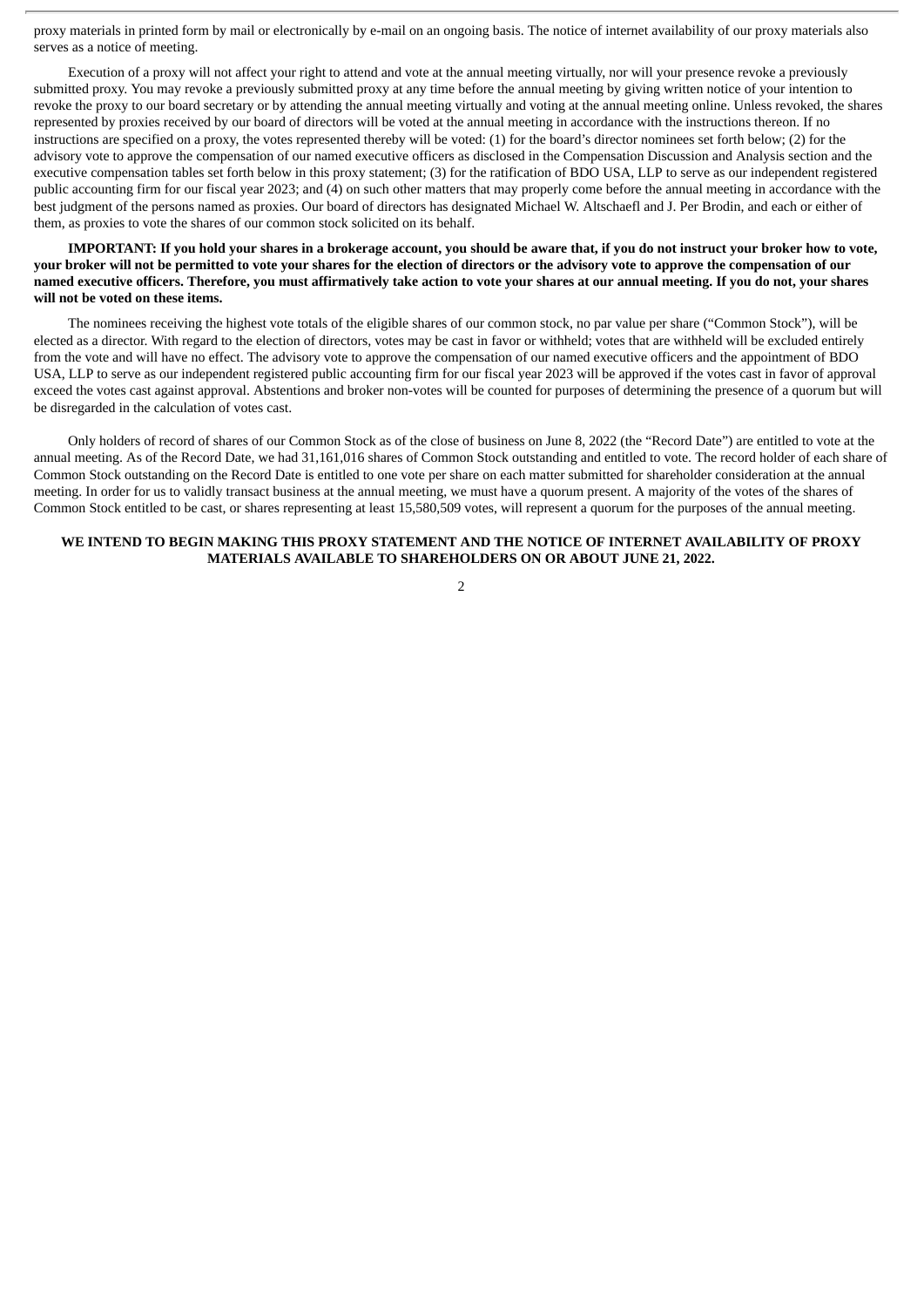#### **TRIBUTE TO ALAN HOWE**



*Alan B. Howe* has served on our Board since May 2019, including acting as Chair of our Strategic Advisory Committee focused on helping us to grow by executing strategic acquisitions. Mr. Howe has determined not to stand for reelection to our board at the annual meeting because of his extensive board of director commitments at other companies. As a result, we want to formally extend our thanks and gratitude to Mr. Howe for his years of dedicated service and contributions to our company, our board of directors and our shareholders. We extend to Mr. Howe our sincere appreciation for his valued service, guidance, advice and dedication to our company and we all wish him the very best in his future endeavors.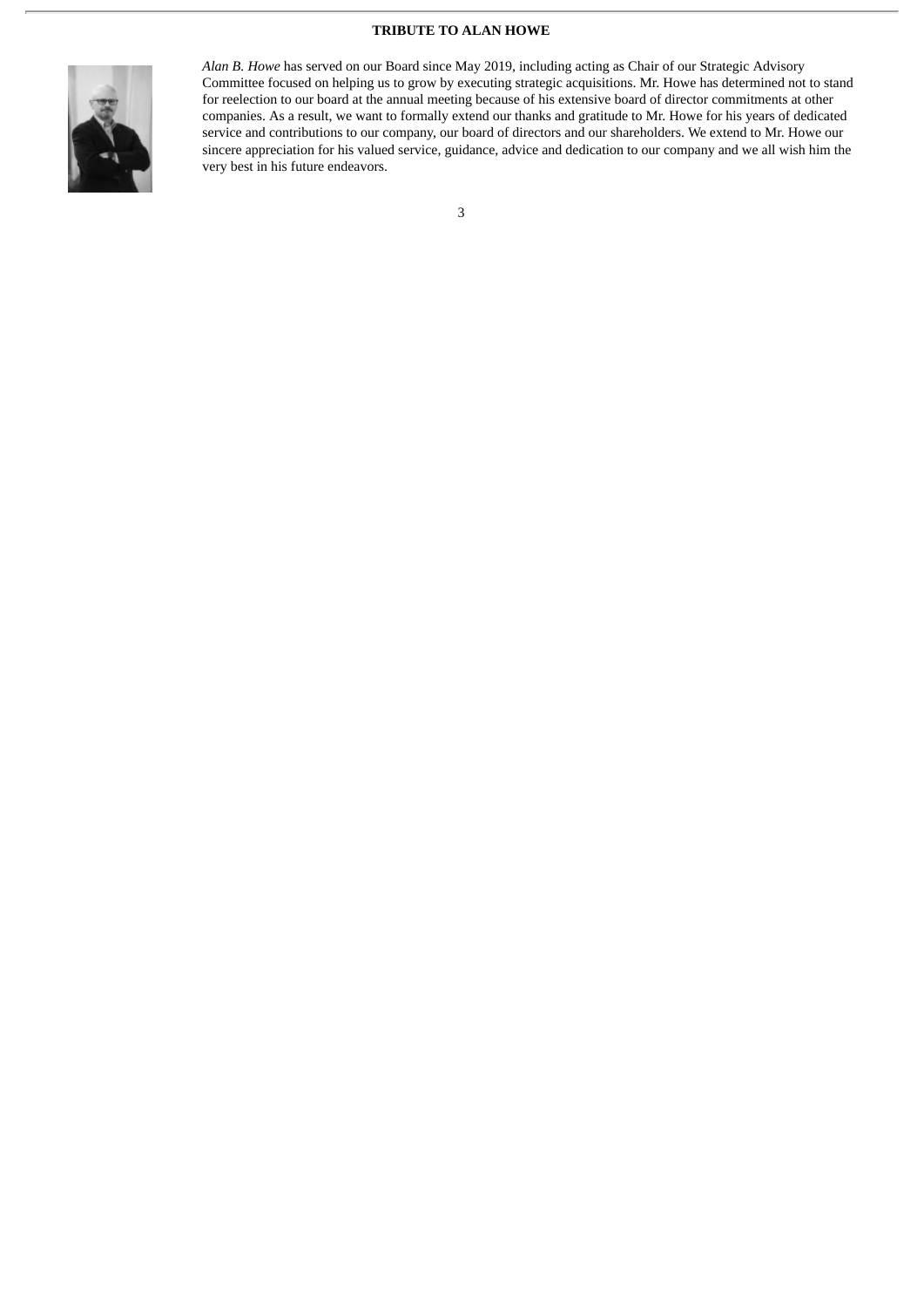#### **PROPOSAL ONE:**

#### **ELECTION OF DIRECTORS**

We maintain a staggered board of directors comprised of five directors divided into three classes. Currently, there is one director in Class I (2021- 2023) (Mr. Williamson), two directors in Class II (2021-2024) (Ms. Richstone and Mr. Altschaefl) and two directors in Class III (2022-2025) (Messrs. Howe and Otten). Each director generally serves for a term ending on the date of the third annual shareholders' meeting following the annual shareholders' meeting at which such director's class was most recently elected and until his or her successor is duly elected and qualified.

At the annual meeting, the terms of our two current Class III (2022-2025) directors (Messrs. Howe and Otten) will expire. Mr. Howe has decided not to stand for reelection at the annual meeting due to his extensive board of director commitments at other companies. Mr. Otten will stand for re-election, and the board has determined to nominate Sally Washlow to also be elected as a Class III director at the annual meeting.

The individuals named as proxy voters in the accompanying proxy, or their substitutes, will vote for the board's nominees with respect to all proxies we receive unless instructions to the contrary are provided. If either nominee becomes unavailable for any reason, the votes will be cast for a substitute nominee designated by our board. Our directors have no reason to believe that the nominees named below will be unable to serve if elected.

The following sets forth certain information, as of June 21, 2022, about the board's nominees for election at the annual meeting and each director of our company whose term will continue after our annual meeting.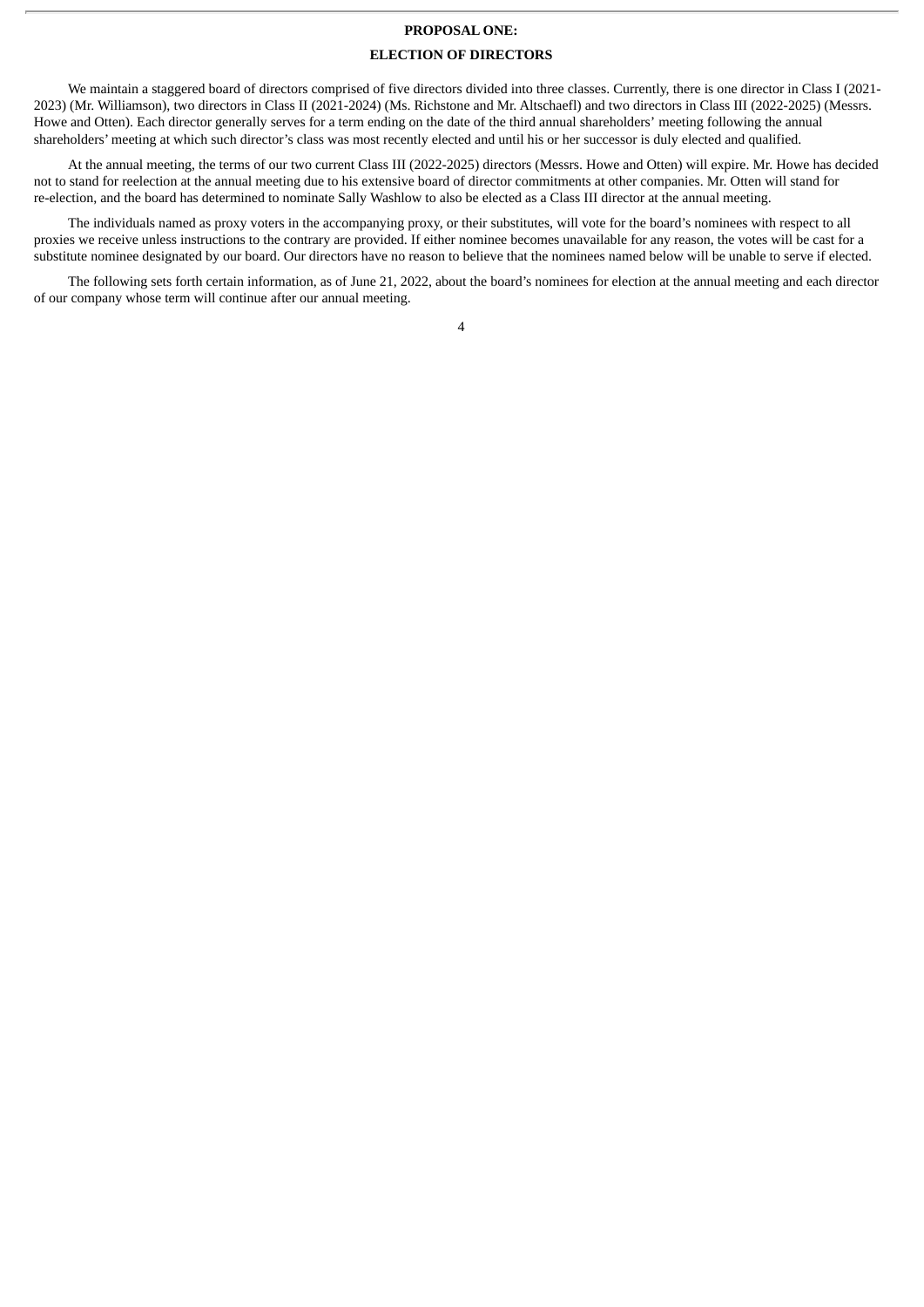#### **Nominees For Election at the Annual Meeting**

*Class III Director (2022-2025) — Terms Expiring 2025*



*Anthony L. Otten*, 66, has served as a director since August 2015. In June 2017, Mr. Otten was appointed as our lead independent director. Mr. Otten serves as managing member of Stillwater, LLC. Previously, Mr. Otten served as chief executive officer of Versar, Inc. from February 2010 until its sale in November 2017 and also served as a member of the board of directors of Versar, Inc. from 2008 until its sale in November 2017. Mr. Otten also currently serves on the Advisory Board of Constant Associates, Inc., a federal contractor, the Board of Directors and audit and nominating and governance committees of Glen Farne Acquisition Corp., and the Board of Directors of Sumaria Systems, LLC, a federal contractor focused on cyber and information technology support for U.S. Air Force drone programs. Mr. Otten previously served as managing member of Stillwater, LLC from July 2009 to February 2010; operating partner of New Stream Asset Funding, LLC from 2007 to June 2009; managing member of Stillwater, LLC from 2004 to 2007 and principal of Grisanti, Galef and Goldress, Inc. from 2001 to 2004. Previously, Mr. Otten held senior management positions with Cabot Corporation and Marriott Corporation. We believe that Mr. Otten's experience as a chief executive officer of a public company, capital markets expertise and merger and acquisition experience qualify him for service as a director of our company. We further believe that Mr. Otten's leadership experience and contributions to our board qualify him to serve as our lead director and our board chair after the annual meeting.



*Sally A. Washlow*, 51, is being nominated to serve as a newly-elected director. Ms. Washlow currently leads the Midwest geographic area of the United States for Lee Hecht Harrison's International Center for Executive Options working with senior level and C-Suite executives from companies ranging from Fortune 10 to privately held. Since 2017, Ms. Washlow operates SW Consulting LLC supporting companies with executive management, strategy initiatives and board service to privately and publicly held companies. From 2015 to 2017, Ms. Washlow was the Chief Executive Officer of Cedar Electronics Corporation (formerly a public company, Nasdaq: COBR), a supplier of radar detectors, GPS systems, dash cameras and other electronic products, and led the integration of the Cobra and Escort electronics businesses. Prior to Cedar Electronics, Ms. Washlow worked for 13 years at Cobra Electronics Corporation in various capacities, including as President from 2013 until 2015. She is also a member of the Consumer Technology Association and serves on the audit committee as well as the Board of Industry Leaders. Ms. Washlow currently serves on three boards, Data I/O Corporation (Nasadq: DAIO), a company focused on advanced programming, security deployment, security provisions and associated intellectual property protection, since 2020 and serves as chair of the compensation committee and a member of the audit and corporate governance and nominating committee; Costar Technologies, Inc. (OTC Markets Group: CSTI), a designer, developer, manufacturer and distributor of video surveillance products, since 2019 and serves as the chairperson of the board of directors and a member of the audit committee; and on the advisory board of Matot Industries, an automotive cybersecurity company, since 2020. We believe that Ms. Washlow's experience as an innovative go-to-market strategist, along with her other leadership and entrepreneurial skills qualify her for service as a director of our company. Ms. Washlow was originally recommended as a director nominee by a non-management director.

**RECOMMENDATION OF THE BOARD: THE BOARD OF DIRECTORS UNANIMOUSLY RECOMMENDS A VOTE "FOR" THE ABOVE DIRECTOR NOMINEES.**

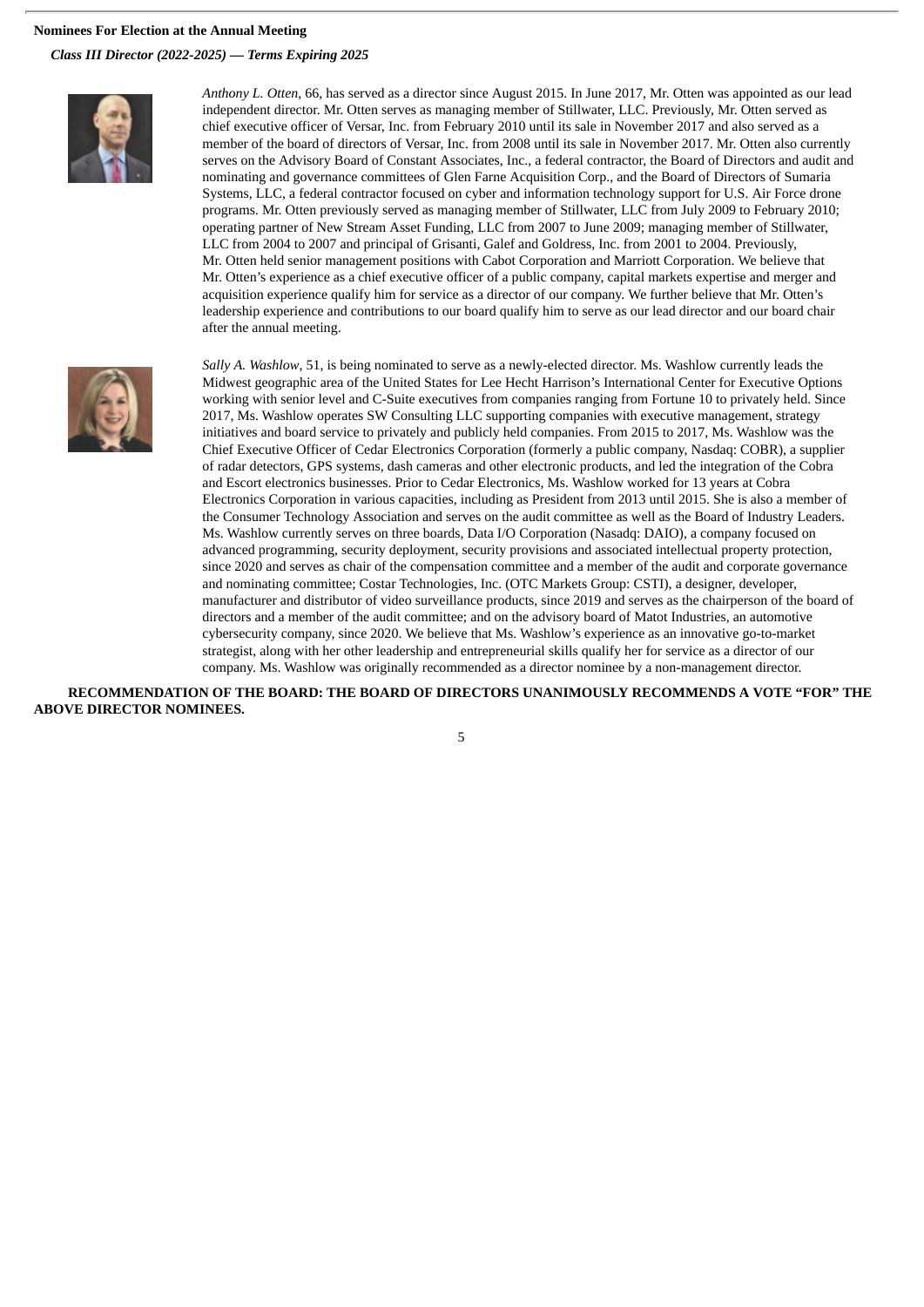#### **Directors Continuing in Office**

*Class I Director (2021-2023) — Term Expiring 2023*



*Mark C. Williamson,* 68, has served as a director since April 2009 and was our lead independent director from October 2009 through May 2013. Mr. Williamson was a partner of Putnam Roby Williamson Communications of Madison, Wis., a strategic communications firm specializing in energy utility matters, from 2008 until 2018. He has more than 20 years of executive-level utility experience. Prior to joining Putnam Roby Williamson Communications, Mr. Williamson was vice president of major projects for American Transmission Company from 2002 to 2008, served as executive vice president and chief strategic officer with Madison Gas and Electric Company from 1986 to 2002 and, prior to 1986, was a trial attorney with the Madison firm Geisler and Kay S.C. We believe that Mr. Williamson's background in the energy utility industry, legal experience and in management positions qualify him for service as a director of our company*.*

#### *Class II Directors (2021-2024) — Terms Expiring 2024*



*Ellen B. Richstone*, 70, has served as a director since May 2017. Ms. Richstone was the Chief Financial Officer of several public and private companies between 1989 and 2012, including Rohr Aerospace, a Fortune 500 company. From 2002 to 2004, Ms. Richstone was the President and Chief Executive Officer of the Entrepreneurial Resources Group. From 2003 until its sale in 2007, Ms. Richstone served as the financial expert on the board of directors of American Power Conversion. Ms. Richstone currently serves on the boards of three other public companies: Cognition Therapeutics, Inc., eMagin Corporation and Superior Industries International. She currently chairs the audit committees of Cognition Therapeutics, Inc., eMagin Corporation and Superior Industries in addition to our company. Ms. Richstone has prior experience on both public and private boards and is currently on the board of the National Association of Corporate Directors in New England. Ms. Richstone's past public board service includes American Power Conversion (sold), Everyware Global (taken private) and Parnell Pharmaceuticals Holdings Ltd. (taken private). In April 2013, Ms. Richstone was awarded the first annual Distinguished Director Award from the Corporate Directors Group (renamed ACCD). Ms. Richstone graduated from Scripps College in Claremont California and holds graduate degrees from the Fletcher School of Law and Diplomacy at Tufts University. Ms. Richstone also completed the Advanced Professional Certificate in Finance at New York University's Graduate School of Business Administration and attended the Executive Development program at Cornell University's business school. Ms. Richstone holds an Executive Master's Certification in Director Governance from the American College of Corporate Directors. In January 2018 Ms. Richstone was named a National Association of Corporate Directors Fellow, the highest governance level awarded. In September 2020, Ms. Richstone was named to the Directorship 100 by the National Association of Corporate Directors (NACD) for her leadership in board governance. We believe that Ms. Richstone's financial expertise and her experience as a seasoned executive and board member qualify her for service as a director of our company.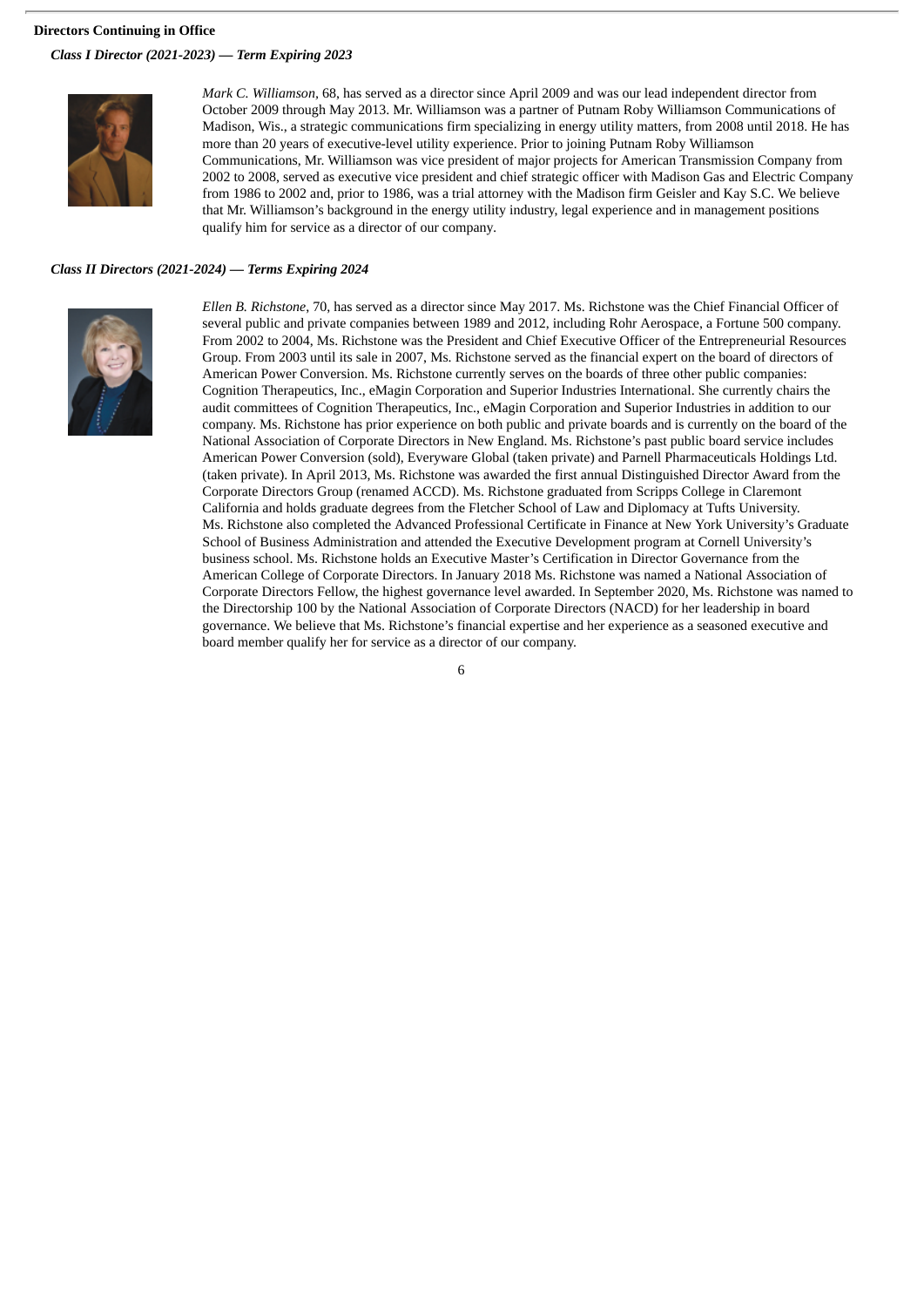

*Michael W. Altschaefl*, 63, was appointed as our chief executive officer on May 25, 2017 and has served as a director since October 2009. Mr. Altschaefl has served as our board chair since August 2016. Mr. Altschaefl serves as the chairman of E-S Plastic Products LLC, a custom manufacturer of plastic injected molded parts. Mr. Altschaefl served as the president and chairman of Still Water Partners, Inc., a private investment firm, from August 2013 through December 2017 and as president of E-S Plastic Products LLC from November 2013 through May 2017. Previously, Mr. Altschaefl served as the vice president — strategy and business development of Shiloh Industries, Inc., a public company and leading independent manufacturer of advanced metal product solutions for high volume applications in the North American automotive, heavy truck, trailer and consumer markets from January 2013 until October 2013. Mr. Altschaefl was an owner and chief executive officer of Albany-Chicago Company LLC, a custom die cast and machined components company when Shiloh Industries purchased the company in December 2012. Mr. Altschaefl is a certified public accountant. Prior to acquiring Albany-Chicago Company LLC in 2008, Mr. Altschaefl worked for 27 years with two international independent registered public accounting firms, including 16 years as a partner. We believe that Mr. Altschaefl's experience as our chief executive officer, his experience in other leadership positions at manufacturing companies and his background as an accountant qualify him for service as our chief executive officer, director and board chair.

We strongly encourage our directors to attend our annual meeting, and it is expected that they will do so. All of our six then-serving directors attended our 2021 annual meeting virtually.

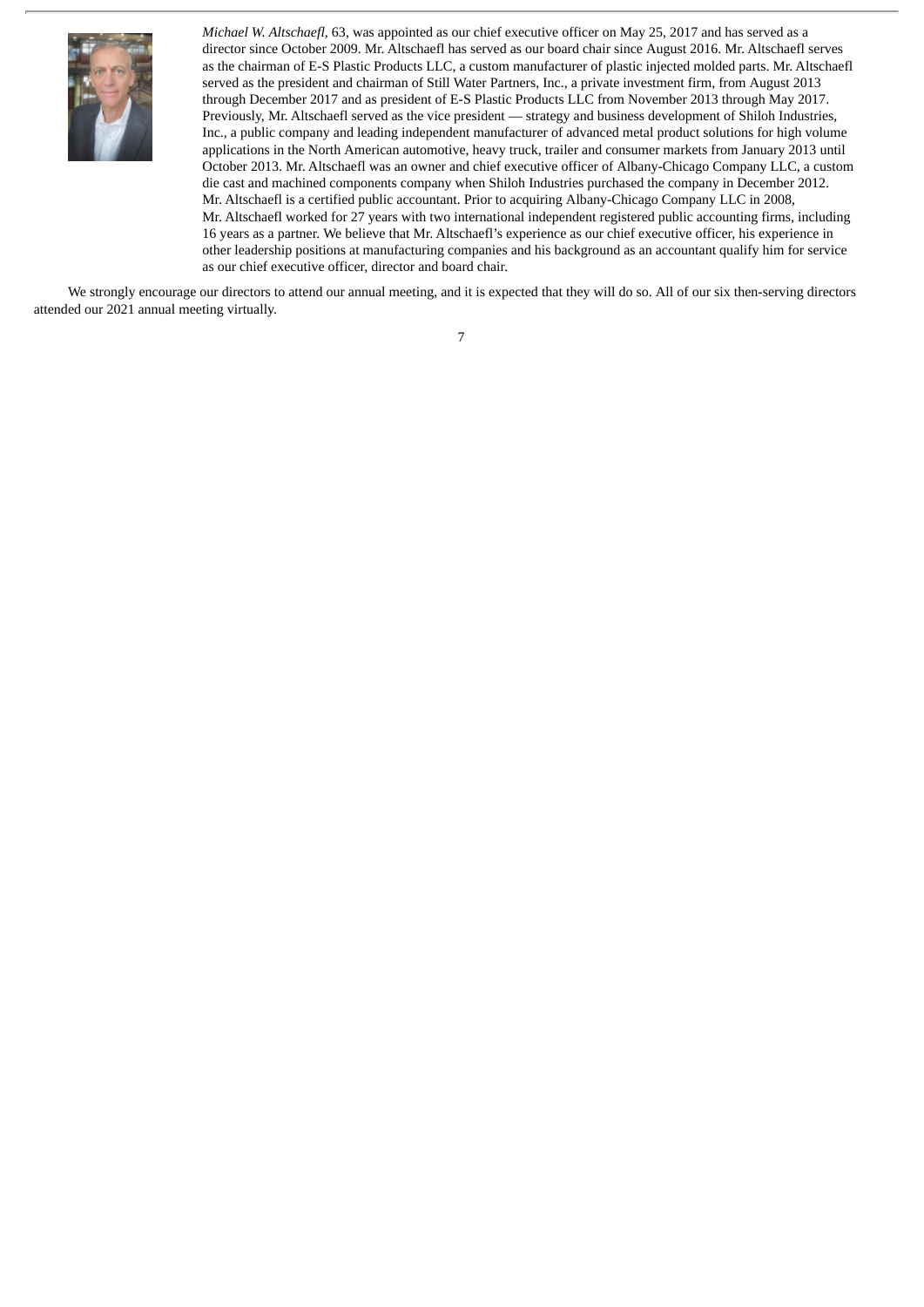#### **CORPORATE GOVERNANCE**

#### **Board of Directors — General**

Our board of directors met 14 times during fiscal 2022, consisting of five mandatory meetings and nine optional meetings. All of our directors attended at least 75% of the aggregate of (a) the total number of mandatory meetings of the board held during the fiscal year while they were a director and (b) the total number of meetings held by all committees of the board on which they served during the fiscal year while they were serving on the committees.

Our board has determined that each of Ms. Richstone and Washlow and Messrs. Howe, Otten and Williamson is independent under the listing standards of the Nasdaq Capital Market. Our board generally uses the director independence standards set forth by the Nasdaq Capital Market as its subjective independence criteria for directors, and then makes an affirmative determination as to each director's independence by taking into account other, objective criteria as applicable.

#### **Standing Board Committees**

Our board of directors has established the following standing committees: an audit and finance committee, a compensation committee and a nominating and corporate governance committee. Our board has adopted charters for each standing committee describing their respective responsibilities. The charters are available on our website at www.orionlighting.com.

Our audit and finance committee is currently comprised of Ms. Richstone and Messrs. Otten and Howe, with Ms. Richstone acting as chair. Following the annual meeting, we currently expect that our audit and finance committee is expected to be comprised of Ms. Richstone, Mr. Otten and Ms. Washlow, with Ms. Richstone continuing to act as chair. Each member of the audit and finance committee is an audit committee financial expert, as defined under the rules of the Securities and Exchange Commission (the "SEC") implementing Section 407 of the Sarbanes-Oxley Act of 2002 (the "Sarbanes-Oxley Act"). The principal responsibilities and functions of our audit and finance committee are to (i) oversee the reliability of our financial reporting, the effectiveness of our internal control over financial reporting, and the independence of our internal and external auditors and audit functions and (ii) oversee the capital structure of our company and assist our board of directors in assuring that appropriate capital is available for operations and strategic initiatives. In carrying out its accounting and financial reporting oversight responsibilities and functions, our audit and finance committee, among other things, oversees and interacts with our independent auditors regarding the auditors' engagement and/or dismissal, duties, compensation, qualifications and performance; reviews and discusses with our independent auditors the scope of audits and our accounting principles, policies and practices; reviews and discusses our audited annual financial statements with our independent auditors and management; and reviews and approves or ratifies (if appropriate) related party transactions. Our audit and finance committee also is directly responsible for the appointment, compensation, retention and oversight of our independent auditors. Our audit and finance committee met four times in fiscal 2022. Each member of our audit and finance committee meets the requirements for independence under the current rules of the Nasdaq Capital Market and the SEC.

Our compensation committee is currently comprised of Ms. Richstone and Messrs. Otten and Williamson, with Mr. Williamson acting as chair. Following the annual meeting, we currently expect that our compensation committee membership (and chairmanship) to remain the same. The principal functions of our compensation committee include (i) administering our incentive compensation plans; (ii) establishing performance criteria for, and evaluating the performance of, our executive officers (including, in the absence of a lead director, our CEO); (iii) annually setting the salary and other compensation for our executive officers; (iv) overseeing the company's response to the outcome of our shareholders' advisory votes on our executive compensation; (v) annually reviewing the compensation paid to our non-employee directors; (vi) annually reviewing the compensation committee's charter, our equity compensation plans and the compensation committee's current practices, procedures and controls in order to develop, maintain and implement equity compensation compliance procedures; (vii) providing our board of directors with an annual report on our compliance with our procedures, policies, and guidelines for issuing equity awards; and (viii) reviewing and approving all disclosures in our SEC filings, including our annual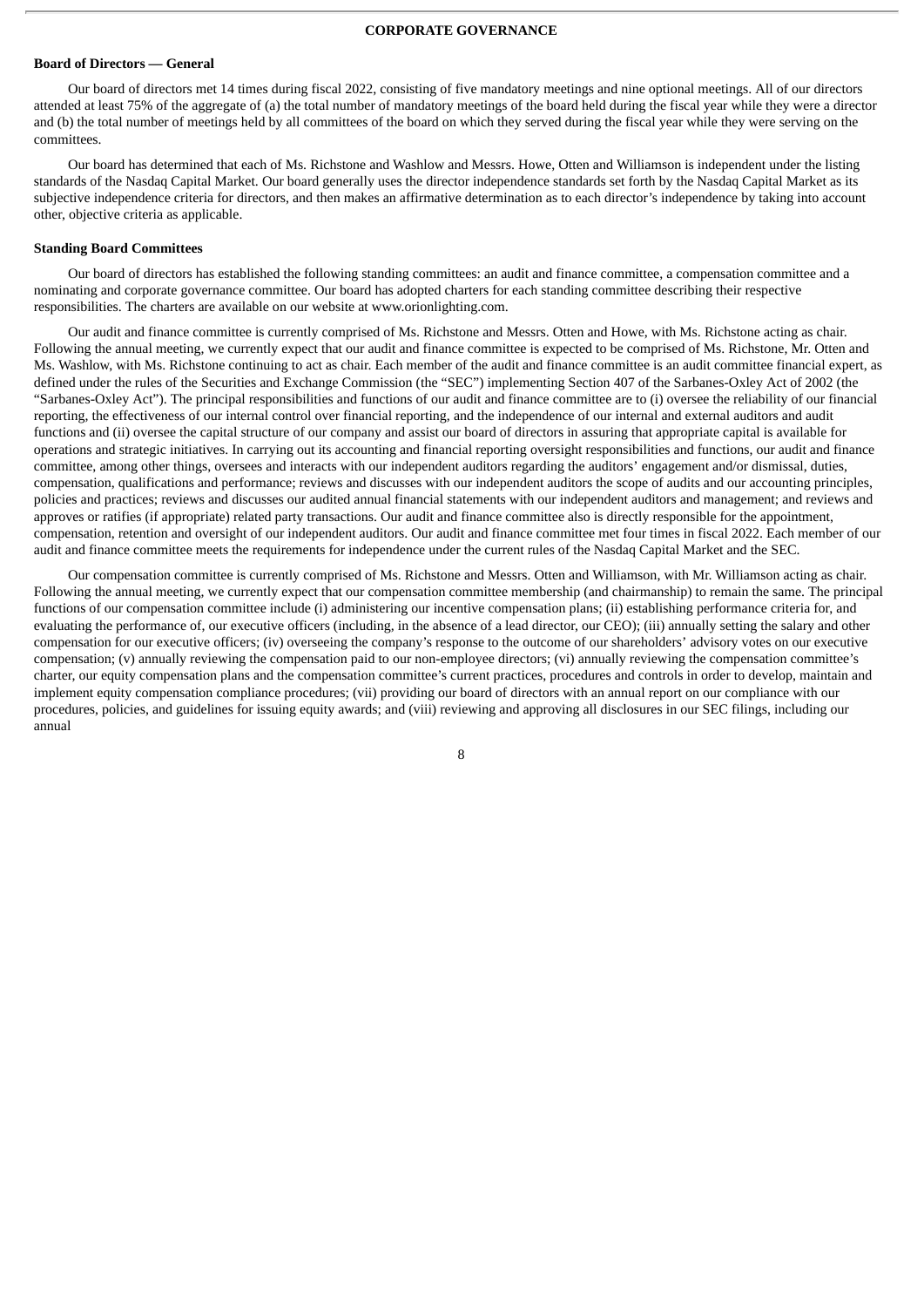proxy statement, concerning our equity compensation plans and executive and director compensation matters. In addition, members of our compensation committee are required to receive periodic training concerning our operative equity compensation plans and compensation procedures, as well as general best practices for executive compensation. Our compensation committee met six times in fiscal 2022. Each member of our compensation committee meets the requirements for independence under the current Nasdaq Capital Market and SEC rules. Our compensation committee did not engage the services of a compensation consultant to determine executive compensation for either of fiscal 2022 or fiscal 2023. In general, the compensation committee utilizes compensation studies and reviews compensation practices of peer groups, but has determined to engage an independent compensation consultant only if relevant factors or circumstances change significantly.

Our nominating and corporate governance committee is currently comprised of Ms. Richstone and Messrs. Otten and Williamson, with Mr. Otten acting as chair. Following the annual meeting, we currently expect that our nominating and corporate governance committee membership (and chairmanship) to remain the same. The principal functions of our nominating and corporate governance committee are, among other things, to (i) establish and communicate to shareholders a method of recommending potential director nominees for the committee's consideration; (ii) develop criteria for selection of director nominees; (iii) identify and recommend persons to be selected by our board of directors as nominees for election as directors; (iv) plan for continuity on our board of directors; (v) recommend action to our board of directors upon any vacancies on the board; and (vi) consider and recommend to our board other actions relating to our board of directors, its members and its committees. Our nominating and corporate governance committee met four times in fiscal 2022. Each member of our nominating and corporate governance committee meets the requirements for independence under the Nasdaq Capital Market and SEC rules.

#### **Board Leadership Structure and Expected New Independent Board Chair After Annual Meeting**

Our board of directors does not have a policy on whether or not the roles of chief executive officer and board chair should be separate. Our board reserves the right to assign the responsibilities of the chief executive officer and board chair to different individuals or to the same individual if, in the board's judgment, a combined chief executive officer and board chair position is determined to be in the best interest of our company. In the circumstance where the responsibilities of the chief executive officer and board chair are vested in the same individual or in other circumstances when deemed appropriate, the board will designate an independent lead director from among the independent directors. The duties of the lead director include (i) conferring with the board chair on, and approving, meeting agendas and meeting schedules to assure there is sufficient time for discussion of all agenda items; (ii) calling and presiding over all meetings of the board at which the board chair is not present, including executive sessions; (iii) leading the annual performance reviews of the chief executive officer and the board; (iv) ensuring that there is open communication between our independent directors, the board chair and other management members; (v) being available, when deemed appropriate by the board, for consultation and direct communication with shareholders; and (vi) reviewing, at his or her discretion, information to be sent to the board.

On May 25, 2017, our board restructured our management team and appointed Mr. Altschaefl (our then serving non-executive board chair) to serve as our chief executive officer, thereby combining the positions of chief executive officer and board chair. As a result, in June 2017, our board designated Mr. Otten to serve as our board's independent lead director. Our board believes that this leadership structure assisted our board in implementing our strategic plan, created streamlined accountability for our performance, and facilitated our board's efficient and effective functioning. Our board also believed that having Mr. Altschaefl serve as both our chief executive officer and our board chair allowed him to leverage the information gained from both roles to effectively lead our company, while having Mr. Otten serve as our lead director continued to help our board execute independent oversight of our management team.

While our board believed that this combined position of chief executive officer and board chair, coupled with an independent lead director, served our board and company well, our board currently expects that, commencing immediately after the annual meeting, it will designate Mr. Otten to serve as our independent board chair, thereby allowing Mr. Altschaefl to focus solely on his chief executive officer role.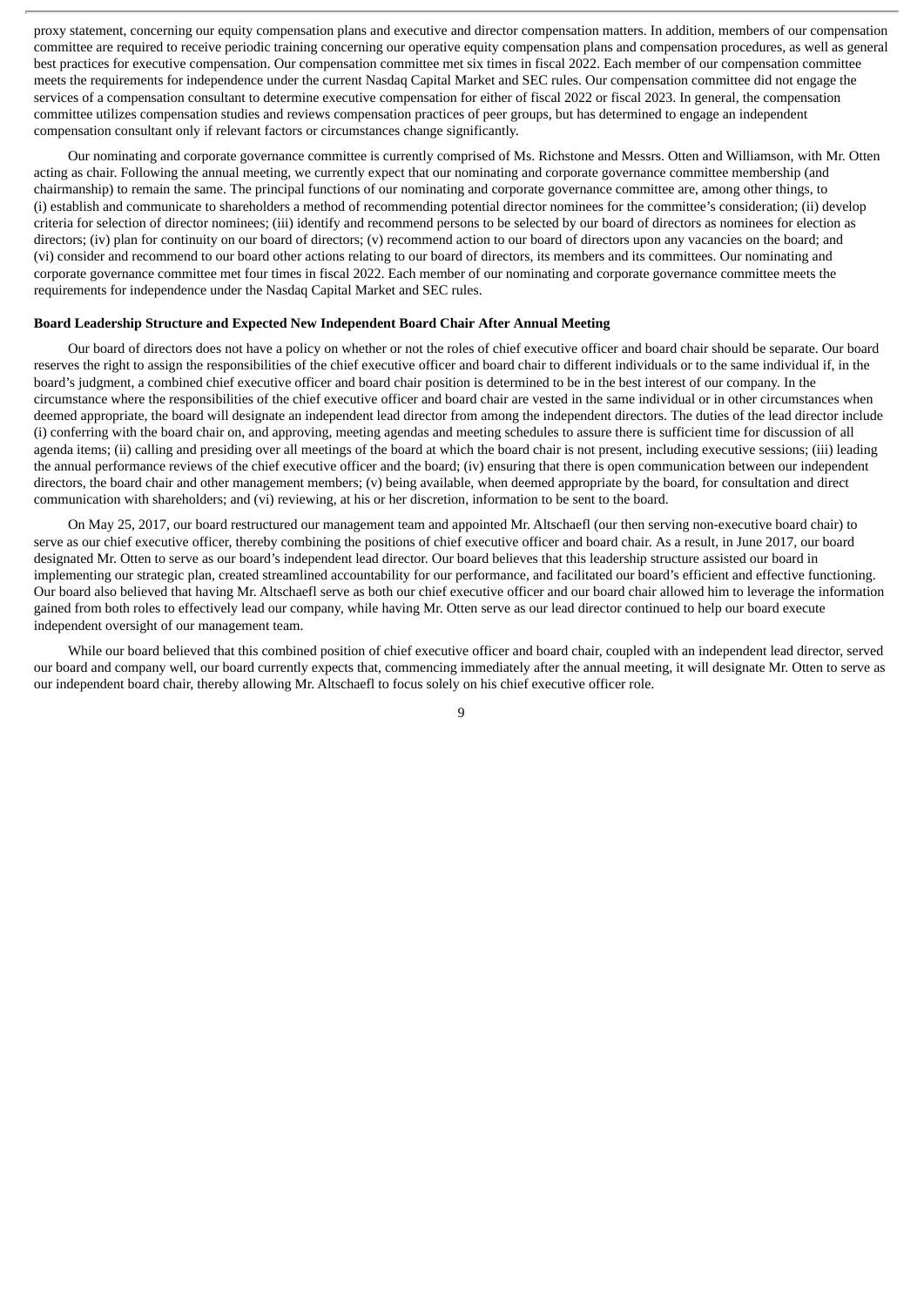Our board retains the authority to modify its board leadership structure to best address our company's unique circumstances as and when appropriate.

#### **Our Board's Role in Risk Oversight**

Our full board is responsible for the oversight of our enterprise risk management process. Our board is responsible for overseeing our management team's identification of certain enterprise risks that could adversely affect our company and the steps management has taken or plans to take to monitor, control and report such risks, including risks relating to the impacts of the COVID-19 pandemic, customer concentration, component inventory supply, supply chain and inventory management, integration of acquired businesses, our sales and distribution model, the sufficiency of our liquidity and capital, retention of key employees, competitive pressures on the average sales price of our products, security of information systems and data, implementation of new information systems, cybersecurity risk, uncertain political and economic conditions, adapting to convergence and commoditization in the lighting industry, the introduction of new, low-cost competitors in the lighting industry, innovation and product development, creating shareholder value, communication with investors including activist investors, industry and government regulations, the impact of changes in trade policies and tariffs on our components and products, financial reporting and compliance, product liability and warranties and the related costs thereof, rogue employees and exchange rate risk.

Our management reports on these risks to our board at each regular board meeting. Our board relies on our compensation committee to address significant risk exposures facing our company with respect to compensation. As described herein under the heading "Risk Assessment of our Compensation Policies and Practices," each year, our compensation committee conducts a review of our compensation policies and practices to assess whether any significant risks arising from such policies and practices are reasonably likely to materially adversely affect our company. In addition, our audit committee supports the board's risk oversight function by overseeing and managing risks relating to the reliability of our financial reporting and the effectiveness of our internal control over financial reporting, as well as risks related to our liquidity and capital structure.

Our board's role in the oversight of our risk management has not affected our board's determination that the combined chief executive officer and board chair position (with the designation of an independent lead director) constituted the most appropriate leadership structure for our company; however, as noted above, our board's current expectation is that it will appoint an independent chair immediately after the annual meeting.

Our audit and finance committee and our full board review and comment on the draft risk factors for disclosure in our annual and quarterly reports and use the receipt of such draft risk factors to initiate discussions with appropriate members of our senior management if such risk factors raise questions or concerns about the status of enterprise risks then facing our company.

#### **Nominating and Corporate Governance Committee Procedures**

Our nominating and corporate governance committee will consider shareholder recommendations for potential director nominees, which should be sent to the nominating and corporate governance committee, c/o board secretary, Orion Energy Systems, Inc., 2210 Woodland Drive, Manitowoc, Wisconsin 54220. The time by which such recommendations must be received in order to be timely is set forth below under "Shareholder Proposals." The information to be included with recommendations is set forth in our Amended and Restated Bylaws, and factors that our nominating and corporate governance committee will consider in selecting director nominees are set forth in our Corporate Governance Guidelines. Our Corporate Governance Guidelines are available on our website at www.orionlighting.com. Our nominating and corporate governance committee evaluates all potential nominees in the same manner, and may consider, among other things, a candidate's strength of character, mature judgment, career specialization, relevant technical skills or financial acumen, industry knowledge and experience and geographic, gender, age, and ethnic diversity. Our nominating and corporate governance committee believes that directors should display the highest personal and professional ethics, integrity and values and sound business judgment. The committee also believes that, while diversity and variety of experiences and viewpoints represented on our board should always be considered, a director nominee should not be chosen nor excluded solely or largely because of geographic, gender, age or ethnic diversity. Our nominating and corporate governance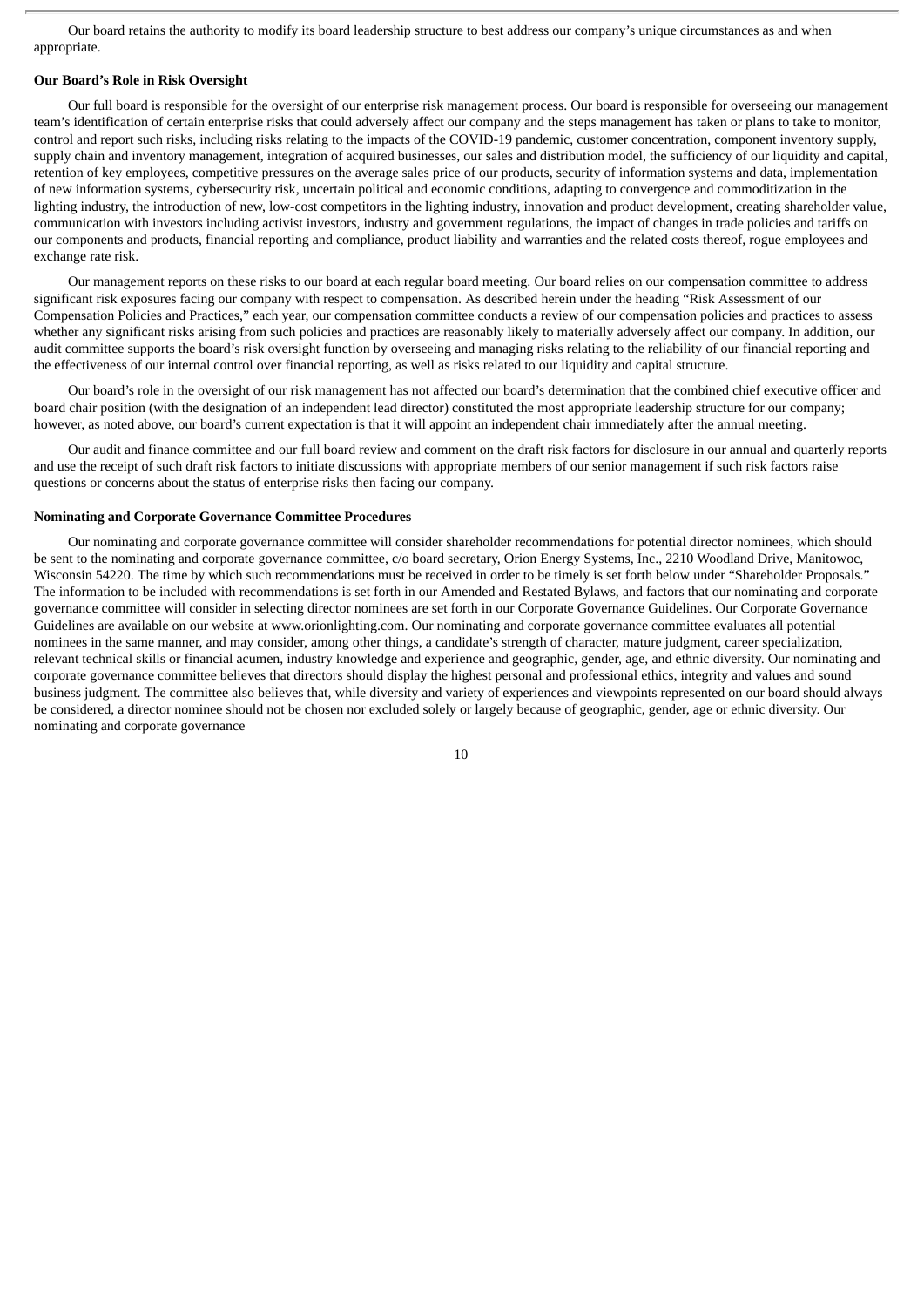committee evaluates each incumbent director to determine whether he or she should be nominated to stand for re-election, based on the types of criteria outlined above, as well as the director's contributions to the board during their current term. As part of its periodic self-assessment, our nominating and corporate governance committee assesses the effectiveness of its director selection policy described in this paragraph, including its provisions relating to the consideration of diversity.

#### **Code of Conduct**

We have adopted a Code of Conduct that applies to all of our directors, officers and employees, including our principal executive officer, our principal financial officer, our controller and persons performing similar functions. Our Code of Conduct is available on our web site at www.orionlighting.com. Any material amendments or waivers relating to the Code of Conduct will be disclosed on our web site within four business days following the date of such amendment or waiver.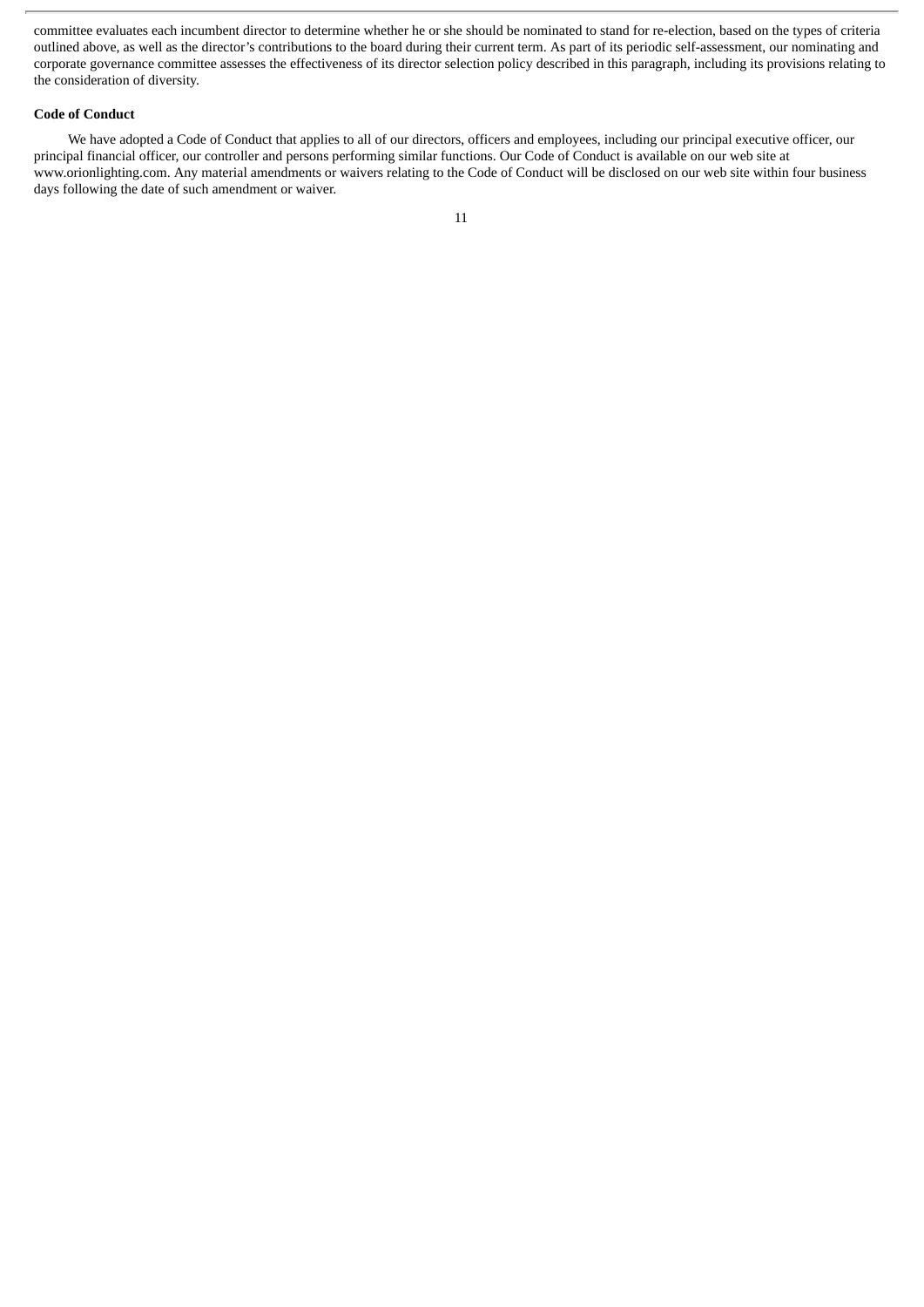#### **ENVIRONMENTAL, SOCIAL AND GOVERNANCE MATTERS**

We are committed to achieving best practices in environmental, social and governance matters. We are in the beginning stages of creating meaningful metrics to monitor and demonstrate continuous improvement towards achieving this goal. We constantly strive to discover new and innovative ways to positively impact the environment, our employees, customers and stakeholders.

#### **Environmental**

For over 25 years, we have helped our customers achieve energy savings with healthy, safe and sustainable solutions that enable them to reduce their carbon footprint and digitize their business. Our LED lighting solutions generally result in a 50% or greater reduction in energy consumption for our customers. The result has been to reduce the need to create new power generation in North America.

At our own facilities, we incorporate energy-saving LED lighting and UVC air movement products to reduce our energy consumption and vastly improve the safety and comfort of our manufacturing and office workspaces. We also generate our own electricity from our onsite 50kW wind power tower coupled with our solar array on our manufacturing facility rooftop. We also employ a 60 kW microturbine for point-source power generation, which reclaims waste heat to augment the hot water needed for our paint line, providing up to 10% of our required daytime power usage.

#### **Social**

We are committed to the social needs of our employees, our stakeholders, the communities in which we operate and our global society. Two of our core values are integrity and respect. We have the courage to do the right thing and we maintain a strict adherence to honesty, ethics and equality. We value our relationships with each other, customers, suppliers and business partners and act in the same way that we want to be treated.

We are committed to maintaining a respectful work environment for our employees, free from discrimination or harassment of any kind. Our clear-cut anti-harassment and discrimination policy and Code of Conduct form the foundation of our culture of respect and dignity. We are also committed to being an equal opportunity employer and are constantly establishing meaningful diversity metrics.

We engage in our communities by donating lighting products for renovation and new construction, including projects at treasured local institutions, such as zoos, museums and exposition centers, as well as public service entities, such as local fire departments.

As a GSA-certified contractor, we maintain a GSA schedule and are subject to Small Disadvantaged Business (SDB) goals within the government sector. We strive to award GSA contracts to SDB concerns, including women-owned, service-disabled veteran-owned, and veteran-owned small businesses. We are also responsible for flow-down clauses in the Federal Acquisition Regulations (FAR) for most contracts, focused on equal opportunity for disadvantaged businesses.

#### **Governance and Board Diversity**

Our Board strictly adheres to our Corporate Governance Guidelines and Code of Conduct, which are reviewed annually. Our directors represent a wide range of perspectives, experience and knowledge.

#### *Board Diversity Matrix*

The table below provides certain self-identified personal characteristics of our current directors in the format required by Nasdaq rules, and each of the categories listed in the table has the meaning as it is used within such rules. Based on the decision of Mr. Howe not to stand for reelection to our board at the annual meeting and our nomination of Ms. Washlow to serve on our board, following the annual meeting, it is anticipated that our board will consist of two female and three male directors.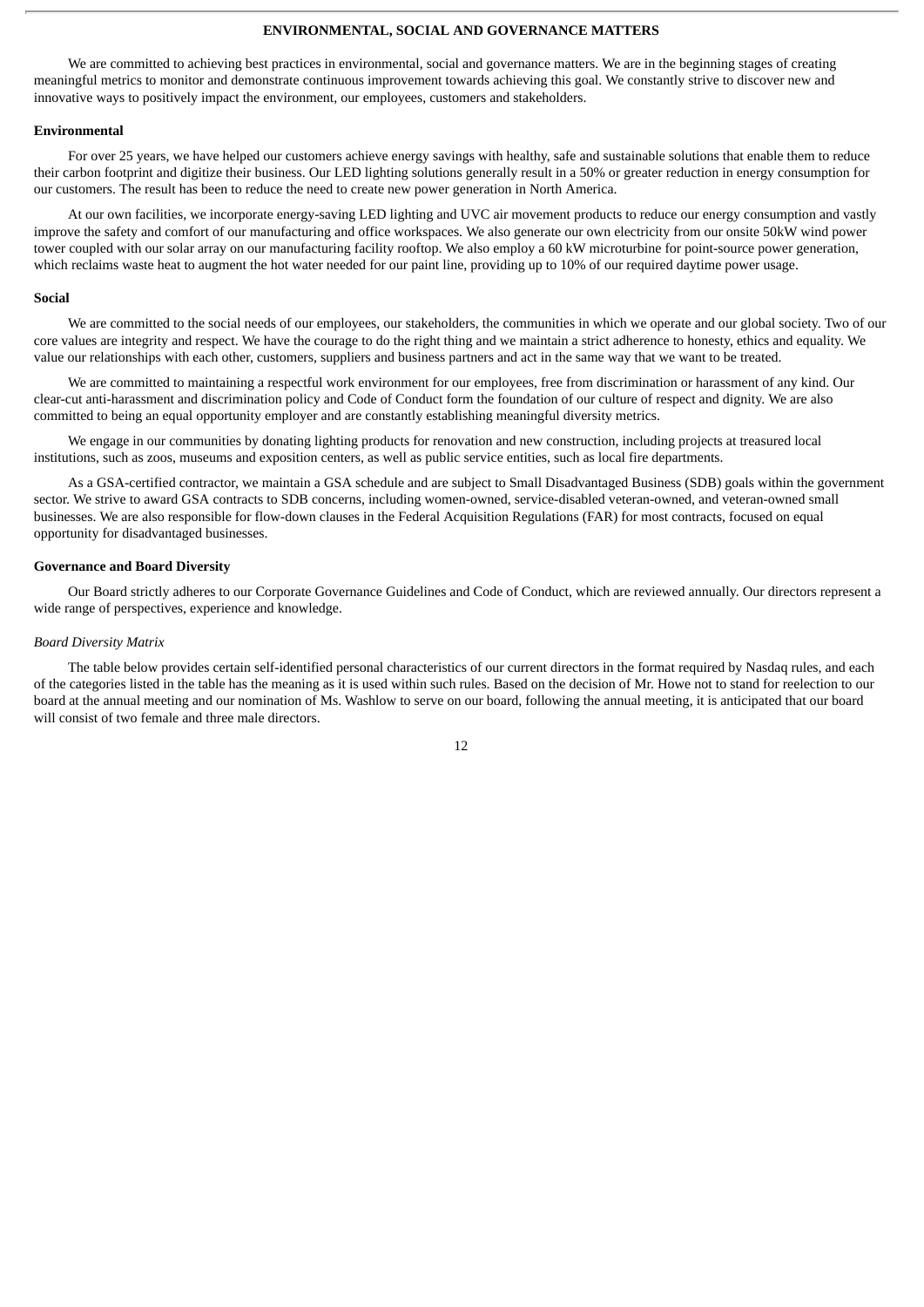#### **As of June 21, 2022 Total Number of Directors: 5**

| <b>Part I: Gender Identity</b>          | Female | Male | Non-<br>Binary | Did Not<br><b>Disclose</b><br>Gender |
|-----------------------------------------|--------|------|----------------|--------------------------------------|
| <b>Directors</b>                        |        | 4    |                |                                      |
| <b>Part II: Demographic Background</b>  |        |      |                |                                      |
| African American or Black               |        |      |                |                                      |
| Alaskan Native or Native American       |        |      |                |                                      |
| Asian                                   |        |      |                |                                      |
| Hispanic or Latinx                      |        |      |                |                                      |
| Native Hawaiian or Pacific Islander     |        |      |                |                                      |
| White                                   | 1      | 4    |                |                                      |
| Two or More Races or Ethnicities        |        |      |                |                                      |
| LGBTQ+                                  |        |      |                |                                      |
| Did Not Disclose Demographic Background |        |      |                |                                      |

### **Shareholder Engagement**

We are proud of our frequent and active shareholder engagement. In fiscal 2022, we continued investor outreach by participating in virtual investor conferences and investor meetings. As vaccination rates increased, we began hosting small groups of investors at our headquarters. A summary of recent outreach is listed below:

- participated in five investor conferences;
- hosted four investor visits to our facilities; and
- conducted discussions with more than twenty shareholders (representing over 25% of our shareholder base) and twenty-five potential shareholders.

Our team uses a purposeful and deliberate approach to build better lines of communication between investors and management. As we continue our efforts to build and to strengthen our relationships with the investment community, we encourage you to contact us by mail at Orion Energy Systems, Inc., 2210 Woodland Drive, Manitowoc, Wisconsin 54220, Attn: Chief Financial Officer or by email at ir@oesx.com. Please also visit investor.oriones.com for a regularly updated list of investor events and presentations.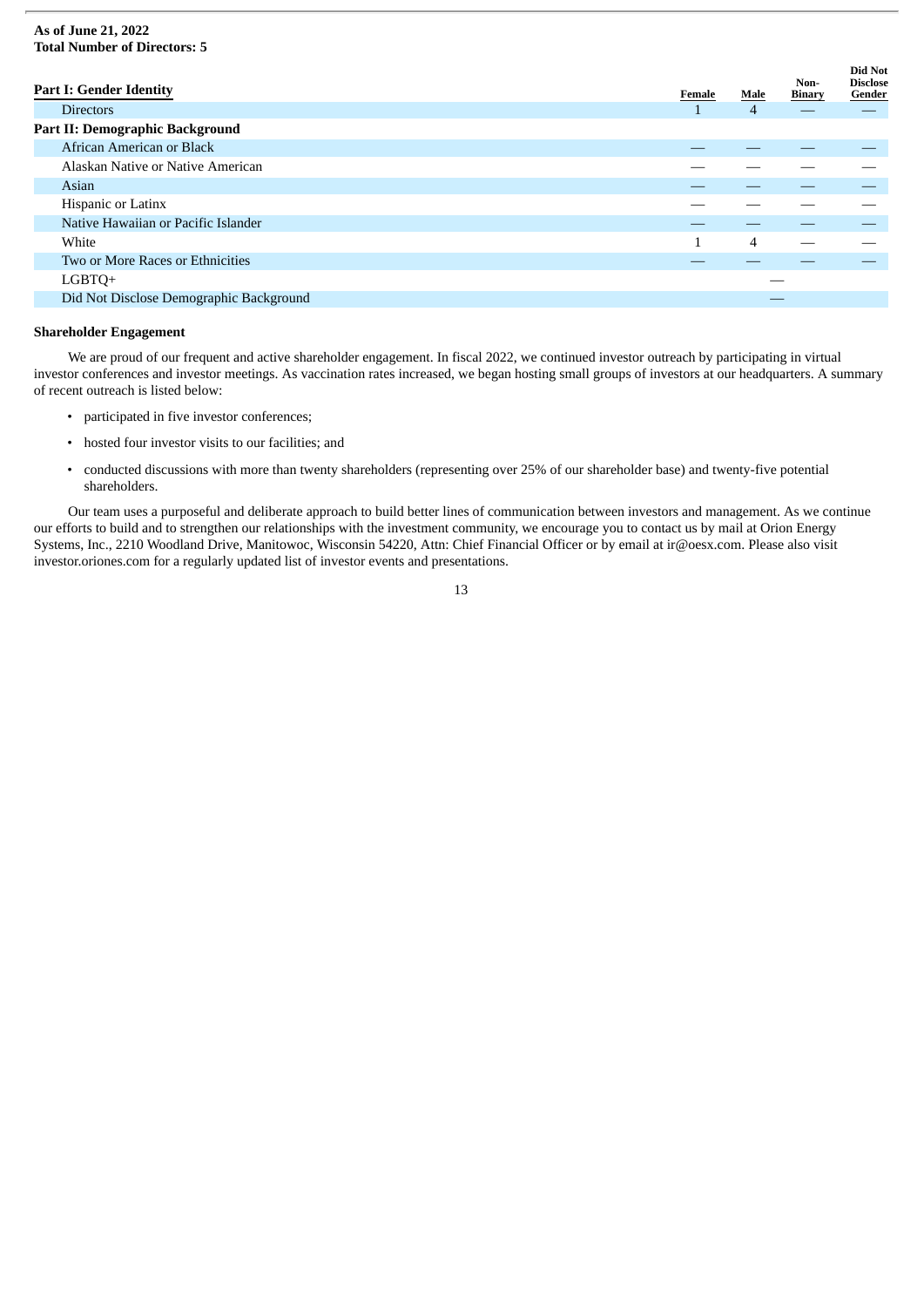#### **EXECUTIVE OFFICERS**

The following table sets forth information as of June 21, 2022 regarding our current executive officers:

| <b>Name</b>           | Position<br><u>Age</u>                                                                             |  |
|-----------------------|----------------------------------------------------------------------------------------------------|--|
| Michael W. Altschaefl | Chief Executive Officer and Board Chair<br>63                                                      |  |
| J. Per Brodin         | Chief Financial Officer, Executive Vice President, Chief<br>60<br>Accounting Officer and Treasurer |  |
| Scott A. Green        | <b>Executive Vice President and President, Orion Services</b><br>64<br>Group                       |  |
| Michael H. Jenkins    | Chief Operating Officer and Executive Vice President<br>53                                         |  |

The following biographies describe the business experience of our executive officers. (For a biography of Mr. Altschaefl, see "Proposal One: Election of Directors" above.)

*J. Per Brodin* has served as our executive vice president since October 2020 and our chief financial officer, chief accounting officer and treasurer since November 2020. Prior to his joining our company, Mr. Brodin served as a partner of Hardesty LLC, a national executive services firm, and provided Interim CFO services to Hardesty's clients. As a partner of Hardesty, he served as the Interim Chief Financial Officer to KKR-owned Fleet Farm, a large general retailer with stores in the Midwest, from March 2020 to August 2020. Prior to joining Hardesty, he served as the Chief Financial Officer of Shopko Stores, a general retailer, from December 2017 until April 2019. Prior to Shopko, he served as the Chief Financial Officer of ATI Physical Therapy from September 2016 until 2017 and prior to ATI, he served as the Chief Financial Officer of Claire's Stores, Inc., a former NYSE listed global specialty retailer, from February 2008 until August 2016. Mr. Brodin is a Certified Public Accountant.

*Scott A. Green* has served as our executive vice president since August 2016 and president of Orion Services Group since November 2021. From May 2017 to November 2021, he was our chief operating officer. Mr. Green also previously served as our division president: innovation, project engineering and construction management from July 2015 to August 2016, our division president: Orion Engineered Systems from February 2014 to July 2015 and our division president: Harris Lighting from July 2013 to February 2014. Prior to joining us in connection with our acquisition of Harris Manufacturing, Inc. and Harris LED, LLC in July 2013 ("Harris"), Mr. Green served as the executive vice president of Harris from January 2011 until July 2013 and as chief executive officer of Harris from June 1997 to January 2011. Mr. Green graduated from Central Michigan University with a bachelor of science in business.

*Michael H. Jenkins* has served as our chief operating officer and executive vice president since November 2021. Prior to joining our company, Mr. Jenkins served as Construction and Consumer Business Director, General Manager — Americas of Bostik, Inc., a global adhesives business focused on developing "smart" adhesive solutions, from 2013 until November 2021. Prior to joining Bostik, Mr. Jenkins served as Vice President Sales, Americas — Diversey, and previously, as Vice President Marketing, Americas, for Sealed Air Corporation, a publicly traded integrated cleaning solutions and packaging company, from 2010 to 2012. From 2001 to 2009, Mr. Jenkins served the Kohler Co., an industrial and consumer products corporation, in various capacities including as Acting President — Canac Division, Vice-President, Sales & Installation — Canac Division and as Director, Retail Sales.

#### **Involvement in Certain Legal Proceedings**

None of our officers or directors have, during the last ten years: (i) been convicted in or is currently subject to a pending criminal proceeding; (ii) been a party to a civil proceeding of a judicial or administrative body of competent jurisdiction and as a result of such proceeding was or is subject to a judgment, decree or final order enjoining future violations of, or prohibiting or mandating activities subject to any federal or state securities or banking laws including, without limitation, in any way limiting involvement in any business activity, or finding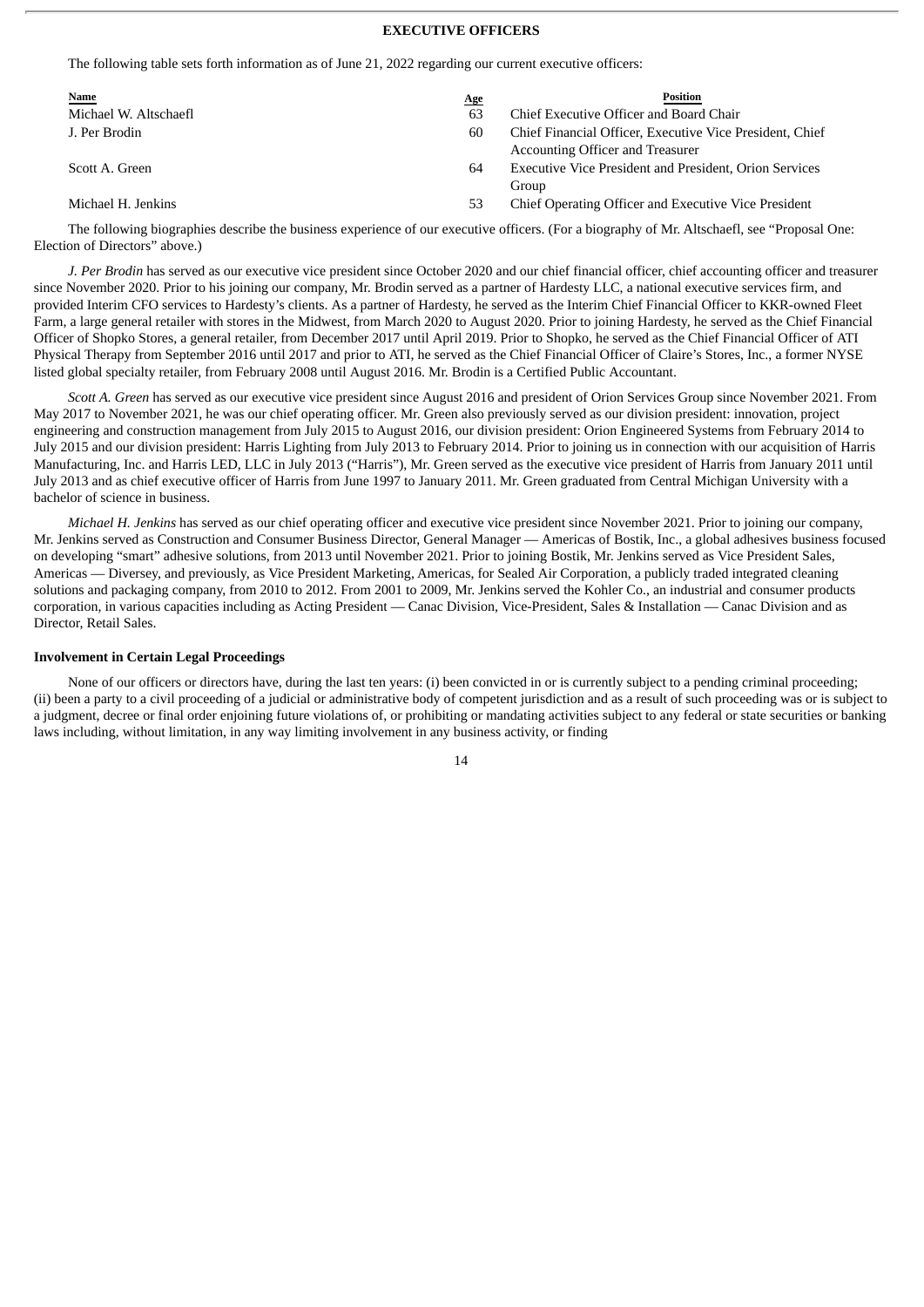any violation with respect to such law; nor (iii) has any bankruptcy petition been filed by or against the business of which such person was an executive officer or a general partner, whether at the time of the bankruptcy or for the two years prior thereto or been subject to any of the items set forth under Item 401(f) of Regulation S-K, other than Mr. Brodin who was formerly the Chief Financial Officer at Shopko Stores from December 2017 until April 2019. In January 2019, while acting as its Chief Financial Officer, Shopko Stores filed for voluntary bankruptcy in the State of Nebraska.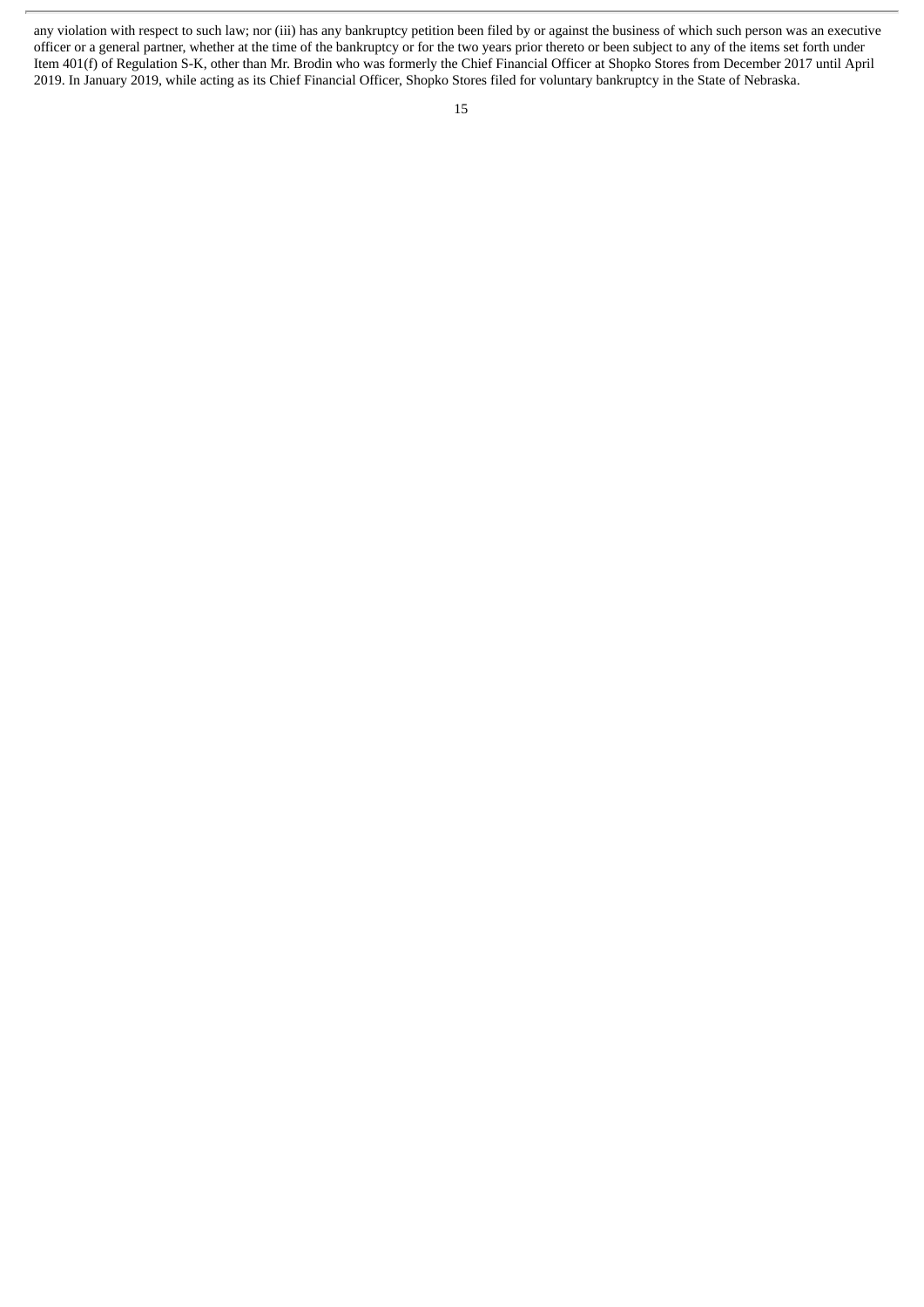#### **EXECUTIVE COMPENSATION**

#### **Compensation Discussion and Analysis**

This compensation discussion and analysis describes the material elements of compensation awarded to, earned by, or paid to each of our named executive officers, whom we refer to as our "NEOs," during our fiscal 2022 and describes our policies and decisions made with respect to the information contained in the following tables, related footnotes and narrative for our fiscal 2022. Our NEOs are identified below in the table titled "Summary Compensation Table for Fiscal 2022." In this compensation discussion and analysis, we also describe various actions regarding NEO compensation taken before or after our fiscal 2022 when we believe it enhances the understanding of our executive compensation program, including actions taken with respect to the material elements of compensation awarded to our NEOs for our fiscal 2023.

#### **Changes to Executive Compensation in Response to 2021 Say-on-Pay Vote**

At our 2021 annual meeting of shareholders, our annual advisory vote on our executive compensation ("say-on-pay" vote) received support from only approximately 48.5% of the votes cast. Our board of directors and our compensation committee value the opinions of our shareholders. Since we are committed to ongoing engagement with our shareholders on executive compensation practices, we took swift action to address the concerns that led to this vote. After our 2021 annual meeting, our compensation committee held several meetings to consider specifically the say-on-pay voting results, to review best practices for executive compensation and how such best practices may enhance our executive compensation programs and to engage with key shareholders to obtain their views on our executive compensation proposal.

As a result, we engaged in extensive shareholder outreach:

- We identified the primary aspects of our executive compensation arrangements and our governance that some of our shareholders felt could be further enhanced, including eliminating the "single-trigger" change of control severance provision from our chief executive officer's employment agreement and adding some performance conditions to a portion of our annual long-term incentive grants for our NEOs. Apart from executive compensation practices, we also identified the existence of our shareholder rights plan as an aspect of our corporate governance that was disapproved by certain shareholders, as well as changing our combined board chair and chief executive officer position to separate the role of our board chair from our chief executive officer.
- We discussed our proposed changes to our executive compensation practices, as well as changes made to our governance practices, with more than 20 of our shareholders, representing over 25% of our total shares outstanding. Each shareholder contacted was supportive of our changes and complementary to our compensation committee's and board's pro-active approach and proposals.
- As a result of this engagement, we implemented the following changes to our executive compensation programs to address our shareholders' concerns:
	- We eliminated the "single-trigger" change of control severance provision of our chief executive officer's employment agreement, amending it to create a "double-trigger" change of control severance benefit that would become payable only if there were both a change of control and a qualifying termination.
	- We added performance conditions to a portion of our fiscal 2023 annual long-term incentive grants for our NEOs.
- Apart from these changes to our executive compensation practices, as described elsewhere in this proxy statement, we allowed our shareholder rights plan to expire in January 2022 and our board currently expects that it will appoint an independent board chair immediately after the annual meeting.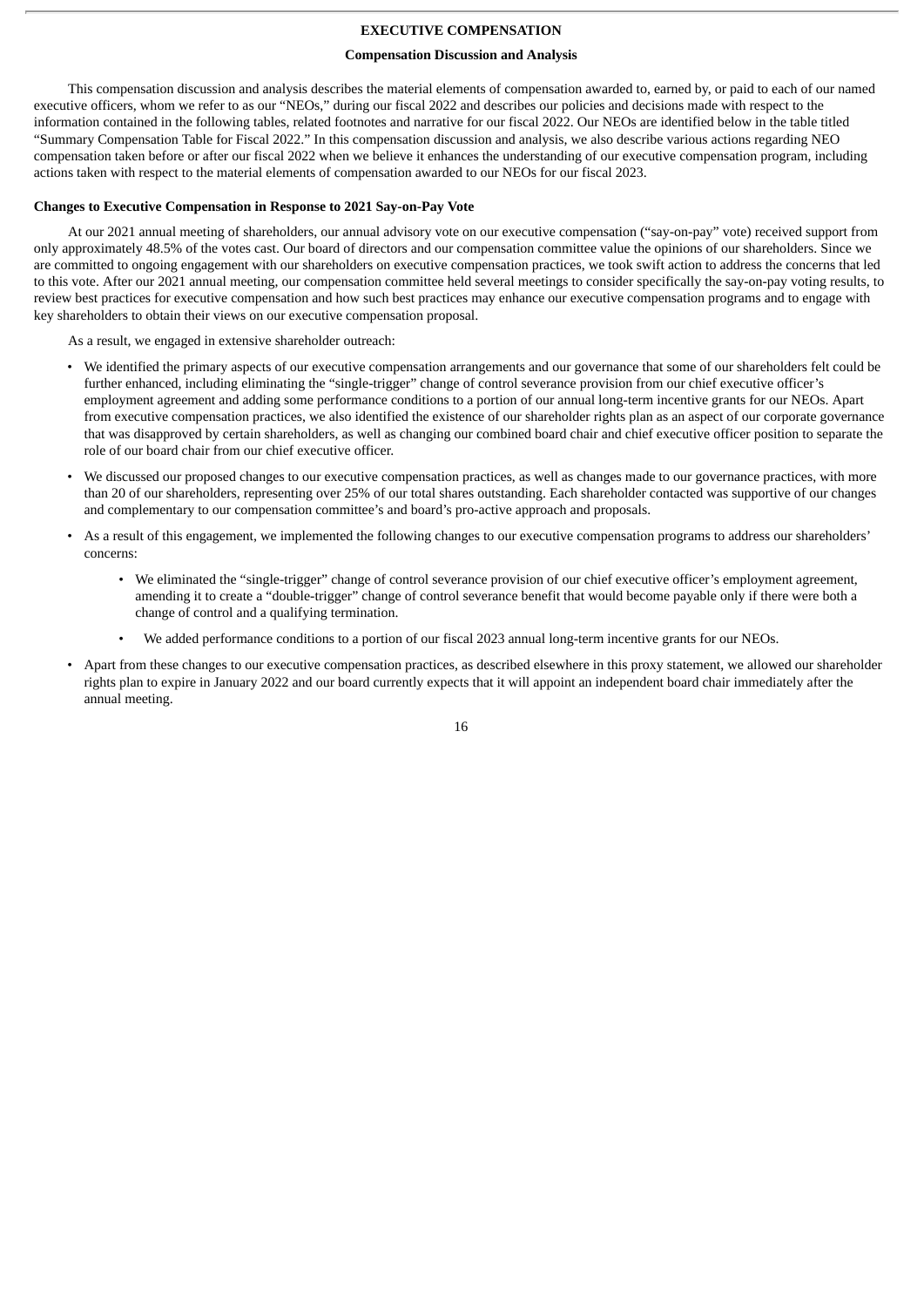These changes are discussed in greater detail below.

#### **Overview of Our Executive Compensation Philosophy and Design**

#### *General*

We believe that a skilled, experienced and dedicated senior management team is essential to the future performance of our company and to building shareholder value. We have sought to establish competitive compensation programs that enable us to attract and retain executive officers with these qualities. The other objectives of our compensation programs for our executive officers are the following:

- to motivate and reward our executive officers to achieve strong financial performance, particularly increased revenue, profitability, free cash flow, cost containment and shareholder value;
- to attract and retain executive officers who we believe have the experience, temperament, talents and convictions to contribute significantly to our future success; and
- to align the economic interests of our executive officers with the interests of our shareholders.

In light of these objectives, we have sought to reward our NEOs for achieving our financial performance goals, creating value for our shareholders, and for their extraordinary effort and dedication to our company. Over the recent past, we have implemented executive incentive compensation plans that have focused on achieving increased revenue, net income and/or EBITDA (defined as our earnings before interest, tax, depreciation and amortization), along with long-term shareholder value enhancements.

#### *Fiscal 2022*

In late fiscal 2021, after consultation with the chair of our compensation committee, our chief executive officer recommended, and our compensation committee approved, the following attributes for our fiscal 2022 executive compensation program:

- Increased the fiscal 2022 base salaries of each of our then-serving NEOs to \$500,000 and \$365,000 for Mr. Altschaefl and each of Messrs. Brodin and Green, respectively. The compensation committee believed that such salary increases were warranted as a result of our highly successful financial performance in fiscal 2020 and 2021, as well as now being generally more consistent with our closest publicly-traded peer company, LSI Industries, Inc. The compensation committee approved a starting base salary for Mr. Jenkins of \$365,000 when he joined our company as our Executive Vice President and Chief Operating Officer on November 11, 2021 based on arm's length negotiations and internal pay equity considerations.
- Maintained the relative percentage of salary grant level of our fiscal 2022 long-term equity incentive awards for each of our then-serving NEOs consistent with their relative fiscal 2021 percentage of salary grant levels. As we did in fiscal 2021, each of our then-serving NEOs received a fiscal 2022 annual long-term equity-based incentive award set at an initial dollar value equaling 85% of their applicable fiscal 2022 base salary. Our compensation committee allowed each of our then-serving NEOs the alternative of accepting their fiscal 2022 annual long-term equitybased incentive grant either (a) 100% in the form of three-year pro rata vesting restricted stock or (b) a combined grant, with 60% of the dollar value of the award in the form of three-year pro rata vesting restricted stock and 40% of the dollar value of the award in the form of restricted cash payable in one-third increments upon the annual vesting of the tandem restricted stock awards. Two of our NEOs chose to accept their fiscal 2022 annual long-term incentive awards in 100% three-year pro rata vesting restricted stock. One of our NEOs chose the combined grant of 60% three-year pro rata vesting restricted stock and 40% restricted cash payable in one-third increments upon the annual vesting of the tandem restricted stock awards. The compensation committee awarded Mr. Jenkins a grant of 50,000 shares of restricted stock when he joined our company in November 2021. The committee determined the size of the grant based on arm's length negotiations. The restricted stock will vest annually pro rata over a three-year period.
- Authorized a fiscal 2022 annual executive cash bonus program focused on our goal of re-achieving our relative level of EBITDA success we achieved in fiscal 2020. Our compensation committee also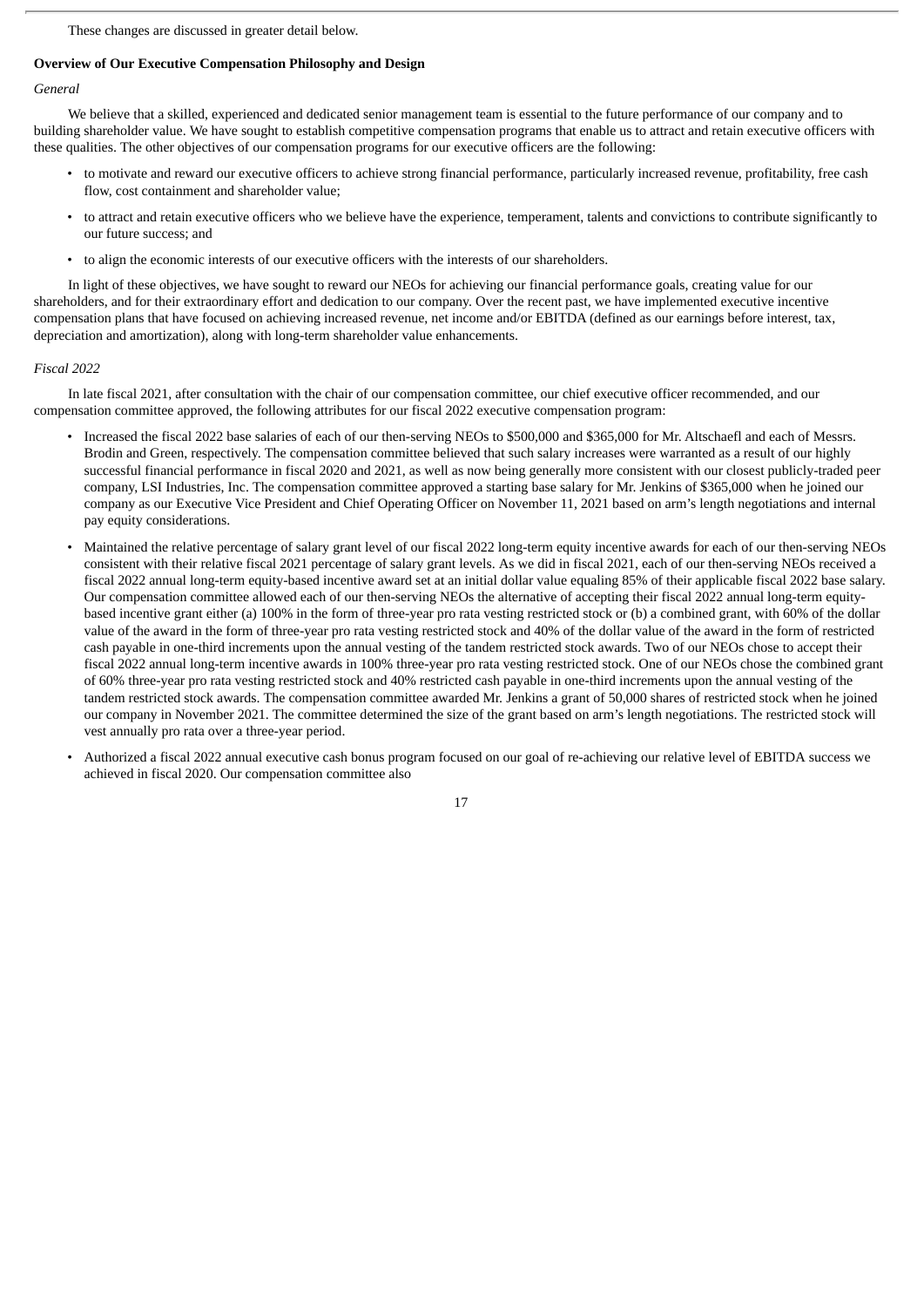determined that providing for a tiered annual bonus program was a better corporate governance and executive compensation practice and reduced compensation-related risk compared to our prior "all-or-nothing" approach. As a result, our fiscal 2022 annual executive cash bonus program provided that, if we achieved between \$10 million to \$12.99 million of EBITDA in fiscal 2022, Messrs. Altschaefl, Brodin, Green and Jenkins would have received threshold annual bonus payments of 50%, 25%, 25% and 25%, respectively, of their fiscal 2022 base salary (the portion of base salary actually paid for his partial year of service, in the case of Mr. Jenkins). If we achieved between \$13 million and \$15.99 million of EBITDA in fiscal 2022, then Messrs. Altschaefl, Brodin, Green and Jenkins would have received their target annual bonus payments of 100%, 50%, 50% and 50%, respectively, of their fiscal 2022 base salary (the portion of base salary actually paid for his partial year of service, in the case of Mr. Jenkins). Finally, if we achieved \$16 million or more of EBITDA in fiscal 2022, then Messrs. Altschaefl, Brodin, Green and Jenkins would have received maximum annual bonus payments of \$150%, 75%, 75% and 75%, respectively, of their fiscal 2022 base salary the portion of base salary actually paid for his partial year of service, in the case of Mr. Jenkins. We did not achieve threshold EBITDA performance in fiscal 2022, so no annual bonuses were paid to our NEOs under our fiscal 2022 annual executive cash bonus program.

• Maintained up to a maximum \$100,000 discretionary financial performance bonus pool for our NEOs (other than our chief executive officer). The availability of this discretionary NEO financial performance bonus pool was contingent on our achieving at least \$10 million in EBITDA in fiscal 2022 and was to be allocated among our NEOs (excluding our chief executive officer) at the discretion of our chief executive officer. We believe that this additional bonus opportunity further evidenced our commitment to "paying for performance". Since we did not achieve \$10 million in EBITDA in fiscal 2022, at the direction of our chief executive officer, no payments from the discretionary bonus pool for fiscal 2022 were awarded, although our compensation committee did decide to pay each of our NEOs a discretionary bonus of \$25,000 in recognition of the NEOs' guiding us through the business challenges that we faced during fiscal 2022, including supply chain challenges and economic impacts related to the COVID-19 pandemic, and in recognition of our NEOs' role in our achievement of organic growth in revenues and substantial EBITDA in fiscal 2022.

#### *Fiscal 2023*

In late fiscal 2022, after consultation with the chair of our compensation committee, our chief executive officer recommended, and our compensation committee approved, the following key elements of our fiscal 2023 executive compensation program:

- Kept the fiscal 2023 base salary for Mr. Altschaefl unchanged from fiscal 2022 at \$500,000. We increased the fiscal 2023 base salaries of each of Messrs. Brodin, Green and Jenkins by approximately 4% to \$380,000 for each. The compensation committee believed that such modest salary increases were warranted as a result of market conditions, to keep pace with inflation and to maintain consistency with our closest publicly-traded peer company, LSI Industries, Inc.
- Added performance conditions to a portion of our annual long-term incentive grants for fiscal 2023 for our NEOs. The long-term equity incentive awards to our NEOs for fiscal 2023 were awarded 25% in the form of performance-vesting restricted stock and 75% in the form of time-vesting restricted stock or a combination of restricted stock restricted cash. The performance-vesting restricted stock will vest to the extent we achieve revenue growth targets over fiscal 2023-2025. Our compensation committee allowed each of our NEOs the alternative of accepting the time-vesting portion of their fiscal 2023 long-term equity-based incentive grants either (a) 100% in the form of three-year pro rata vesting restricted stock or (b) a combined grant, with 60% of the dollar value of the award in the form of three-year pro rata vesting restricted stock and 40% of the dollar value of the award in the form of restricted cash payable in one-third increments upon the annual vesting of the tandem restricted stock awards. Three of our NEOs chose to accept the time-vesting portion of their fiscal 2023 annual long-term incentive awards in 100% three-year pro rata vesting restricted stock. One of our NEOs chose the combined grant of 60% three-year pro rata vesting restricted stock and 40% restricted cash payable in one-third increments upon the annual vesting of the tandem restricted stock awards.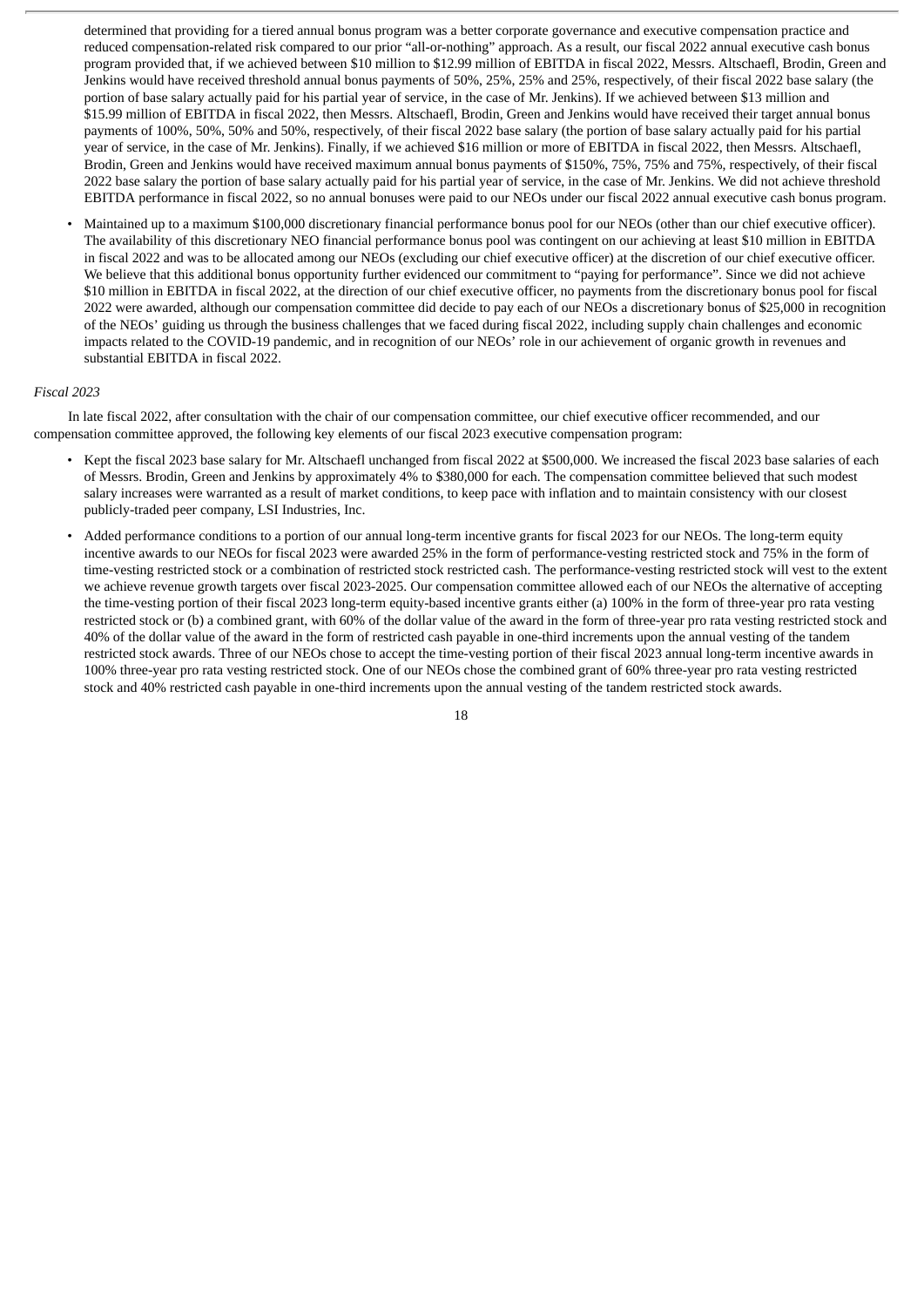- Increased the relative percentages of base salary represented by the target grant date value of our fiscal 2023 long-term equity incentive awards for each of our NEOs who received grants in fiscal 2022 by approximately 12% for Mr. Altschaefl and 16% for Messrs. Brodin and Green. We set Mr. Jenkins's target long-term award at the same level as Messrs. Brodin and Green. As a result, the relative percentages of base salary represented by the target grant date value of our fiscal 2023 long-term equity incentive awards for Messrs. Altschaefl, Brodin, Green and Jenkins were 95% of their respective fiscal 2023 base salaries.
- Authorized a fiscal 2023 annual executive cash bonus program focused on our goal of achieving our budgeted level of EBITDA. Our fiscal 2023 annual executive cash bonus program provides that, if we achieve a threshold level of EBITDA of \$6 million in fiscal 2023, Messrs. Altschaefl, Brodin, Green and Jenkins will receive threshold annual bonus payments of 50%, 25%, 25% and 25%, respectively, of their fiscal 2023 base salaries. If we achieve a target level of EBITDA of \$8 million in fiscal 2023, then Messrs. Altschaefl, Brodin, Green and Jenkins will receive their target annual bonus payments of 90%, 45%, 45% and 45%, respectively, of their fiscal 2023 base salaries. Finally, if we achieve a maximum level of EBITDA of \$10 million or more in fiscal 2023, then Messrs. Altschaefl, Brodin, Green and Jenkins will receive maximum annual bonus payments of 150%, 75%, 75% and 75%, respectively, of their fiscal 2023 base salaries. Bonuses will be interpolated for EBITDA between the threshold and maximum amounts.
- Authorized a special bonus for fiscal 2023 based on our achievement of predetermined revenue levels. If our fiscal 2023 revenue is between \$145 million and \$150 million, Mr. Altschaefl will receive a bonus of \$75,000 and Messrs. Brodin, Green and Jenkins will receive bonuses of \$35,000 each. If our fiscal 2023 revenue is equal or greater than \$150 million, then, rather than the bonuses in the preceding sentence, Mr. Altschaefl will receive a bonus of \$100,000 and Messrs. Brodin, Green and Jenkins will each receive bonuses of \$50,000. If our fiscal 2023 revenue does not exceed \$145 million, no special bonuses will be paid.
- Allowed for the creation of up to a maximum \$100,000 discretionary financial performance bonus pool for our NEOs (other than our chief executive officer) contingent on our achieving at least \$8 million in target EBITDA in fiscal 2023. Additionally, if we achieve in excess of \$150 million of revenue in fiscal 2023, then an additional maximum \$100,000 discretionary bonus pool will be made available for our NEOs (other than our chief executive officer). If and to the extent these goals are achieved, the resultant bonus pools will be allocated among our NEOs (excluding our chief executive officer) at the discretion of our chief executive officer. We believe that these additional bonus opportunities further evidence our commitment to "paying for performance".

Our compensation committee has reserved the right and discretion to make exceptions or additions to our executive compensation programs, including as any such exception or addition may apply to the determination of any and/or all of the relative base salaries, annual bonuses, long-term incentive compensation and/or total direct compensation of our executives, for outstanding contributions to the overall success of our company and the creation of shareholder value, as well as in cases where it may be necessary or advisable to attract and/or retain executives who our compensation committee believes are or will be key contributors to creating and sustaining shareholder value, as determined by our compensation committee based on the recommendations of our chief executive officer (in all cases, other than our chief executive officer's own compensation). Our compensation committee also has the discretion to adjust the achievement of the financial metrics under our annual cash bonus programs for unusual and nonrecurring factors and events, such as acquisitions and other unusual events, costs and expenses.

#### *Setting Executive Compensation*

Our board of directors, our compensation committee and our chief executive officer each play a role in setting the compensation of our NEOs. Our board of directors appoints the members of our compensation committee and delegates to the compensation committee the direct responsibility for overseeing the design and administration of our executive compensation program. Currently, our compensation committee consists of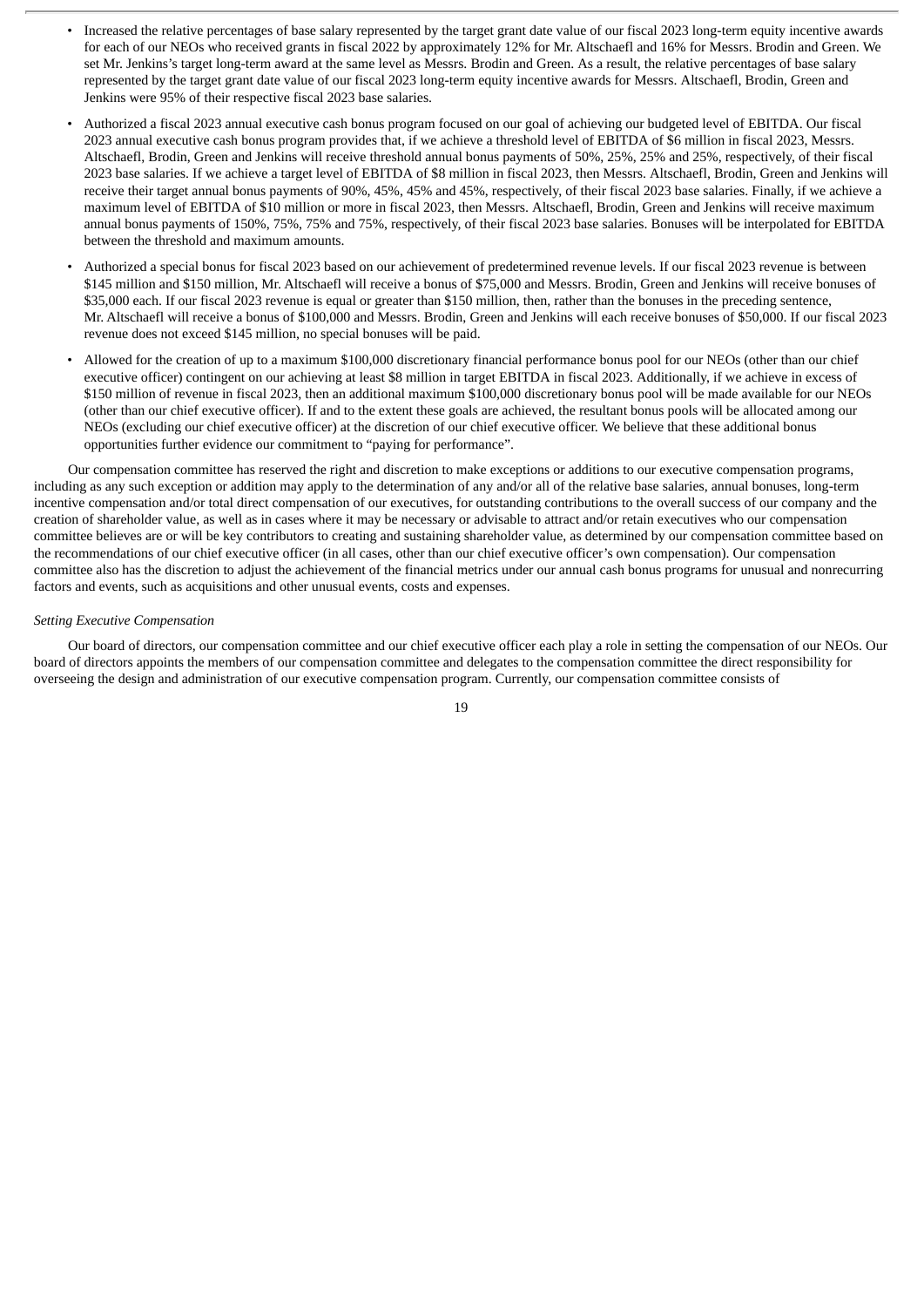Messrs. Williamson (Chair) and Otten and Ms. Richstone. Each member of our compensation committee is a "non-employee director" for purposes of Rule 16b-3 under the Securities Exchange Act of 1934 (the "Exchange Act").

Our compensation committee has primary responsibility for, among other things, determining our compensation philosophy, evaluating the performance of our executive officers, setting the compensation and other benefits of our executive officers, overseeing our company's response to the outcome of the advisory votes of shareholders on executive compensation, assessing the relative enterprise risk of our compensation program and administering our incentive compensation plans. In consultation with the chair of our compensation committee, our chief executive officer makes recommendations to our compensation committee regarding the compensation of other executive officers and attends meetings of our compensation committee at which our compensation committee considers the compensation of other executives. Our compensation committee considers these recommendations, but has the final discretionary responsibility for determining the compensation of all of our executive officers.

As described above under the heading "Changes to Executive Compensation in Fiscal 2022 in Response to 2021 Say-on-Pay Vote," the compensation committee considered the results from the shareholder advisory (or "say-on-pay") vote on executive compensation at our 2021 annual meeting of shareholders and made responsive changes to our executive compensation program.

#### *Internal and External Reports*

In general, our compensation committee has determined to save our company the cost of engaging an independent compensation consultant, unless factors or circumstances change significantly. In addition, in connection with setting executive compensation levels for fiscal 2022, our compensation committee reviewed the following external reports and surveys: (i) Economic Research Institute, Executive Compensation Assessor; ii) FW Cook 2020 Aggregate Share-Based Compensation Report; (iii) FW Cook 2020 Top 250 Report; (iv) FW Cook 2019 Annual Incentive Plan Report; (v) Meridian Compensation Partners 2020 Executive Compensation Trends and Developments Survey; and (vi) ClearBridge Compensation Group 2019 Annual & Long Term Incentive Plan Design Report. In connection with setting executive compensation levels for fiscal 2023, our compensation committee reviewed the following external reports and surveys: (a) Economic Research Institute, Executive Compensation Assessor; (b) FW Cook 2021 Use of Environmental, Social, and Governance Metrics in Incentive Plans; (c) FW Cook 2021 Top 250 Report; (d) Meridian Compensation Partners 2021 Executive Compensation Trends and Developments Survey; and (e) The ClearBridge Compensation Group 2020 100 Report for Mid-Cap Companies on Executive Compensation Policies. In setting executive compensation for fiscal years 2022 and 2023, our compensation committee also took into account its own internal reports on recent trends in executive compensation at public companies, including pay-for-performance, say-on-pay, merit increases, annual incentives, long-term incentives and perquisites.

To assure independence, in the event it engages a compensation consultant, our compensation committee has a policy of pre-approving all work unrelated to executive compensation proposed to be provided by such compensation consultant. Our compensation committee also would consider all factors relevant to the consultant's independence from management, including but not limited to the following factors:

- The provision of other services that the consultant provides to us;
- The amount of fees received from us as a percentage of the consultant's total revenue;
- The consultant's policies and procedures designed to prevent conflicts of interest;
- Business or personal relationships of the consultant with our compensation committee members;
- The amount of our stock owned by the consultant; and
- Business or personal relationships of the consultant with our executive officers.

Our compensation committee assessed the independence of our principal outside legal counsel, with whom the committee consults from time to time on executive compensation matters. Using the factors set forth above,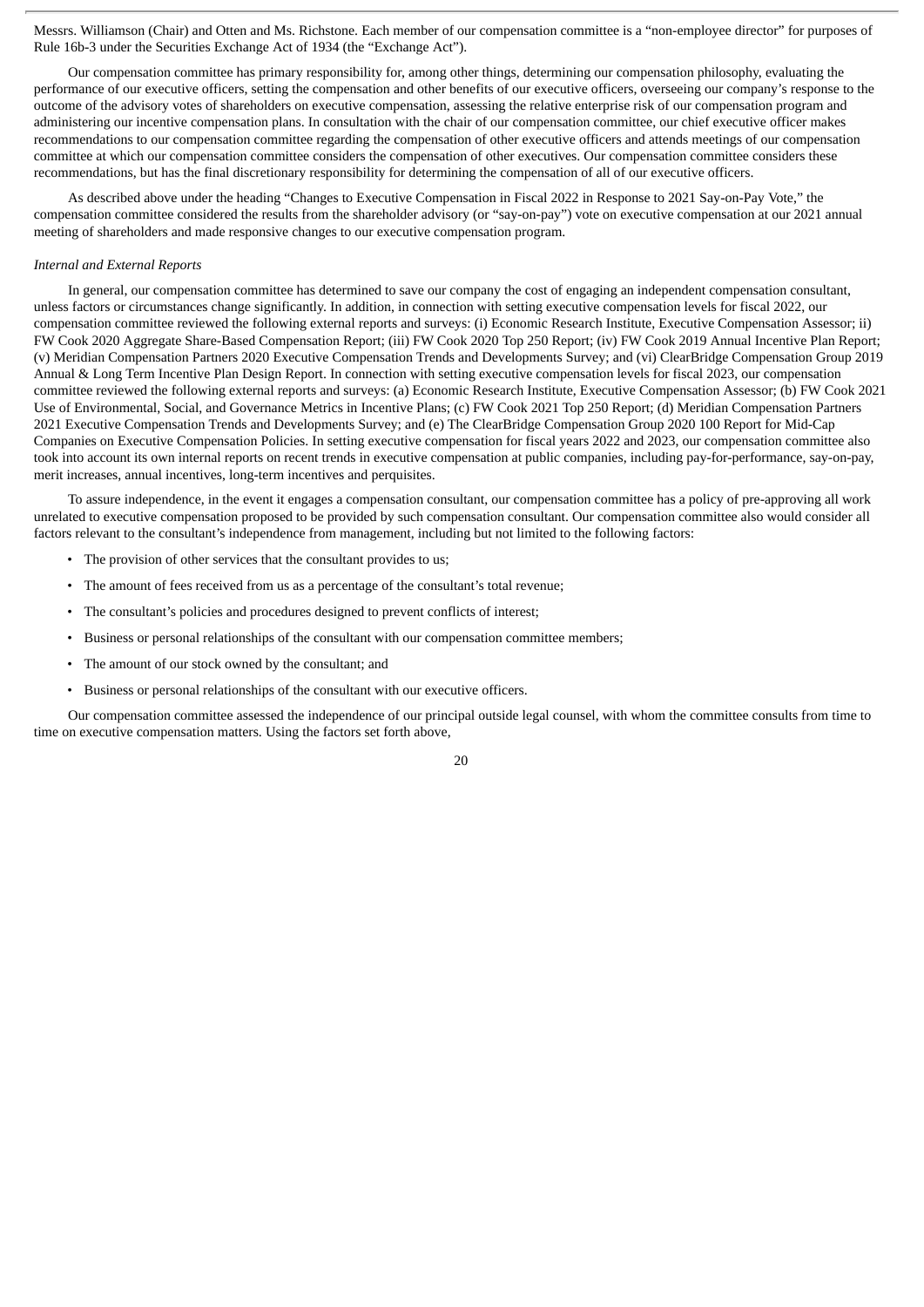our compensation committee determined that our principal outside legal counsel was independent and that there were no conflicts of interest with respect to its work for the committee.

#### *Elements of Executive Compensation*

Our current executive compensation program for our NEOs consists of the following elements:

- Base salary;
- Short-term annual incentive bonus compensation;
- Long-term equity-based incentive compensation; and
- Retirement and other benefits.

#### *Base Salary*

We pay our NEOs a base salary to compensate them for services rendered and to provide them with a steady source of income for living expenses throughout the year.

In late fiscal 2021, in consultation with the chair of our compensation committee, our chief executive officer recommended, and our compensation committee approved, increases to the fiscal 2022 base salaries of each of our NEOs. Based on peer group standards and the company's strong financial and share price performance in fiscal 2021 despite the challenges of the COVID-19 pandemic, our chief executive officer recommended, and the compensation committee approved, an approximate 4% increase to the chief financial officer and chief operating officer base salaries, from \$350,000 to \$365,000 in fiscal 2022. The compensation committee also reviewed the compensation of our chief executive officer. To better align Mr. Altschaefl's salary with peer group standards, and recognizing the company's continued outstanding financial and shareholder return performance in fiscal 2021 despite the challenges of the COVID-19 pandemic, the compensation committee approved an approximate 17% increase in his base salary from \$425,000 to \$500,000 for fiscal 2022.

Our compensation committee believed that such salary increases were warranted as a result of our highly successful financial performance in fiscal 2021, as well as being more generally consistent with our closest publicly-traded peer company, LSI Industries, Inc. Our compensation committee also took into account the recent history of our company's executive compensation, including particularly the compensation levels of our executive team prior to the Board-initiated management changes in early fiscal 2018. Our compensation committee noted that, upon his engagement as our new chief executive officer in May 2017, Mr. Altschaefl and his management team believed it was in the best interests of our company to set the leading example for our company's cost reduction initiatives and volunteer to accept substantial compensation reductions, which have been largely maintained since that time, with only modest increases.

The fiscal 2022 base salaries for our continuing NEOs compared to their fiscal 2021 base salaries are as follows:

|     |                                                                                          | <b>Fiscal 2022</b><br><b>Base Salary</b> |
|-----|------------------------------------------------------------------------------------------|------------------------------------------|
| S.  | S                                                                                        | 500,000                                  |
|     |                                                                                          |                                          |
| \$. | S                                                                                        | 365,000                                  |
|     |                                                                                          |                                          |
| \$. |                                                                                          | 365,000                                  |
|     |                                                                                          |                                          |
|     |                                                                                          | \$1,230,000                              |
|     | <b>Fiscal 2021</b><br><b>Base Salary</b><br>425,000<br>350,000<br>350,000<br>\$1,125,000 |                                          |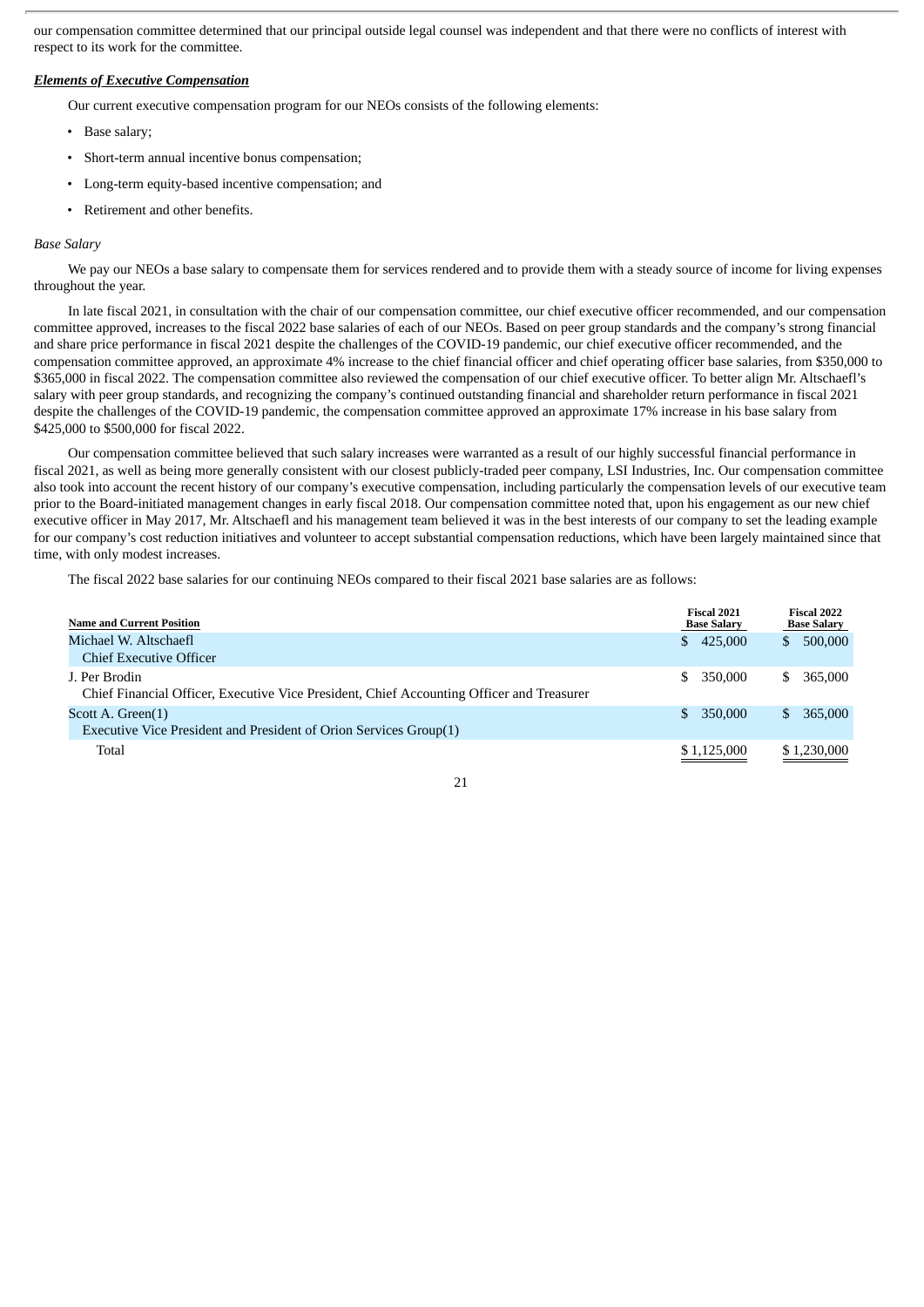(1) Mr. Green was promoted to our Executive Vice President and President of Orion Services Group in November 2021.

The compensation committee approved a starting base salary for Mr. Jenkins of \$365,000 when he joined our company as our Executive Vice President and Chief Operating Officer on November 11, 2021 based on arm's length negotiations and internal pay equity considerations.

In late fiscal 2022, in consultation with the chair of our compensation committee, our chief executive officer recommended, and our compensation committee approved, increases to the fiscal 2023 base salaries of each of our NEOs, other than our chief executive officer. Based on the highly competitive labor market, increasing inflationary trends and executive compensation survey data, our chief executive officer recommended, and the compensation committee approved, an approximate 4% increase to the base salaries of each of our NEOs other than the chief executive officer, from \$365,000 to \$380,000 in fiscal 2023. Our compensation committee did not increase the base salary of our chief executive officer.

The fiscal 2023 base salaries for our NEOs compared to their fiscal 2023 base salaries are as follows:

| <b>Name and Current Position</b>                                                          | <b>Fiscal 2022</b><br><b>Base Salary</b> | <b>Fiscal 2023</b><br><b>Base Salary</b> |
|-------------------------------------------------------------------------------------------|------------------------------------------|------------------------------------------|
| Michael W. Altschaefl                                                                     | \$500,000                                | \$500,000                                |
| <b>Chief Executive Officer</b>                                                            |                                          |                                          |
| J. Per Brodin                                                                             | \$365,000                                | \$380,000                                |
| Chief Financial Officer, Executive Vice President, Chief Accounting Officer and Treasurer |                                          |                                          |
| Scott A. Green                                                                            | \$365,000                                | \$380,000                                |
| <b>Executive Vice President and President of Orion Services Group</b>                     |                                          |                                          |
| Michael H. Jenkins                                                                        | \$365,000                                | \$380,000                                |
| Executive Vice President and Chief Operating Officer                                      |                                          |                                          |

#### *Incentive Compensation — Fiscal 2022*

For fiscal 2022, in consultation with the chair of our compensation committee, our chief executive officer proposed, and our compensation committee approved, an incentive compensation program for our NEOs that consisted of (i) annual incentive cash bonus opportunities and (ii) long-term equity-based incentive compensation, consisting of awards of three-year pro rata vesting restricted stock grants and three-year performance shares. These annual cash bonus opportunities and the long-term incentive compensation for fiscal 2022 for our NEOs are discussed in detail below. We did not achieve the targeted level of EBITDA in fiscal 2022.

#### *Annual Incentive Cash Bonus Opportunities for Fiscal 2022*

Our compensation committee determined that our fiscal 2022 annual bonus program should follow a modified "mini-cliff" approach to determining the relative level of bonuses payable based on our relative level of achievement of our fiscal 2022 budgeted EBITDA goals. Our fiscal 2022 annual executive incentive cash bonus program provided that, if we achieved \$10 million to \$12.99 million of EBITDA in fiscal 2022, Messrs. Altschaefl, Brodin, Green and Jenkins would receive threshold annual bonus payments of 50%, 25%, 25% and 25%, respectively, of their fiscal 2022 base salary (the portion of base salary actually paid for his partial year of service, in the case of Mr. Jenkins). If we achieved between \$13 million and \$15.99 million of EBITDA in fiscal 2022, then Messrs. Altschaefl, Brodin, Green and Jenkins would receive their target annual bonus payments of 100%, 50%, 50% and 50%, respectively, of their fiscal 2022 base salary (the portion of base salary actually paid for his partial year of service, in the case of Mr. Jenkins). Finally, if we achieved \$16 million or more of EBITDA in fiscal 2022, then Messrs. Altschaefl, Brodin, Green and Jenkins would receive maximum annual bonus payments of \$150%, 75% and 75%, respectively, of their fiscal 2022 base salary (the portion of base salary actually paid for his partial year of service, in the case of Mr. Jenkins).

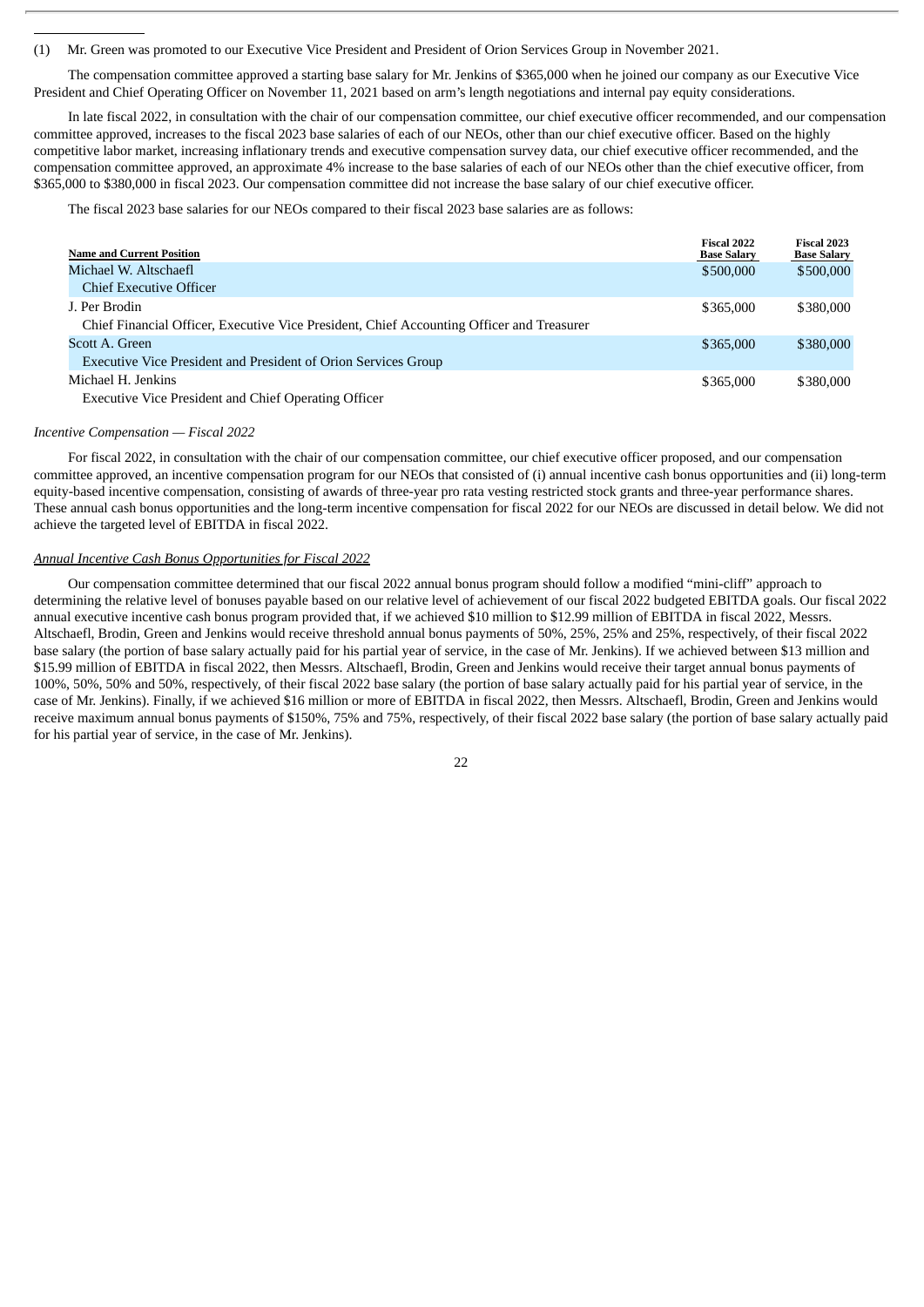The compensation committee established a target bonus for each of our NEOs as follows for fiscal 2022:

| <b>Name and Current Position</b>                                                                           | Fiscal 2022<br><b>Target</b><br><b>Bonus</b> | Percentage<br>of Fiscal<br><b>2022 Base</b><br>Salary |
|------------------------------------------------------------------------------------------------------------|----------------------------------------------|-------------------------------------------------------|
| Michael W. Altschaefl                                                                                      | \$500,000                                    | 100%                                                  |
| Chief Executive Officer                                                                                    |                                              |                                                       |
| J. Per Brodin<br>Chief Financial Officer, Executive Vice President, Chief Accounting Officer and Treasurer | \$182,500                                    | 50%                                                   |
| Scott A. Green<br>Executive Vice President and President of Orion Services Group                           | \$182,500                                    | 50%                                                   |
| Michael H. Jenkins<br><b>Executive Vice President and Chief Operating Officer</b>                          | $$69,350*$                                   | 50%                                                   |

Pro rated amount shown for partial year of service.

For fiscal 2022, our compensation committee also created up to a maximum \$100,000 discretionary financial performance bonus pool for our NEOs (other than our chief executive officer). The availability of this discretionary financial performance bonus pool was contingent on our achieving at least \$10 million in EBITDA in fiscal 2022 and would be allocated among our NEOs (excluding our chief executive officer) at the discretion of our chief executive officer.

Upon the conclusion of fiscal 2022, the compensation committee determined that we did not achieve threshold EBITDA performance in fiscal 2022, so no annual bonuses were paid to our NEOs under our fiscal 2022 annual executive cash bonus program or under our discretionary financial performance bonus pool. However, the compensation committee decided to pay each of our NEOs a discretionary bonus of \$25,000 in recognition of our NEOs' guiding us through the difficult business challenges that we faced during fiscal 2022, including supply chain challenges and economic impacts related to the COVID-19 pandemic, and in recognition of the NEOs' role in our achievement of organic growth in revenues and substantial EBITDA in fiscal 2022.

#### *Long-Term Equity-Based Incentive Compensation for Fiscal 2022*

Our chief executive officer recommended, and our compensation committee approved, that our continuing executives' fiscal 2022 annual longterm incentive grants remain the same on a percentage-of-salary basis as fiscal 2021, to be awarded in the form of shares of restricted stock (or in a combination of restricted stock and restricted cash) that vest on a pro-rata basis over a three-year employment period after their effective grant date. As a result, each then-serving NEO was granted fiscal 2022 annual restricted stock grants valued at 85% of each such NEO's fiscal 2022 base salary compensation, or \$425,000, \$310,250 and \$310,250 for each of Messrs. Altschaefl, Brodin and Green, respectively. Our compensation committee allowed our then-serving NEOs to choose accepting their award either in the form of 100% restricted stock or in the form of 60% of the dollar value of each award in the form of three-year pro rata vesting restricted stock and 40% of the dollar value of the award in the form of cash payable in one-third increments upon the annual vesting of the tandem restricted stock awards. Two of our then-serving NEOs chose to accept their fiscal 2022 annual longterm incentive awards in 100% three-year pro rata vesting restricted stock. The other then-serving NEO chose the combined grant of 60% three-year pro rata vesting restricted stock and 40% restricted cash payable in one-third increments upon the annual vesting of the tandem restricted stock awards.

The compensation committee awarded Mr. Jenkins a grant of 50,000 shares of restricted stock when he joined our company in November 2021. The committee determined the size of the grant based on arm's length negotiations. The restricted stock will vest annually pro rata over a three-year period.

Our compensation committee continued in fiscal 2022 to grant our NEOs awards of three-year pro rata vesting restricted stock because it continued to believe that granting restricted stock rewards our NEOs for increasing shareholder value and also helps to motivate and retain our NEOs while aligning their economic interests with our shareholders through long-term equity ownership.

 $2<sub>2</sub>$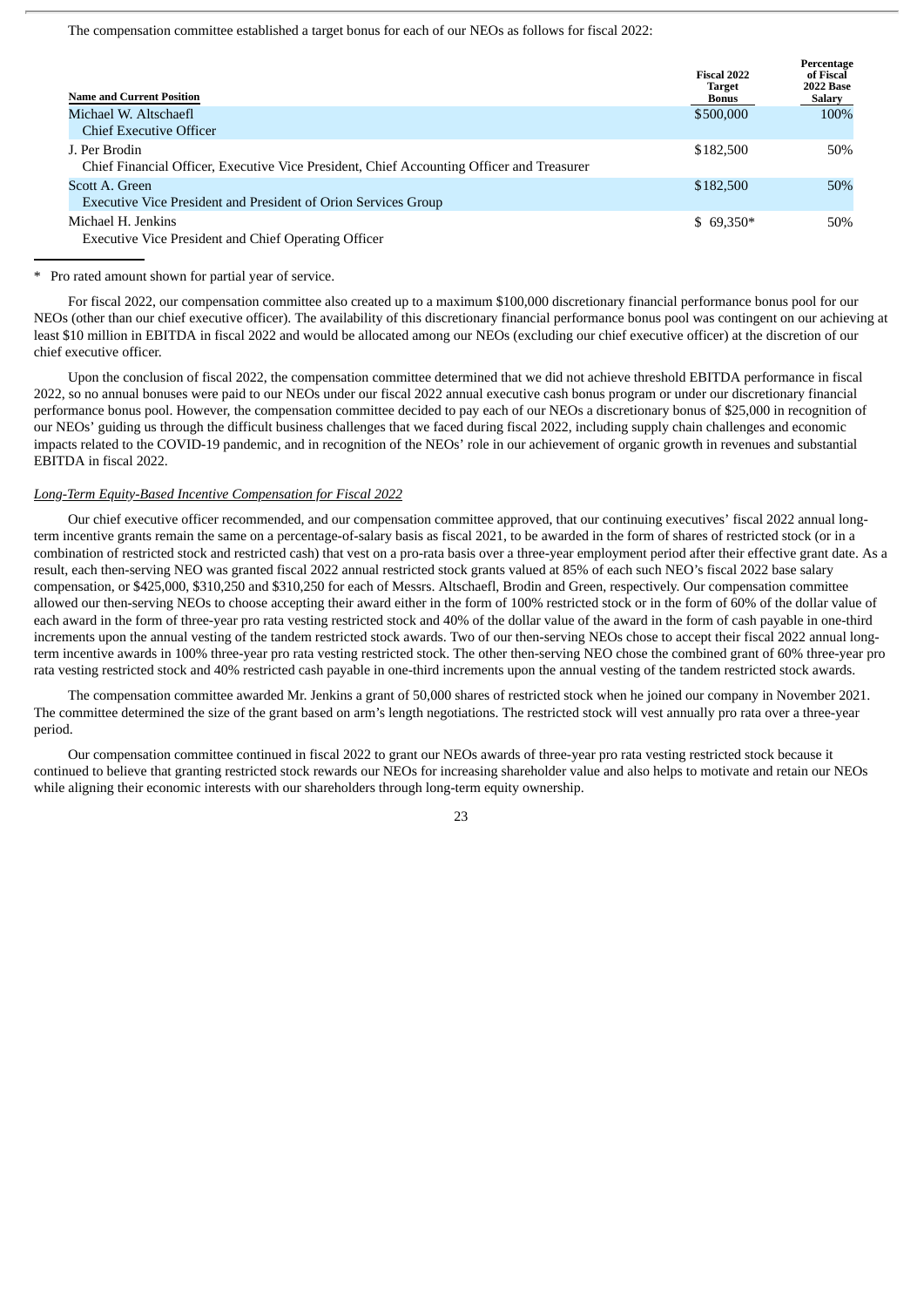The restricted stock awards (with the dollar values converted into a specific number of shares based on the closing sale price of our Common Stock on the Nasdaq Capital Market on June 4, 2021 for Messrs. Altschaefl, Brodin and Green and with the dollar value of the restricted stock award for Mr. Jenkins determined based on the closing sale price of our Common Stock on the Nasdaq Capital Market on November 11, 2021) resulted in a grant of the following number of shares to our NEOs:

| <b>Name and Current Position</b>                                                                                                                                                                                                 | Value of<br><b>Long-Term</b><br>Grant (\$) | <b>Restricted</b><br>Stock (#) | <b>Restricted</b><br>Cash<br>(\$) |
|----------------------------------------------------------------------------------------------------------------------------------------------------------------------------------------------------------------------------------|--------------------------------------------|--------------------------------|-----------------------------------|
| Michael W. Altschaefl<br><b>Chief Executive Officer</b>                                                                                                                                                                          | \$425,000                                  | 71,070                         |                                   |
| J. Per Brodin<br>Chief Financial Officer, Executive Vice President, Chief Accounting Officer and<br>Treasurer                                                                                                                    | \$ 310,250                                 | 51,881                         |                                   |
| Scott A. Green<br>Executive Vice President and President of Orion Services Group                                                                                                                                                 | \$ 310,250                                 | 31,128                         | \$124,100                         |
| Michael H. Jenkins<br>$E_{\text{max}}$ $\mathbf{V}_{\text{max}}$ $\mathbf{V}_{\text{max}}$ $\mathbf{V}_{\text{max}}$ $\mathbf{V}_{\text{max}}$ and $\mathbf{V}_{\text{max}}$ $\mathbf{V}_{\text{max}}$ $\mathbf{V}_{\text{max}}$ | \$206,500                                  | 50,000                         |                                   |

Executive Vice President and Chief Operating Officer

#### *Incentive Compensation — Fiscal 2023*

For fiscal 2023, in consultation with the chair of our compensation committee, our chief executive officer proposed, and our compensation committee approved, an incentive compensation program for our NEOs that consisted of (i) annual incentive cash bonus opportunities and (ii) long-term equity-based incentive compensation, consisting of awards of three-year pro rata vesting restricted stock grants. These annual cash bonus opportunities and the long-term incentive compensation for fiscal 2023 for our NEOs are discussed in detail below.

#### *Annual Incentive Cash Bonus Opportunities for Fiscal 2023*

Our compensation committee authorized a fiscal 2023 annual executive cash bonus program focused on our goal of achieving our budgeted level of EBITDA. Our fiscal 2023 annual executive cash bonus program provides that, if we achieve between threshold EBITDA of \$6 million in fiscal 2023, Messrs. Altschaefl, Brodin, Green and Jenkins will receive threshold annual bonus payments of 50%, 25%, 25% and 25%, respectively, of their fiscal 2023 base salaries. If we achieve target EBITDA of \$8 million in fiscal 2023, then Messrs. Altschaefl, Brodin, Green and Jenkins will receive their target annual bonus payments of 90%, 45%, 45% and 45%, respectively, of their fiscal 2023 base salaries. Finally, if we achieve maximum EBITDA of \$10 million or more in fiscal 2023, then Messrs. Altschaefl, Brodin, Green and Jenkins will receive maximum annual bonus payments of 150%, 75%, 75% and 75%, respectively, of their fiscal 2023 base salaries. Bonuses will be interpolated for EBITDA between the threshold and maximum amounts.

Our compensation committee also authorized a special bonus for fiscal 2023 based on our achievement of predetermined revenue levels. If our fiscal 2023 revenue is between \$145 million and \$150 million, Mr. Altschaefl will receive a bonus of \$75,000 and Messrs. Brodin, Green and Jenkins will receive bonuses of \$35,000 each. If our fiscal 2023 revenue is equal or greater than \$150 million, then, rather than the bonuses in the preceding sentence, Mr. Altschaefl will receive a bonus of \$100,000 and Messrs. Brodin, Green and Jenkins will receive bonuses of \$50,000 each. If our fiscal 2023 revenue is \$145 million or less, no special bonuses will be paid.

For fiscal 2023, our compensation committee also created a \$100,000 discretionary financial performance bonus pool for our NEOs contingent on our achieving at least \$10 million in EBITDA in fiscal 2022. Additionally, if we achieve in excess of \$150 million in revenue in fiscal 2023, then an additional \$100,000 discretionary bonus pool will be made available to our NEOs. If and to the extent these goals are achieved, the resultant bonus pool will be allocated among our NEOs (excluding our chief executive officer) at the discretion of our chief executive officer.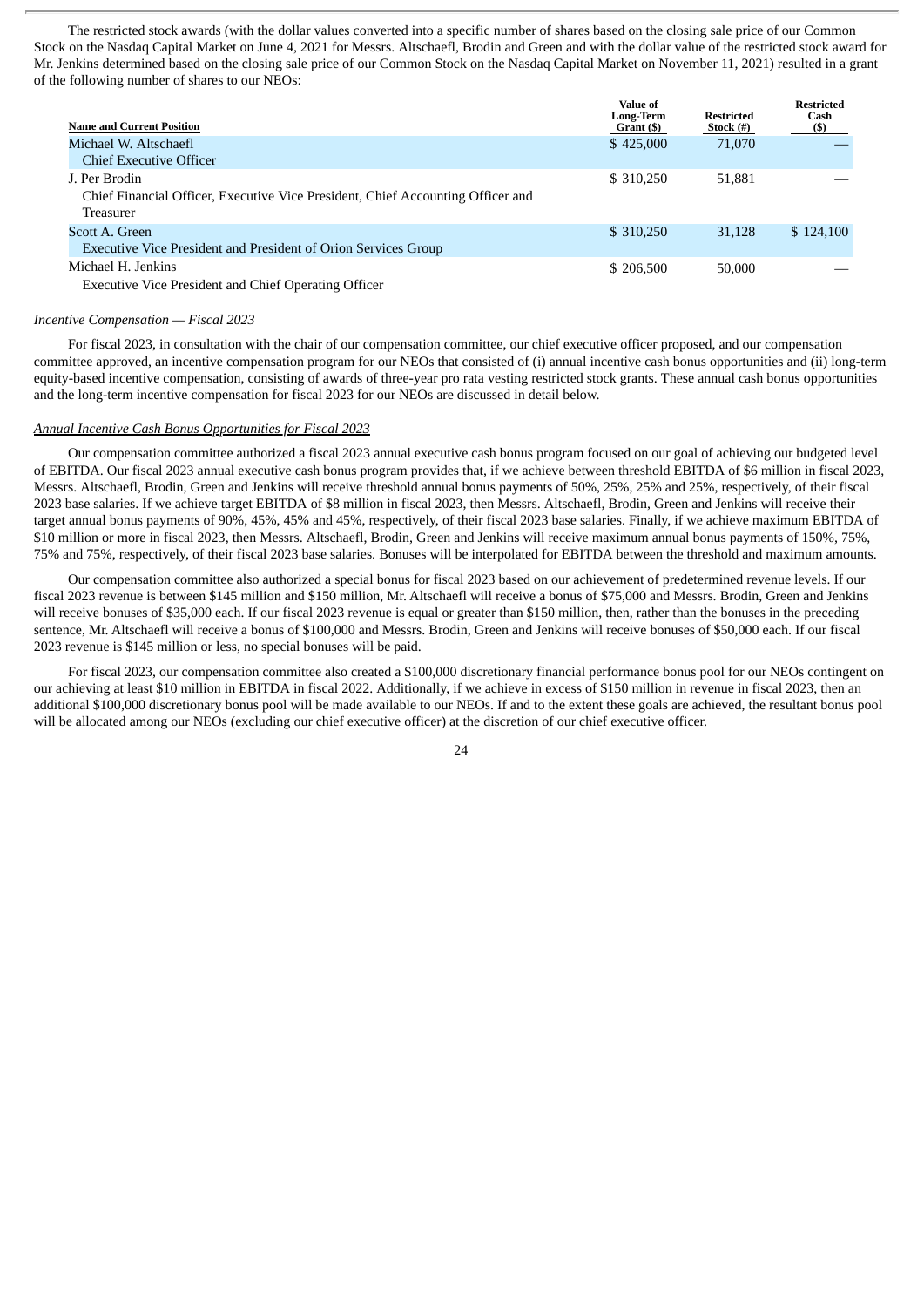The financial goals described above are not a prediction of how we will perform during fiscal year 2022. The purpose of the goals is to provide appropriate financial metrics to determine amounts of compensation under our incentive compensation program. The goals are not intended to serve, and should not be relied upon, as guidance or any other indication of our expected future performance.

Our compensation committee has the discretion to adjust the achievement of the financial goals under the fiscal 2023 cash bonus program for unusual and nonrecurring factors and events, such as acquisitions and other unusual events, costs and expenses.

#### *Long-Term Equity-Based Incentive Compensation for Fiscal 2023*

As described above, we added performance conditions to a portion of our annual long-term incentive grants for fiscal 2023 for our NEOs.

We granted long-term equity incentive awards for fiscal 2023 for our NEOs 25% in the form of performance-vesting restricted stock and 75% in the form of time-vesting restricted stock or a combination of restricted stock and restricted cash. The performance-vesting restricted stock will vest to the extent we achieve revenue growth targets over fiscal 2023-2025. Our compensation committee allowed each of our NEOs the alternative of accepting the time-vesting portion of their fiscal 2023 long-term equity-based incentive grants either (a) 100% in the form of three-year pro rata vesting restricted stock or (b) a combined grant, with 60% of the dollar value of the award in the form of three-year pro rata vesting restricted stock and 40% of the dollar value of the award in the form of restricted cash payable in one-third increments upon the annual vesting of the tandem restricted stock awards. Three of our NEOs chose to accept the time-vesting portion of their fiscal 2023 annual long-term incentive awards in 100% three-year pro rata vesting restricted stock. One of our NEOs chose the combined grant of 60% three-year pro rata vesting restricted stock and 40% restricted cash payable in one-third increments upon the annual vesting of the tandem restricted stock awards.

To reflect more of an emphasis on rewarding enhanced financial performance over a longer-term period, we also increased the relative percentages of base salary represented by the target grant date value of our fiscal 2023 long-term equity incentive awards for each of our NEOs who received grants in fiscal 2022 by approximately 12% for Mr. Altschaefl and 16% for Messrs. Brodin and Green. We set Mr. Jenkins's target long-term at the same level as Messrs. Brodin and Green. As a result, the relative percentages of base salary represented by the target grant date value of our fiscal 2023 long-term equity incentive awards for Messrs. Altschaefl, Brodin, Green and Jenkins were 95% of their respective base salaries.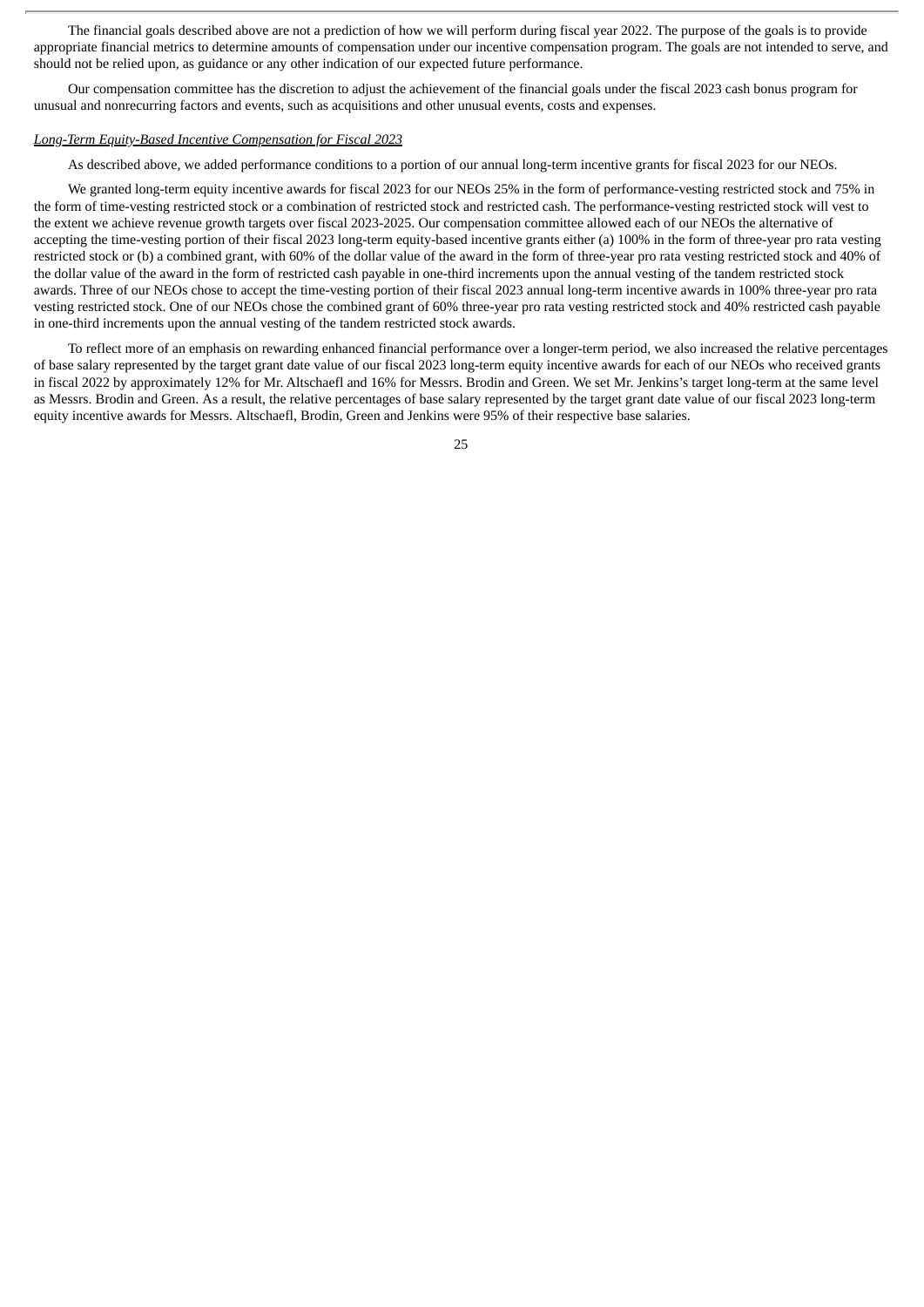The target grant date fair values and number of shares (or dollar amounts for time-vesting restricted cash) for our long-term equity incentive awards to our NEOs for fiscal year 2023 (with the dollar values converted into a specific number of shares based on the closing sale price of our Common Stock on the Nasdaq Capital Market on June 10, 2022) were as follows:

| <b>Name and Current Position</b>                                                 | <b>Target</b><br>Grant<br><b>Date Fair</b><br><b>Value of</b><br>Long-<br>Term<br>Grant (\$) | Performance-<br><b>Vesting</b><br><b>Restricted</b><br>Stock $(\#)$ | Time-<br><b>Vesting</b><br><b>Restricted</b><br>Stock $(\#)$ | Time-<br><b>Vesting</b><br><b>Restricted</b><br>Cash<br>$($)$ |
|----------------------------------------------------------------------------------|----------------------------------------------------------------------------------------------|---------------------------------------------------------------------|--------------------------------------------------------------|---------------------------------------------------------------|
| Michael W. Altschaefl<br>Chief Executive Officer                                 | \$475,000                                                                                    | 54,472                                                              | 163,417                                                      |                                                               |
| J. Per Brodin<br>Chief Financial Officer and Executive Vice President            | \$361,000                                                                                    | 41.399                                                              | 74.518                                                       | \$108,300                                                     |
| Scott A. Green<br>Executive Vice President and President of Orion Services Group | \$361,000                                                                                    | 41,399                                                              | 124,197                                                      |                                                               |
| Michael H. Jenkins                                                               | \$361,000                                                                                    | 41,399                                                              | 124.197                                                      |                                                               |

Executive Vice President and Chief Operating Officer

#### *Retirement and Other Benefits*

*Welfare and Retirement Benefits.* As part of a competitive compensation package, we sponsor a welfare benefit plan that offers health, life and disability insurance coverage to participating employees. We also sponsor an employee stock purchase plan under which our employees may purchase shares of our Common Stock. In addition, to help our employees prepare for retirement, we sponsor the Orion Energy Systems, Inc. 401(k) Plan and match employee contributions at a rate of 25% of the first \$5,000 of an employee's contributions (*i.e.*, capped at \$1,250). Our NEOs participate in the broad-based welfare plans, our employee stock purchase plan and the 401(k) Plan on the same basis as our other employees, except that they are not eligible for the loan program under the employee stock purchase plan. We also provide enhanced life and disability insurance benefits for our NEOs. Under our enhanced life insurance benefit, we pay the full cost of premiums for life insurance policies for our NEOs. The amounts of the premiums are reflected in the Summary Compensation Table below. Our enhanced disability insurance benefit includes a higher maximum benefit level than under our broad-based plan, cost of living adjustments and a portability feature.

*Perquisites and Other Personal Benefits.* We provide perquisites and other personal benefits that we believe are reasonable and consistent with our overall compensation program to better enable our executives to perform their duties and to enable us to attract and retain employees for key positions. We provide each of our NEOs with a car allowance of \$1,000 per month and reimburse them for tax planning and tax preparation services.

#### *Severance and Change of Control Arrangements*

#### *Fiscal 2022 CEO Employment Agreement Amendment*

In February 2022, in response to our say-on-pay vote in 2021, we entered into an amendment to the employment agreement of Mr. Altschaefl, our chief executive officer. Prior to the amendment, Mr. Altschaefl's employment agreement contained protections that would have provided Mr. Altschaefl with certain enhanced severance benefits if we were to experience a change of control prior to the end of Mr. Altschaefl's employment. This arrangement is commonly described a "single trigger" change of control severance payment. The amendment changed this protection to a so-called "double trigger". As a result, in the event of any subsequent change of control of our company prior to the end of Mr. Altschaefl's employment, he now will only be entitled to receive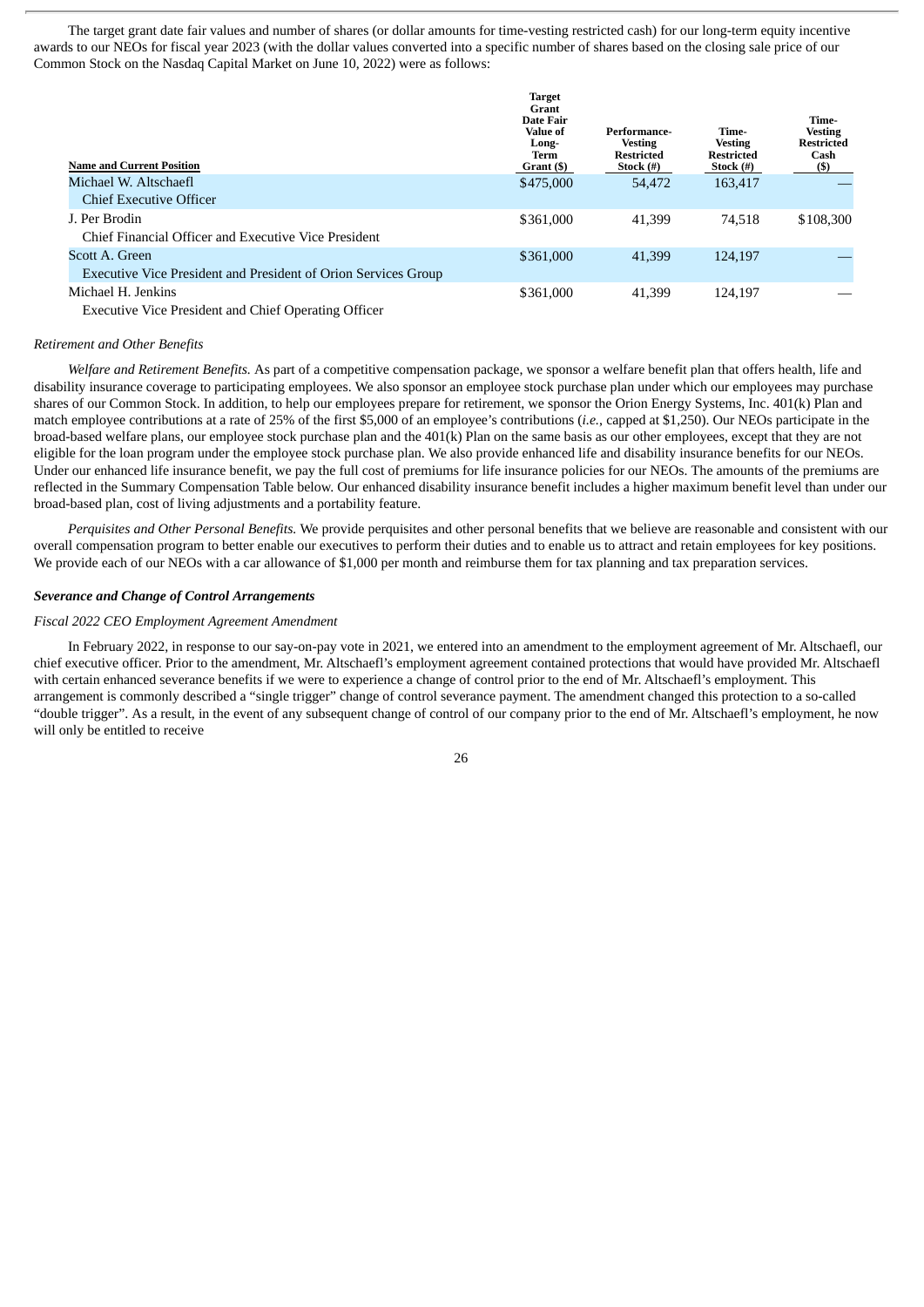those certain enhanced severance benefits following both a change in control and a termination of Mr. Altschaefl's employment by us without "cause" or by Mr. Altschaefl for "good reason" (as those terms are defined in his employment agreement). As compensation to Mr. Altschaefl for agreeing to the amendment, we granted Mr. Altschaefl 50,000 shares of fully-vested stock.

#### *General*

We provide certain protections to our NEOs in the event of certain terminations of their employment, including enhanced protections for certain terminations that may occur after a change of control of our company. However, our NEOs will only receive the enhanced severance benefits following a change in control if their employment terminates without cause or for good reason. We describe this type of severance arrangement as being subject to a "double trigger."

All payments, including any severance payments, to be made to our NEOs in connection with a change of control under their employment agreements and any other of our agreements or plans will be subject to a potential "cut-back" in the event any such severance payments or other benefits become subject to non-deductibility or excise taxes as "excess parachute payments" under Code Section 280G or 4999. The cut-back provisions have been structured such that all amounts payable under their employment agreements and other of our agreements or plans that constitute change of control payments will be cut back to one dollar less than three times the executive's "base amount," as defined by Code Section 280G, unless the executive would retain a greater amount by receiving the full amount of the payment and paying the related excise taxes (a so-called "valley provision").

Our 2003 Stock Option Plan, 2004 Stock and Incentive Awards Plan and 2016 Plan also provide potential protections to our NEOs in the event of certain changes of control. Under these plans, our NEOs' stock options and restricted stock that are unvested at the time of a change of control may become vested on an accelerated basis in the event of certain changes of control. In addition, our restricted stock award agreements under the 2016 Plan provide for the automatic vesting of all unvested shares of restricted stock upon a change of control. Moreover, our employment agreements with our NEOs provide that any unvested equity awards held by our NEOs will be automatically accelerated upon a qualifying termination prior to a change of control, but only to the extent such equity awards would have vested within two years following the date of such qualifying termination.

We selected these triggering events to afford our NEOs some protection in the event of a termination of their employment, particularly after a change of control of our company. We believe these types of protections better enable our NEOs to focus their efforts on behalf of our company without undue concern over the impact on their employment or financial security of a change of control of our company. We also provide severance benefits in order to obtain from our NEOs certain concessions that protect our interests, including their agreements with respect to confidentiality, intellectual property rights waiver, non-solicitation and non-competition. See below under the heading "Payments upon Termination or Change of Control" for a description of the specific circumstances that would trigger payment or the provision of other benefits under these arrangements, as well as a description, explanation and quantification of the payments and benefits under each circumstance.

#### *Other Policies*

*Policies On Timing of Equity Awards.* Our compensation committee and board of directors have adopted a general policy on the timing of equity awards under which our compensation committee generally will make annual equity awards beginning effective as of the date three business days after our next quarterly (or fiscal year-end) earnings release following the decision to make the grant, regardless of the timing of the decision. Our compensation committee has elected to grant equity awards shortly following our earnings releases so that the restricted stock awards are granted (and valued) at a point in time when the most important information about our company then known to management and our board is likely to have been disseminated in the market.

Our board of directors has also delegated limited authority to our chief executive officer, acting as a subcommittee of our compensation committee, to grant certain equity-based awards under our 2016 Plan. Our chief executive officer may grant awards covering up to a total of 50,000 shares of our Common Stock per fiscal year to certain non-executive officers in connection with offers of employment, promotions and certain other circumstances. Shares subject to awards granted under this delegated authority which are subsequently cancelled or

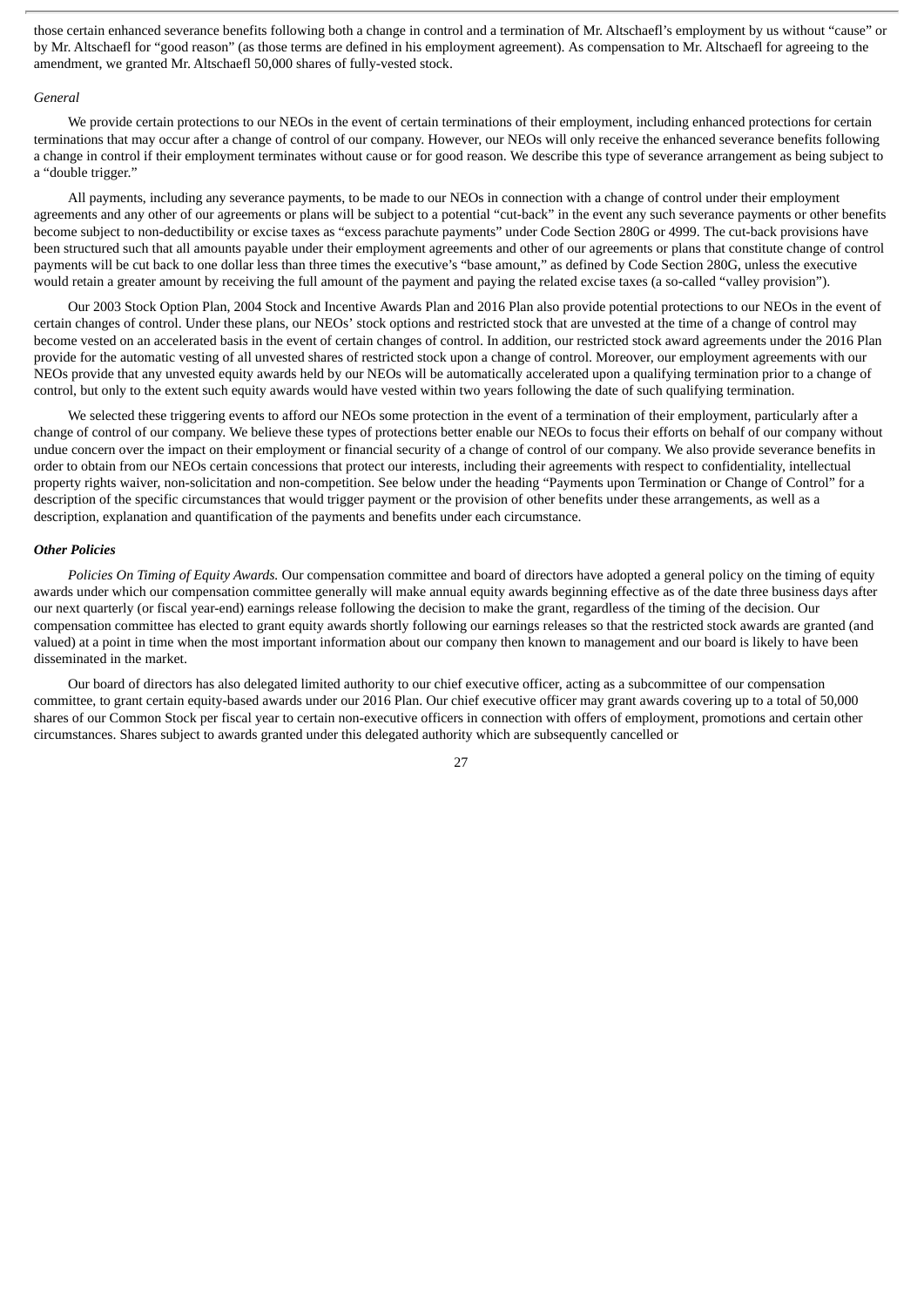forfeited may be added back to the delegated share authority grant amount. Under this delegation of authority, any restricted stock awards granted by our chief executive officer must have an effective grant date on the first business day of the month following the event giving rise to the award.

Our equity incentive plans do not permit awards of stock options or stock appreciation rights with an effective grant date prior to the date our compensation committee or our chief executive officer takes action to approve the award.

*Executive Officer Stock Ownership Guidelines.* One of the key objectives of our executive compensation program is alignment of the interests of our executive officers with the interests of our shareholders. We believe that ensuring that our executive officers are also significant shareholders and have a significant financial interest in our company is an effective means to accomplish this objective.

The number of shares required to be held by our executive officers as of the Record Date is as follows:

| Position                                                                     | Required<br>Number<br><b>Of Shares</b> | Shares<br><b>Beneficially</b><br>Owned |
|------------------------------------------------------------------------------|----------------------------------------|----------------------------------------|
| Michael Altschaefl (Chief Executive Officer)                                 | 112,154                                | 798,960                                |
| J. Per Brodin (Executive Vice President and Chief Financial Officer)         | 38,077                                 | 25,195                                 |
| Scott Green (Executive Vice President and President of Orion Services Group) | 38,077                                 | 322.937                                |
| Michael H. Jenkins (Executive Vice President and Chief Operating Officer)    | 38,077                                 |                                        |

Executive officers are permitted to satisfy these ownership guidelines with shares of our Common Stock that they acquire through the exercise of stock options or other similar equity-based awards, through retention upon vesting of restricted stock awards or other similar equity-based awards and through direct share purchases. Our executive officers who were executive officers at the time of the adoption of our amended guidelines have until the fifth anniversary of the adoption to satisfy the ownership requirement. Newly appointed executive officers have until the fifth anniversary of their appointment as executive officers to satisfy the ownership requirement. All of our executive officers have either satisfied the ownership requirement or have additional time to do so.

*Tax Considerations.* Section 162(m) of the Code generally prohibits publicly traded companies from taking a tax deduction for compensation in excess of \$1.0 million that is paid to certain of their current and former executive officers. To the extent the value of any such individual's compensation exceeds \$1.0 million in value, our compensation committee believes that such level of compensation is appropriate to further our company's objectives of motivating, attracting and retaining our NEOs, despite a portion of such compensation not being eligible for deductibility under Section 162(m).

We also maintain certain deferred compensation arrangements for our employees and non-employee directors that are potentially subject to Code Section 409A. If such an arrangement is neither exempt from the application of Code Section 409A nor complies with the provisions of Code Section 409A, then the employee or non-employee director participant in such arrangement is considered to have taxable income when the deferred compensation vests, even if not paid at such time, and such income is subject to an additional 20% income tax. In such event, we are obligated to report such taxable income to the IRS and, for employees, withhold regular income taxes (but no withholding is required on the 20% additional income tax). If we fail to do so, we could be liable for the withholding taxes and interest and penalties thereon. As a result, our deferred compensation arrangements are intended to either qualify for an exemption from, or to comply with, Code Section 409A.

*Prohibition on Hedging and Pledging.* We maintain a policy prohibiting our employees, officers and directors, as well as any of their designees, from engaging in transactions that hedge or offset, or are designed to hedge or offset, any decrease in the value of our common stock, including through financial instruments such as prepaid variable forwards, equity swaps collars and exchange funds. Our employees, officers and directors are also prohibited from trading on an exchange in puts, calls and other derivative securities related to our Common Stock. Additionally, our officers and directors are prohibited from entering into any arrangement that, directly or indirectly, involves the pledge of our common stock or other use of our common stock as collateral for a loan.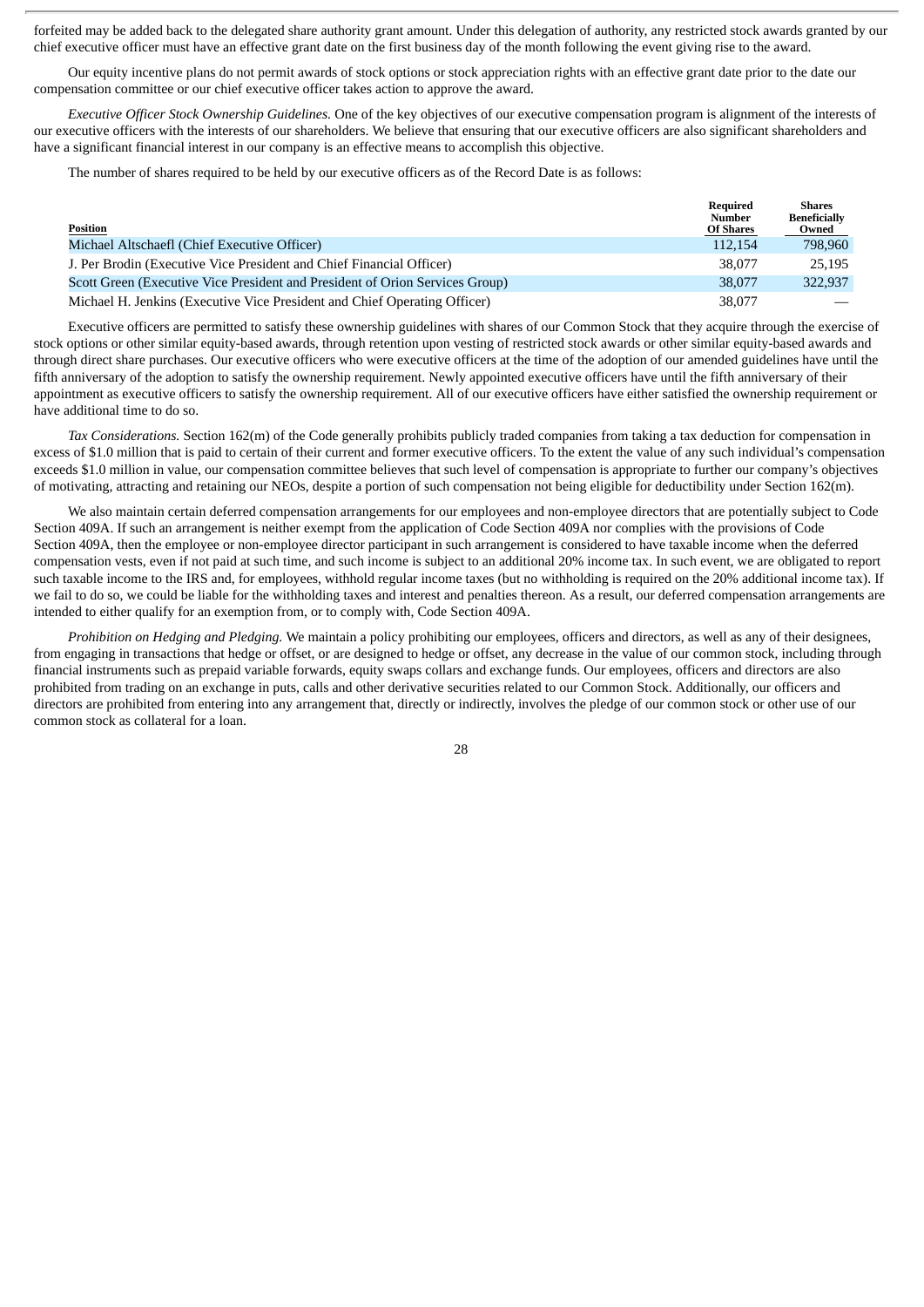#### **Compensation Committee Interlocks and Insider Participation**

During fiscal 2022, no member of our compensation committee had a relationship with us that required disclosure under Item 404 of Regulation S-K. During fiscal 2022, none of our executive officers served as a member of the board of directors or compensation committee, or other committee serving an equivalent function, of any entity that has one or more executive officers who served as members of our board of directors or our compensation committee. None of the members of our compensation committee is an officer or employee of our company, nor have they ever been an officer or employee of our company.

#### **Compensation Committee Report**

Our compensation committee has reviewed and discussed the "Compensation Discussion and Analysis" contained in this proxy statement with management. Based on our compensation committee's review and discussions with management, our compensation committee recommended to our board of directors that the Compensation Discussion and Analysis be included in this proxy statement.

> Mark A. Williamson, Chair Anthony L. Otten Ellen B. Richstone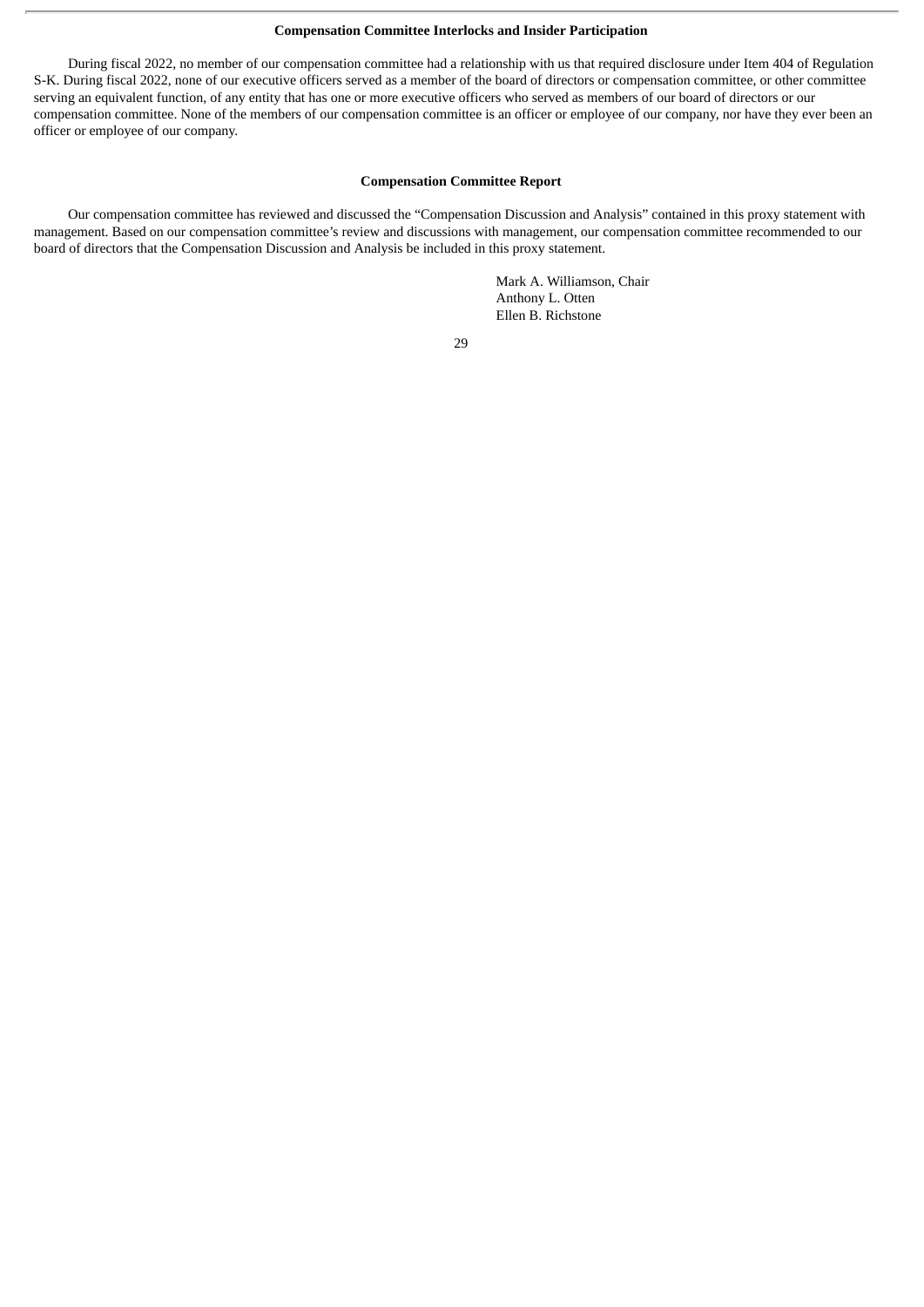#### **Summary Compensation Table for Fiscal 2022**

The following table sets forth for our NEOs the following information for each of the past three fiscal years or for such shorter period as the NEO has been a NEO: (i) the dollar amount of base salary earned; (ii) the dollar value of bonuses and non-equity incentive plan compensation earned; (iii) the grant date fair value, determined under Accounting Standards Codification Topic 718 ("ASC Topic 718"), for all equity-based awards held by our NEOs; (iv) all other compensation and (v) the dollar value of total compensation.

**Non-Equity**

| <b>Name and Current Principal</b><br><b>Position</b>                                            | Fiscal<br>Year | <b>Salary</b><br>(S) | Bonus<br>$($)$                            | ічон-едицу<br><b>Incentive Plan</b><br>Compensation<br>(S) | <b>Stock</b><br>Awards<br>(5)(1) | Option<br>Awards<br>$($ \$) | <b>All Other</b><br>Compensation<br>(S) | Total<br>(S) |
|-------------------------------------------------------------------------------------------------|----------------|----------------------|-------------------------------------------|------------------------------------------------------------|----------------------------------|-----------------------------|-----------------------------------------|--------------|
| Michael A. Altschaefl                                                                           | 2022           | 500,000              | $\hspace{0.05cm}$                         | 25,000                                                     | 424,999                          | $\frac{1}{2}$               | 82,538(2)                               | 1,032,537    |
| <b>Chief Executive Officer</b>                                                                  | 2021           | 402,500              | $\qquad \qquad \overline{\qquad \qquad }$ | 425,000                                                    | 361,248                          | $\overline{\phantom{0}}$    | 115,425                                 | 1,304,173    |
|                                                                                                 | 2020           | 335,000              |                                           | 335,000                                                    | 193,153                          | —                           | 78,558                                  | 941,711      |
| J. Per Brodin                                                                                   | 2022           | 365,000              | $\overbrace{\phantom{aaaaa}}^{x}$         | 25,000                                                     | 310,248                          |                             | 51,767(3)                               | 752,015      |
| Chief Financial Officer, Executive Vice<br>President, Chief Accounting Officer and<br>Treasurer | 2021           | 159,316              |                                           | 79,658                                                     | 178,499                          |                             | 13,451                                  | 430,924      |
| Scott A. Green                                                                                  | 2022           | 365,000              | $\qquad \qquad -$                         | 25,000                                                     | 186,145                          | $\overline{\phantom{0}}$    | 110,706(4)                              | 686,851      |
| Executive Vice President and                                                                    | 2021           | 333,250              | $\qquad \qquad \overbrace{ }^{ }$         | 175,000                                                    | 178,497                          |                             | 59,039                                  | 745,786      |
| President of Orion Services Group                                                               | 2020           | 283,000              | $\overline{\phantom{m}}$                  | 191,500                                                    | 162,605                          | $\qquad \qquad$             | 26,959                                  | 664,064      |
| Michael H. Jenkins<br><b>Executive Vice President and Chief Operating</b>                       | 2022           | 141,086              |                                           | 25,000                                                     | 206,500                          |                             | 4,600(6)                                | 377,186      |

Officer(5)

(1) Represents the grant date fair value calculated pursuant to ASC Topic 718 for restricted stock awards. Additional information about the assumptions that we used when valuing equity awards is set forth in our Annual Report on Form 10-K in the Notes to Consolidated Financial Statements for our fiscal year ended March 31, 2021.

(2) Includes \$62,373 in restricted cash that vested in tandem with the vesting of restricted stock awards, a \$12,000 automobile allowance, \$6,425 in annual life and disability insurance premiums, \$1,640 in tax planning expenses and \$100 for a health incentive bonus.

(3) Includes \$39,667 in restricted cash that vested in tandem with the vesting of restricted stock awards, a \$12,000 automobile allowance and \$100 for a health incentive bonus.

(4) Includes \$92,280 in restricted cash that vested in tandem with the vesting of restricted stock awards, a \$12,000 automobile allowance and \$6,426 in annual life and disability insurance premiums.

(5) Mr. Jenkins became our Executive Vice President and Chief Operating Officer effective November 11, 2021.

(6) Includes a \$4,500 automobile allowance and \$100 for a health incentive bonus.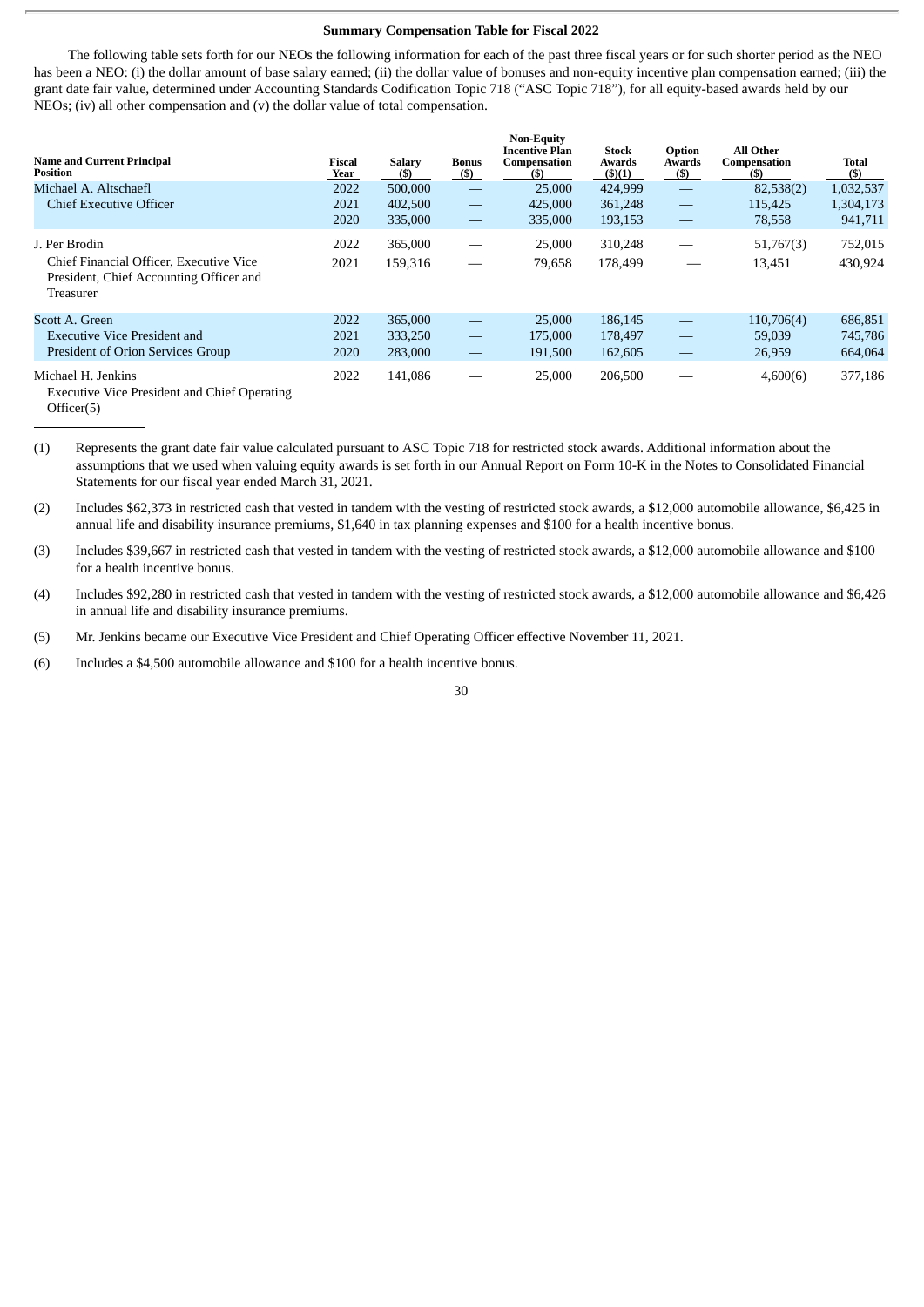#### **Grants of Plan-Based Awards for Fiscal 2022**

As described above in the Compensation Discussion and Analysis, under our 2016 Plan and employment agreements with certain of our NEOs, we granted restricted stock and non-equity incentive awards (i.e., cash bonuses) to our NEOs in fiscal 2022. The following table sets forth information regarding all such awards.

|                    |               |                                | <b>Estimated Future Payouts</b><br><b>Under Non-Equity</b><br><b>Incentive Plan Awards</b> |                         | <b>Estimated Future</b><br><b>Payouts</b><br><b>Under Equity</b><br><b>Incentive Plan</b><br>Awards |                        |                       | All<br>Other<br><b>Stock</b><br>Awards:<br><b>Number</b><br>of | <b>All Other</b><br>Option<br>Awards:<br>Number of | <b>Exercise</b><br>Price of                    | Grant<br>Date Fair<br>Value of<br><b>Stock and</b> |                                   |
|--------------------|---------------|--------------------------------|--------------------------------------------------------------------------------------------|-------------------------|-----------------------------------------------------------------------------------------------------|------------------------|-----------------------|----------------------------------------------------------------|----------------------------------------------------|------------------------------------------------|----------------------------------------------------|-----------------------------------|
| Name               | Grant<br>Date | Date of<br>Committee<br>Action | Thres-<br>hold<br>(S)                                                                      | <b>Target</b><br>(S)    | Max<br>$($ \$                                                                                       | Thres-<br>hold<br>(# ) | <b>Target</b><br>(# ) | Max<br>$($ # $)$                                               | <b>Shares</b><br>of Stock<br>(#)                   | <b>Securities</b><br>Underlying<br>Options (#) | Option<br>Awards<br>(S/Sh)                         | Option<br>Awards<br>$($ \$ $)(1)$ |
| Michael Altschaefl | 6/4/21        | 5/20/21                        | \$250,000(2)<br>$-$ (3)                                                                    | \$500,000(2)<br>$-$ (3) | \$750,000(2)<br>$-(3)$                                                                              |                        |                       |                                                                | 71,070(4)                                          |                                                | $\qquad \qquad -$                                  | \$424,999                         |
| . Per Brodin       | 6/4/21        | 5/20/21                        | \$91,250(2)<br>$-$ (3)                                                                     | \$182,500(2)<br>$-(3)$  | \$273,750(2)<br>$-(3)$                                                                              |                        |                       |                                                                | 51,881(4)                                          |                                                | —                                                  | \$310,248                         |
| <b>Scott Green</b> | 6/4/21        | 5/20/21                        | \$91,250(2)<br>$-$ (3)                                                                     | \$182,500(2)<br>$-$ (3) | \$273,750(2)<br>\$124,100(3)                                                                        |                        |                       |                                                                | 31,128(4)                                          |                                                | $\overline{\phantom{m}}$                           | \$186,145                         |
| Michael H. Jenkins | 11/11/21      | 10/22/21                       | \$34,675(2)<br>$-(3)$                                                                      | \$69,350(2)<br>$-(3)$   | \$104,025(2)<br>$-(3)$                                                                              |                        |                       |                                                                | 50,000(4)                                          |                                                |                                                    | \$206,500                         |

(1) Represents the grant date fair value computed in accordance with ASC Topic 718.

(2) The compensation committee established bonus targets for each of our NEOs pursuant to the fiscal 2022 annual incentive cash bonus plan equal to 100% of base salary earned for our chief executive officer and 50% of base salary earned for our other NEOs. The amounts actually earned under the bonus plan by our NEOs are shown in the Non-Equity Incentive Plan Compensation column of the Summary Compensation Table for Fiscal 2022.

(3) Represents cash awards payable in one-third increments upon the annual vesting of the tandem restricted stock awards in order to provide liquidity for the tax liabilities incurred upon the vesting of the restricted stock awards. Amount vests 1/3 per year on June 4, 2022, 2023 and 2024.

(4) Vests 1/3 per year on June 4, 2022, 2023 and 2024 for each of our NEOs other than Mr. Jenkins and vests 1/3 per year on November 11, 2022, 2023 and 2024 for Mr. Jenkins.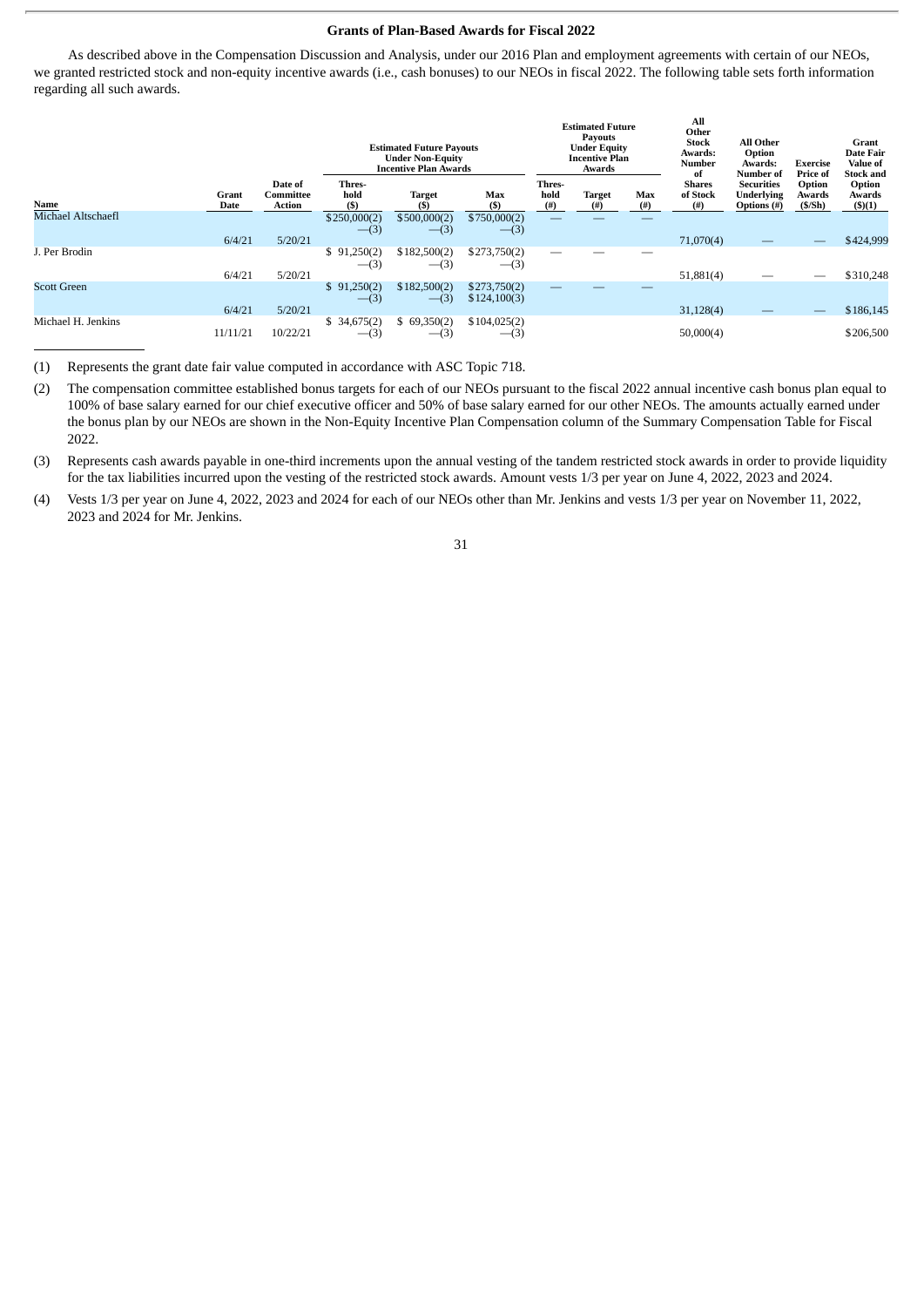#### **Outstanding Equity Awards at Fiscal 2022 Year End**

The following table sets out information about the outstanding equity awards held by our NEOs as of March 31, 2022.

|                |                                                                                                                        | <b>Option Awards</b>                                                                                           | <b>Stock Awards</b>                  |                                     |                                                                                                          |                                                                                                                                                      |
|----------------|------------------------------------------------------------------------------------------------------------------------|----------------------------------------------------------------------------------------------------------------|--------------------------------------|-------------------------------------|----------------------------------------------------------------------------------------------------------|------------------------------------------------------------------------------------------------------------------------------------------------------|
| Name           | Number of<br><b>Securities</b><br><b>Underlying</b><br>Unexercised<br><b>Options</b><br><b>Exercisable</b><br>$^{(#)}$ | Number of<br><b>Securities</b><br><b>Underlying</b><br>Unexercised<br><b>Options</b><br>Un-exercisable<br>(# ) | Option<br>Exercise<br>Price<br>$($)$ | Option<br><b>Expiration</b><br>Date | <b>Number</b><br>of Shares<br>or Units<br>of Stock<br>That<br><b>Have Not</b><br><b>Vested</b><br>$($ #) | Market<br><b>Value of</b><br><b>Shares</b> or<br><b>Units of</b><br><b>Stock</b><br><b>That Have</b><br><b>Not</b><br><b>Vested</b><br>$($ \$ $)(1)$ |
| Mr. Altschaefl | 36,568<br>26,646                                                                                                       |                                                                                                                | \$2.41<br>\$2.03                     | 05/28/2023<br>06/12/2022            | 153,755(2)                                                                                               | \$430,514                                                                                                                                            |
| Mr. Brodin     |                                                                                                                        |                                                                                                                |                                      |                                     | 67,684(3)                                                                                                | \$189,515                                                                                                                                            |
| Mr. Green      |                                                                                                                        |                                                                                                                |                                      |                                     | 79,372(4)                                                                                                | \$222,242                                                                                                                                            |
| Mr. Jenkins    |                                                                                                                        |                                                                                                                |                                      |                                     | 50,000(5)                                                                                                | \$140,000                                                                                                                                            |

<sup>(1)</sup> The amounts in this column have been computed based on the closing price of our Common Stock of \$2.80 on March 31, 2022. The actual value realized by the executive will depend on the market value of our Common Stock on the date that the award vests.

- 21,249 shares vest on August 12, 2022; in each instance contingent on Mr. Altschaefl's continued employment through the applicable vesting date. (3) 51,881 shares vest in equal increments on June 4, 2022, 2023 and 2024; and 15,803 shares vest in equal increments on October 19, 2022 and 2023; in each instance contingent on Mr. Brodin's continued employment through the applicable vesting date.
- (4) 31,128 shares vest in equal increments on June 4, 2022, 2023 and 2024; 30,356 shares vest in equal increments on June 9, 2022 and 2023; and 17,888 shares vest on August 12, 2022; in each instance contingent on Mr. Green's continued employment through the applicable vesting date.
- (5) 50,000 shares vest in equal increments on November 11, 2022, 2023 and 2024; in each instance contingent on Mr. Jenkins's continued employment through the applicable vesting date.

#### **Option Exercises and Stock Vested for Fiscal 2022**

The following table sets forth information about the exercise of options and vesting of restricted stock awards of our NEOs in fiscal 2022.

|                    |                                                                              | <b>Option Awards</b>                                         | <b>Stock Awards</b>                                                               |                                                                    |  |
|--------------------|------------------------------------------------------------------------------|--------------------------------------------------------------|-----------------------------------------------------------------------------------|--------------------------------------------------------------------|--|
| <b>Name</b>        | <b>Number of</b><br>Shares<br>Acquired<br>on<br><b>Exercise</b><br>$(\#)(1)$ | Value<br><b>Realized on</b><br><b>Exercise</b><br>$($ \$)(2) | Number of<br><b>Shares</b><br><b>Acquired</b><br>on<br><b>Vesting</b><br>$^{(#)}$ | <b>Value</b><br><b>Realized on</b><br><b>Vesting</b><br>$($ \$)(3) |  |
| Michael Altschaefl | 22,045                                                                       | \$42,547                                                     | 95,300                                                                            | \$550,781                                                          |  |
| J. Per Brodin      |                                                                              |                                                              | 7,901                                                                             | \$ 33,737                                                          |  |
| <b>Scott Green</b> |                                                                              |                                                              | 69,732                                                                            | \$399,948                                                          |  |
| Michael H. Jenkins |                                                                              |                                                              |                                                                                   |                                                                    |  |

(1) Represents the gross number of shares acquired upon exercise of vested options without taking into account any shares that may be withheld to cover option exercise price or applicable tax obligations.

<sup>(2)</sup> 71,070 shares vest in equal increments on June 4, 2022, 2023 and 2024; 61,436 shares vest in equal increments on June 9, 2022 and 2023; and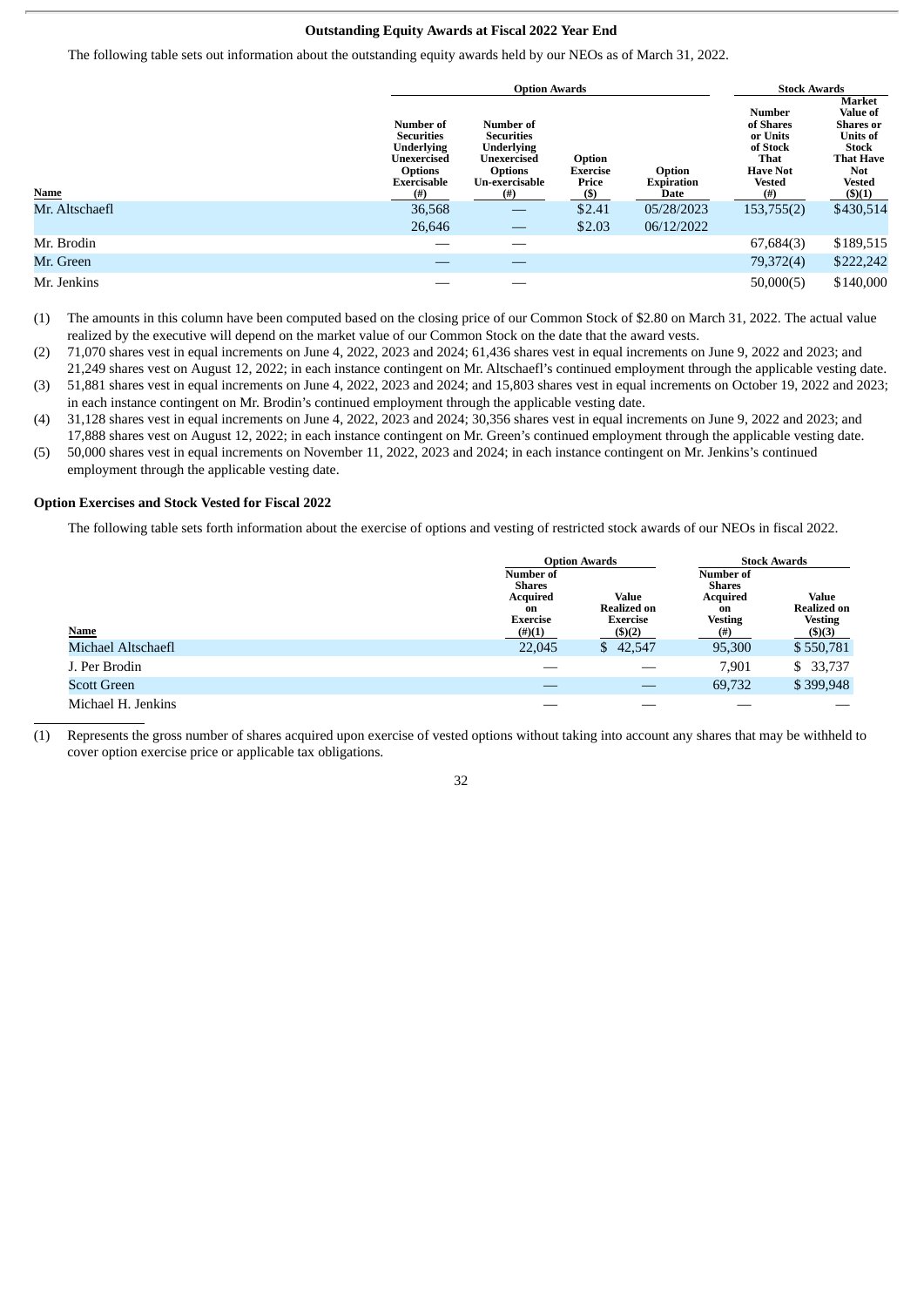- (2) Represents the value of exercised options calculated by multiplying (a) the number of shares of our Common Stock to which the exercise of the option related, by (b) the difference between the per share unadjusted closing price of our Common Stock on the date of exercise and the exercise price of the options.
- (3) The amounts in this column have been computed based on the closing price of our Common Stock on the vesting date**.**

#### **Payments Upon Termination or Change of Control**

#### *Changes to Employment Agreements During 2022*

As noted above, in fiscal 2022, our compensation committee approved an amendment to Mr. Altschaefl's employment agreement to eliminate his single-trigger change in control payment, and to provide that such change in control payment would instead only be paid upon a termination without cause or for good reason following a change in control.

During fiscal 2022, we also entered into an employment agreement with Mr. Jenkins when he joined our company in November of 2021. The terms of his agreement are substantially similar to the agreements we entered into with Mr. Bordin and Mr. Green in fiscal 2021, and includes severance benefits upon a termination without cause or for good reason, both before and after a change in control, which are described below.

#### *Severance Benefits (No Change in Control)*

Under the employment agreements with our NEOs, our NEOs are entitled to certain severance payments and other benefits upon a qualifying employment termination. If such executive's employment is terminated without "cause" or for "good reason", the executive will be entitled to a lump sum severance benefit equal to a multiple (indicated in the table below) of the sum of his base salary plus the average of the prior three years' bonuses; a pro rata bonus for the year of the termination; COBRA premiums at the active employee rate for the duration of the executive's COBRA continuation coverage period; and the acceleration and vesting of all equity awards, but only to the extent such equity awards would have vested within two years following the date of such qualifying termination. To receive these benefits, such executives must execute and deliver to us (and not revoke) a general release of claims acceptable to us.

*"Cause"* is defined in the employment agreements as a good faith finding by our board of directors that the executive has (i) failed, neglected, or refused to perform the lawful employment duties related to his position or that we assigned to him (other than due to disability); (ii) committed any willful, intentional, or grossly negligent act having the effect of materially injuring our interests, business, or reputation; (iii) violated or failed to comply in any material respect with our published rules, regulations, or policies; (iv) committed an act constituting a felony or misdemeanor involving moral turpitude, fraud, theft, or dishonesty; (v) misappropriated or embezzled any of our property (whether or not an act constituting a felony or misdemeanor); or (vi) breached any material provision of the employment agreement or any other applicable confidentiality, non-compete, non-solicit, general release, covenant not-to-sue, equity award agreement or other agreement with us.

*"Good reason"* is defined in the employment agreements as the occurrence of any of the following without the executive's consent: (i) a material diminution in the executive's base salary; (ii) a material diminution in the executive's authority, duties or responsibilities; (iii) a material change in the geographic location at which the executive must perform services; or (iv) a material breach by us of any provision of the employment agreement or any equity agreement.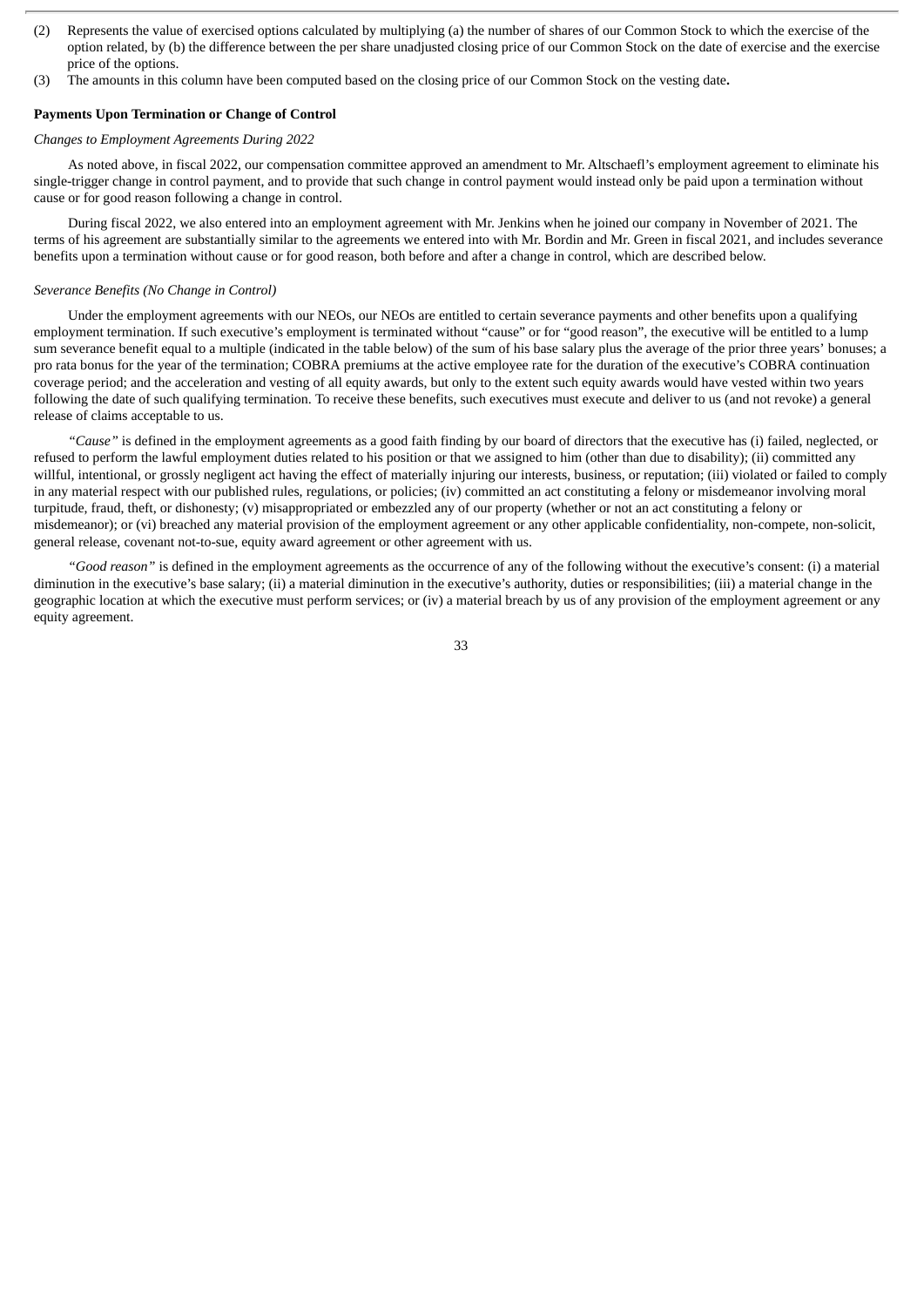The severance multiples and restrictive covenants under the employment agreements, prior to any change of control occurring, are as follows:

|                       |                     | Non-compete<br>and |
|-----------------------|---------------------|--------------------|
| Executive             | Severance           | Confidentiality    |
| Michael W. Altschaefl | $2 \times$ Salary + |                    |
|                       | Avg. Bonus          | Yes                |
| J. Per Brodin         | $1 \times$ Salary + |                    |
|                       | Avg. Bonus          | Yes                |
| <b>Scott Green</b>    | $1 \times$ Salary + |                    |
|                       | Avg. Bonus          | Yes                |
| Michael J. Jenkins    | $1 \times$ Salary + |                    |
|                       | Avg. Bonus          | Yes                |

We originally set the severance multiples and restrictive covenants under the employment agreements based on advice from Towers Watson that such multiples were consistent with general public company practice and our subjective belief at the time that these amounts and terms were necessary to provide our NEOs with compensation arrangements that will help us to retain and attract high-quality executives in a competitive job market. The severance multiples vary among our individual NEOs based on the advice of Towers Watson that such multiples and terms were consistent with general public company practice and our subjective judgment. We did not ascertain the basis or support for Towers Watson's advice that such multiples and other terms are consistent with general public company practice.

#### *Change of Control Severance Benefits*

The severance provisions for a termination without cause or for good reason following a change of control, as defined below, (and, in the case of Mr. Altschaefl, a termination without cause or for good reason prior to the occurrence of a change of control, but following our entry into a legally binding written agreement, arrangement or understanding that would result in a change of control) generally remain the same as in the pre-change of control context as described above, except that the multiplier used to determine the severance amount increases, as is shown in the table below. The employment agreements do not provide for an exercise tax gross up in the event such taxes would become due on the change in control benefits. Rather, each employment agreement provides that, if excise taxes would otherwise be imposed in connection with payments received upon a change in control, then the amount of such payments will either be cut back to a level below the level that would trigger the imposition of the excise taxes, or be paid in full and subject to the excise taxes, whichever results in the better after-tax result to the NEO.

| <b>Executive</b>      | <b>Severance</b>    | <b>Trigger</b> | <b>Excise Tax</b><br>Gross-Up |
|-----------------------|---------------------|----------------|-------------------------------|
| Michael W. Altschaefl | $3 \times$ Salary + |                |                               |
|                       | Avg. Bonus          | Double         | No                            |
| J. Per Brodin         | $2 \times$ Salary + |                |                               |
|                       | Avg. Bonus          | Double         | No                            |
| <b>Scott Green</b>    | $2 \times$ Salary + |                |                               |
|                       | Avg. Bonus          | Double         | No                            |
| Michael J. Jenkins    | $2 \times$ Salary + |                |                               |
|                       | Avg. Bonus          | Double         | No                            |

We set the post change of control severance multiples under the NEOs' employment agreements based on our belief that these amounts and terms would provide appropriate levels of protection for the NEOs to enable them to focus their efforts on behalf of our company without undue concern for their employment or financial security following a change in control. In making this original determination, our compensation committee considered information provided by Towers Watson indicating that the proposed change of control severance multiples were generally consistent with the practices of Towers Watson's surveyed companies.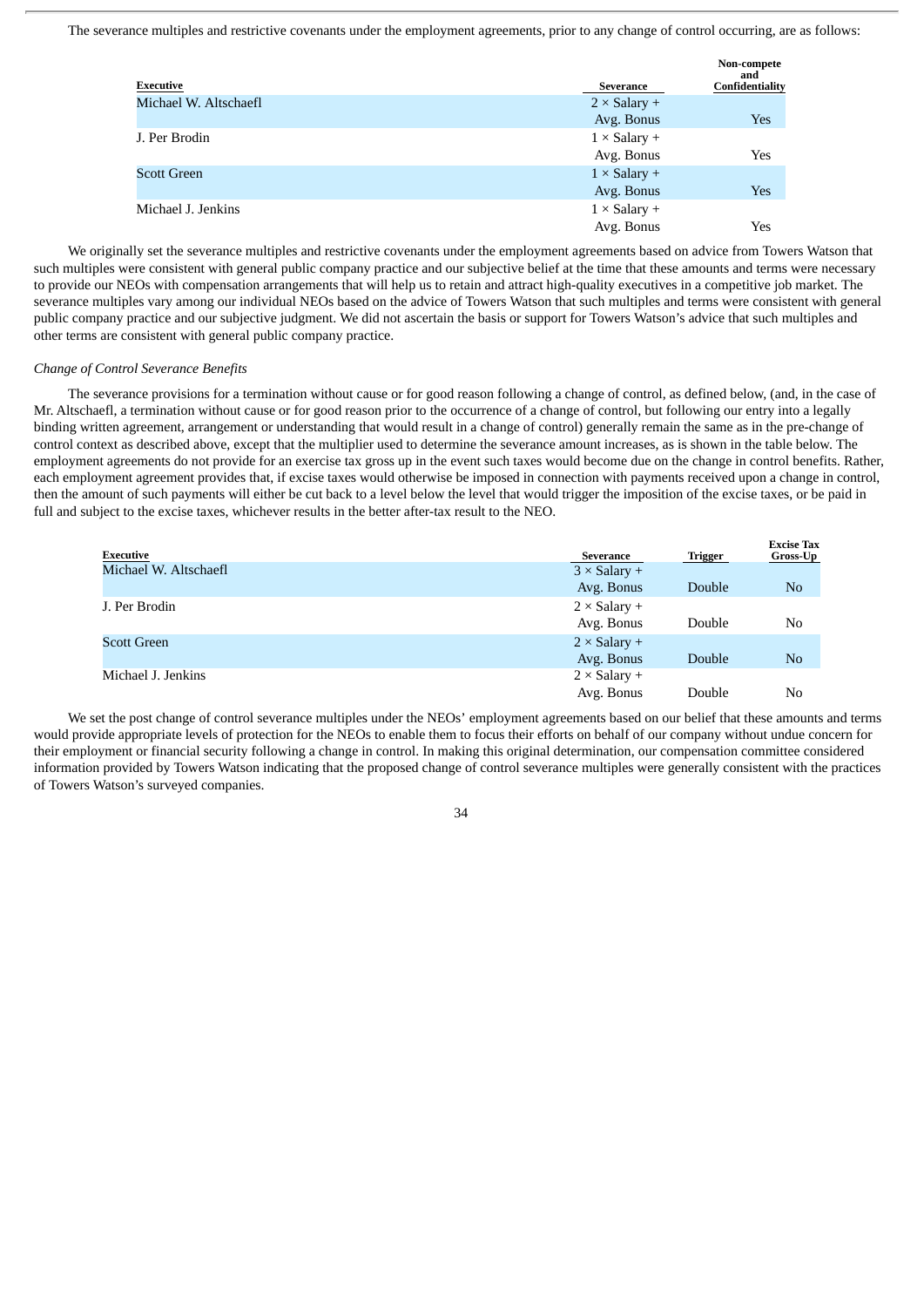The employment agreements for Messrs. Brodin, Green and Jenkins also provide that, following the change of control, the executive is guaranteed the same base salary and a bonus opportunity at least equal to 100% of the prior year's target award and with the same general probability of achieving performance goals as was in effect prior to the change of control. In addition, the executive is guaranteed participation in salaried and executive benefit plans that provide benefits, in the aggregate, at least as great as the benefits being provided prior to the change of control.

#### *Definition of Change in Control*

A change of control under the employment agreements generally occurs when a third party acquires 20% or more of our outstanding stock (except in the case of Mr. Altschaefl's change in control severance benefit, where this threshold is increased to 50%), there is a hostile board election, a merger occurs in which our shareholders cease to own 50% of the equity of the successor, we are liquidated or dissolved or substantially all of our assets are sold. We have agreed to treat these events as triggering events under the employment agreements because such events would represent significant changes in the ownership of our company and could signal potential uncertainty regarding the job or financial security of the NEOs. Specifically, we believe that an acquisition by a third party of 20% or more of our outstanding stock would constitute a significant change in ownership of our company because we have a relatively diverse, widely-dispersed shareholder base. We believe the types of protections provided under our employment agreements better enable our executives to focus their efforts on behalf of our company during such times of uncertainty.

#### *Equity Plans*

Our equity plans provide for certain benefits in the event of certain changes of control. Under our existing equity plans, if there is a change of control, our compensation committee may, among other things, accelerate the vesting of restricted stock and restricted cash and exercisability of all outstanding stock options and/or require that all outstanding options be cashed out. In addition, our restricted stock award agreements approved by our compensation committee under the 2004 Stock and Incentive Awards Plan and 2016 Plan provide for the automatic vesting of all unvested shares of restricted stock upon a change of control. Our 2003 Stock Option Plan defines a change of control as the occurrence of any of the following:

- With certain exceptions, any "person" (as such term is used in sections 13(d) and l4(d) of the Exchange Act), becomes a "beneficial owner" (as defined in Rule 13d-3 under the Exchange Act), directly or indirectly, of securities representing more than 50% of the voting power of our then outstanding securities.
- Our shareholders approve (or, if shareholder approval is not required, our board approves) an agreement providing for (i) our merger or consolidation with another entity where our shareholders immediately prior to the merger or consolidation will not beneficially own, immediately after the merger or consolidation, securities of the surviving entity representing more than 50% of the voting power of the then outstanding securities of the surviving entity, (ii) the sale or other disposition of all or substantially all of our assets, or (iii) our liquidation or dissolution.
- Any person has commenced a tender offer or exchange offer for 30% or more of the voting power of our then-outstanding shares.
- Directors are elected such that a majority of the members of our board shall have been members of our board for less than two years, unless the election or nomination for election of each new director who was not a director at the beginning of such two-year period was approved by a vote of at least two-thirds of the directors then still in office who were directors at the beginning of such period.

A change of control under our 2004 Stock and Incentive Awards Plan and our 2016 Plan generally occurs when a third party acquires 20% or more of our outstanding stock, there is a hostile board election, a merger occurs in which our shareholders cease to own 50% of the equity of the successor, or we are liquidated or dissolved or substantially all of our assets are sold.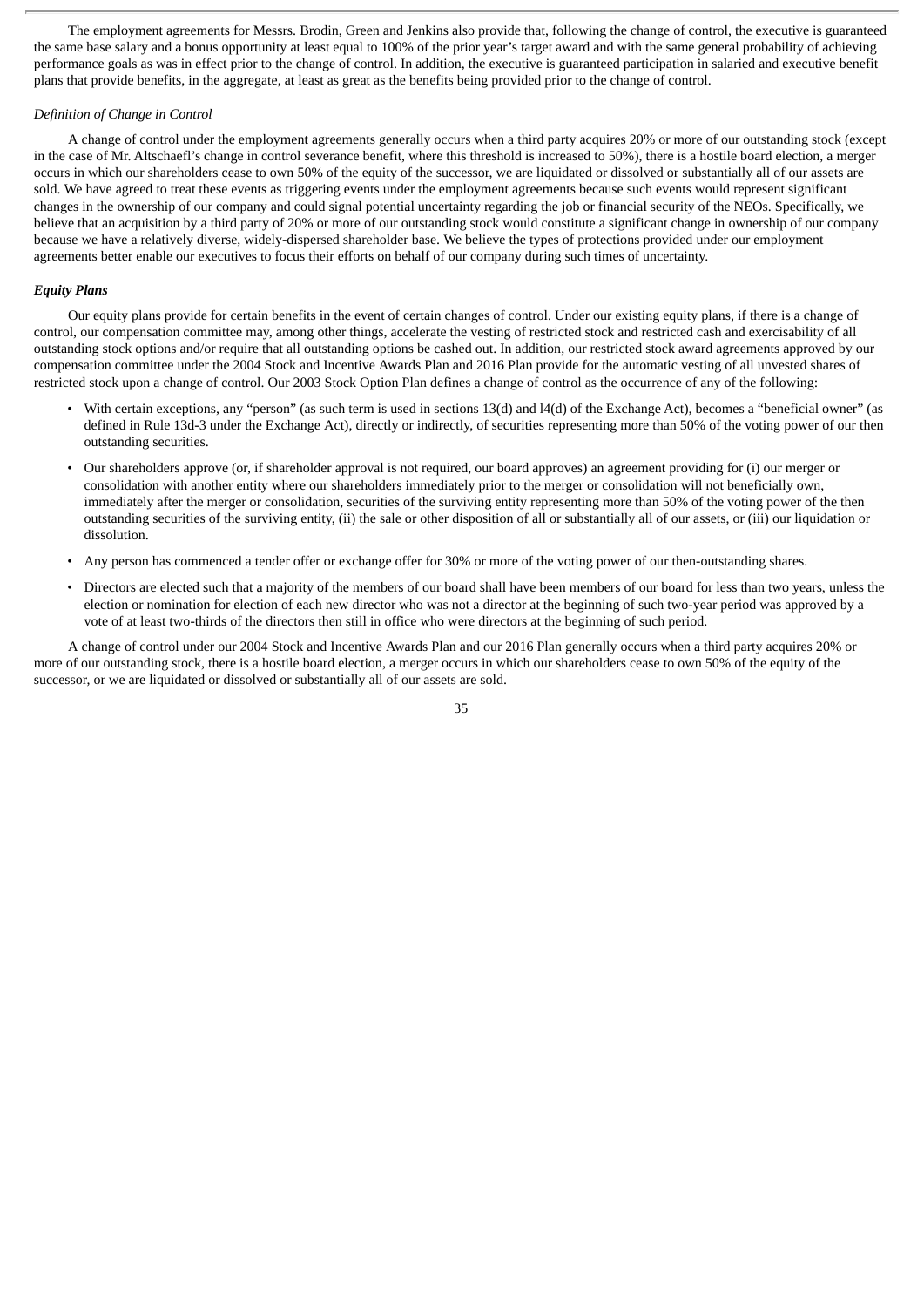#### *Payments Upon Termination*

The following table summarizes the estimated value of payments and other benefits to which our NEOs would have been entitled upon certain terminations of employment, assuming, solely for purposes of such calculations, that (i) the triggering event or events occurred on March 31, 2022, and that the employment agreements had been amended and restated as of such date, and (ii) in the case of a change of control, the vesting of all restricted stock and restricted cash held by our NEOs was accelerated.

| <b>Name</b>           | <b>Benefit</b>          | Without<br><b>Cause or for Good</b><br>Reason (\$) | <b>Without Cause or for</b><br><b>Good Reason in Connection</b><br>With a Change of Control (\$) |
|-----------------------|-------------------------|----------------------------------------------------|--------------------------------------------------------------------------------------------------|
| Michael W. Altschaefl | Severance               | \$<br>1,523,333                                    | \$<br>2,285,000                                                                                  |
|                       | Pro Rata Target Bonus   | \$<br>500,000                                      | \$<br>500,000                                                                                    |
|                       | <b>Benefits</b>         | \$<br>31,375                                       | \$<br>31,375                                                                                     |
|                       | Acceleration of Equity* | \$<br>402,289                                      | \$<br>468,621                                                                                    |
|                       | Total                   | \$<br>2,456,997                                    | \$<br>3,284,995                                                                                  |
| J. Per Brodin         | Severance               | \$<br>495,500                                      | \$<br>991,000                                                                                    |
|                       | Pro Rata Target Bonus   | \$<br>182,500                                      | \$<br>182,500                                                                                    |
|                       | <b>Benefits</b>         | \$<br>44,447                                       | \$<br>44,447                                                                                     |
|                       | Acceleration of Equity* | \$<br>242,552                                      | \$<br>268,848                                                                                    |
|                       | Total                   | \$<br>964,999                                      | \$<br>1,486,795                                                                                  |
| <b>Scott Green</b>    | Severance               | \$<br>373,333                                      | \$<br>780,000                                                                                    |
|                       | Pro Rata Target Bonus   | \$<br>182,500                                      | \$<br>182,500                                                                                    |
|                       | <b>Benefits</b>         | \$<br>44,447                                       | \$<br>44,447                                                                                     |
|                       | Acceleration of Equity* | \$<br>387,335                                      | \$<br>457,831                                                                                    |
|                       | <b>Total</b>            | \$<br>987,616                                      | \$<br>1,464,778                                                                                  |
| Michael J. Jenkins    | Severance               | \$<br>417,781                                      | \$<br>824,447                                                                                    |
|                       | Pro Rata Target Bonus   | \$<br>182,500                                      | \$<br>182,500                                                                                    |
|                       | <b>Benefits</b>         | \$<br>44,447                                       | \$<br>44,447                                                                                     |
|                       | Acceleration of Equity* | \$<br>93,333                                       | \$<br>140,000                                                                                    |
|                       | Total                   | \$<br>783,061                                      | \$<br>1,191,394                                                                                  |

Based on the closing price of our Common Stock on March 31, 2022. Also includes accelerated vesting of restricted cash.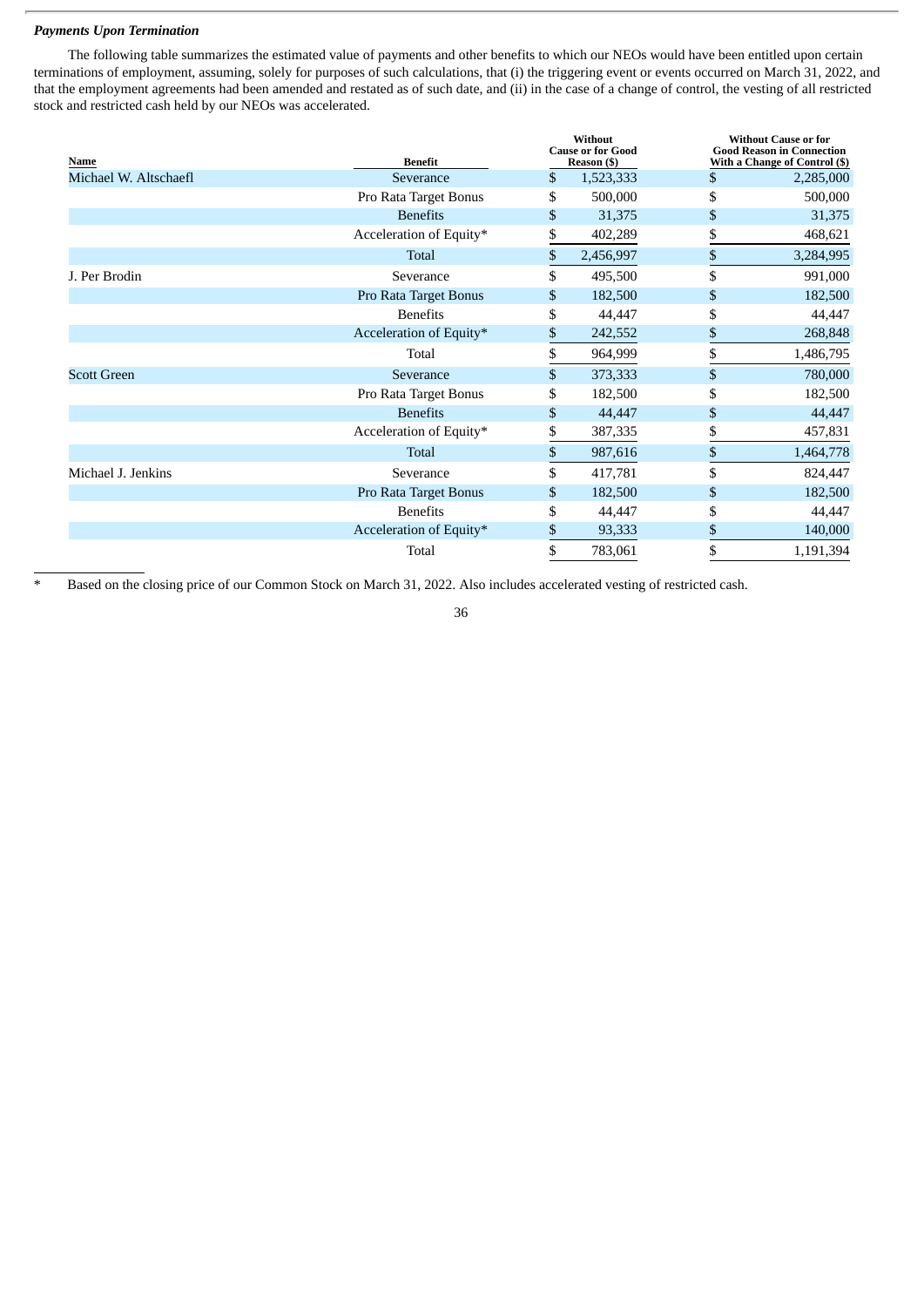#### *Equity Award Acceleration Upon Change of Control*

If a change of control had occurred at the end of our fiscal 2022 on March 31, 2022, and the vesting of all shares of restricted stock and all restricted cash then held by our NEOs were automatically accelerated in accordance with the terms of the applicable restricted stock and restricted cash award agreements, and all such restricted stock were cashed out for a payment equal to the product of (A) the number of unvested restricted shares and (B) the closing price of our Common Stock on March 31, 2022, and with respect to the restricted cash, a cash payment equal to the amounts set forth in each tandem restricted stock and cash award agreement at the time of grant, our NEOs would have received approximately the following benefits.

| <b>Name</b>           | Number of<br>Unvested<br><b>Restricted Stock</b><br><b>Shares Accelerated</b><br>and Cashed Out<br>$^{(#)}$ |   | <b>Value Realized</b><br><b>For Restricted</b><br>Stock (\$) |     | <b>Value Realized</b><br><b>For Restricted</b><br>Cash ( <sub>9</sub> ) |
|-----------------------|-------------------------------------------------------------------------------------------------------------|---|--------------------------------------------------------------|-----|-------------------------------------------------------------------------|
| Michael W. Altschaefl | 153,755                                                                                                     | S | 430.514                                                      | \$  | 38,107                                                                  |
| J. Per Brodin         | 67,684                                                                                                      | S | 189,515                                                      | \$. | 79,333                                                                  |
| <b>Scott Green</b>    | 79,372                                                                                                      | S | 222,242                                                      | \$  | 235,589                                                                 |
| Michael J. Jenkins    | 50,000                                                                                                      |   | 140,000                                                      |     |                                                                         |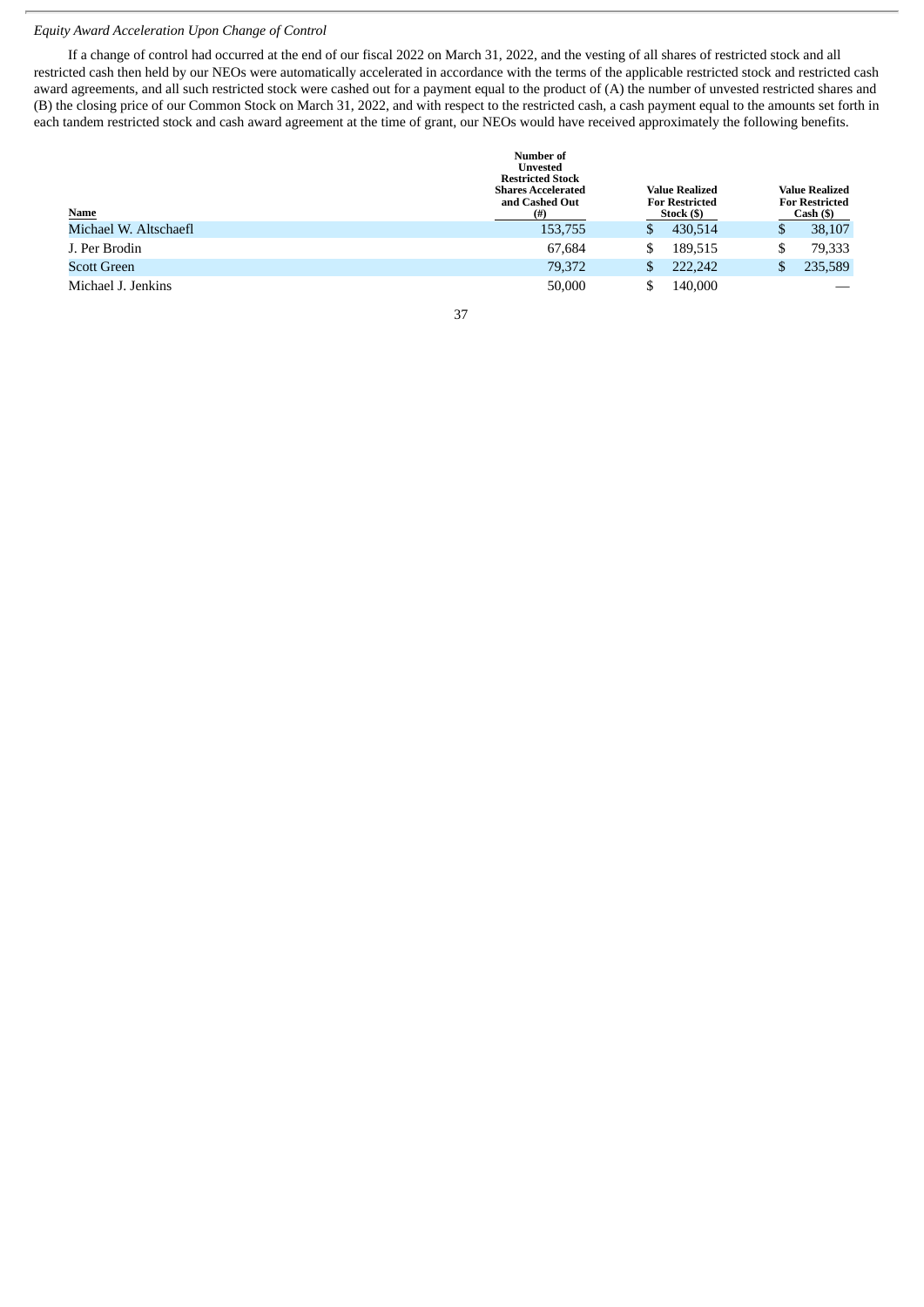#### **RISK ASSESSMENT OF OUR COMPENSATION POLICIES AND PRACTICES**

Each year, our compensation committee conducts a review of our compensation policies and practices to assess whether any risks arising from such policies and practices are reasonably likely to materially adversely affect our company. We believe that we have designed a balanced approach to our compensation programs that rewards both our NEOs and our other key employees for achieving our annual and longer-term strategic objectives and financial and business performance goals that we believe will help us achieve sustained growth and success over the long term. We believe that our compensation committee has structured our total executive compensation to ensure that there is a focus on incentivizing and rewarding both near-term financial performance and sustained long-term shareholder appreciation. While it is possible that the pursuit of our strategic objectives and our annual financial performance targets that determine our incentive compensation may lead to employee behavior that may increase certain risks to our company, we believe that we have designed our compensation programs to help mitigate against such concerns and to help ensure that our compensation practices and decisions are consistent with our strategic business plan and our enterprise risk profile.

During our annual review, our compensation committee takes the following actions:

- Identifies our material compensation arrangements and categorizes them according to the levels of potential risk-taking behaviors that our compensation committee believes they may encourage;
- Meets with our chief executive officer and chief financial officer to develop a better understanding of our enterprise risk profile and the material risks, including reputational risk and those described under Part I, Item 1A, "Risk Factors," in our Annual Report on Form 10-K, that we face and the relationship of our compensation policies and practices to those identified enterprise-related risks;
- Evaluates the levels of potential risk-taking that may be encouraged by each material compensation arrangement to determine whether it is appropriate in the context of our overall compensation arrangements, our objectives for our compensation arrangements, our strategic goals and objectives and our enterprise risk profile; and
- Identifies and evaluates the likely effectiveness of the risk-mitigation attributes contained in our compensation policies and practices, as set forth below.

As part of its review of our compensation policies and practices, our compensation committee identified the following attributes that it believes help to mitigate against the potential for excessive or unnecessary risks to be realized by our company as a result of our compensation policies and practices:

- We believe that we have set base salaries at a sufficient level to discourage excessive or unnecessary risk taking. We believe that base salary, as a non-variable element of compensation, helps to moderate the incentives to incur risk in the pursuit of increased financial performance metrics that are directly tied to the payment of variable elements of compensation. To perform its moderating function, we believe that base salary should make up a substantial portion of target total compensation. Our NEOs' fiscal 2022 base salaries constituted approximately 48% of our NEOs' total compensation in fiscal 2022.
- Our incentive compensation goals in fiscal 2022 were directly tied to and support our strategic business plan and were and are based upon our annual operating budget levels that were and are reviewed and approved by our board of directors and that we believe were and are attainable at their targeted levels without the need to (i) take excessive or unnecessary risks; (ii) take actions that would violate our Code of Conduct; or (iii) make material changes to our long-term business strategy or our methods of management or operation. Specifically, our fiscal 2022 annual executive bonus program focused on our goal of re-achieving our relative level of EBITDA success we achieved in fiscal 2020.
- Our fiscal 2022 incentive compensation programs capped the amount of annual cash bonus opportunities and provided for three-year pro rata vesting of equity awards.
- Our fiscal 2022 annual executive bonus program limited the amount of our NEOs' cash bonuses to a maximum of 150% of base salary compensation earned in fiscal year 2022 for our chief executive officer and 75% of base salary compensation earned in fiscal year 2022 for our other NEOs.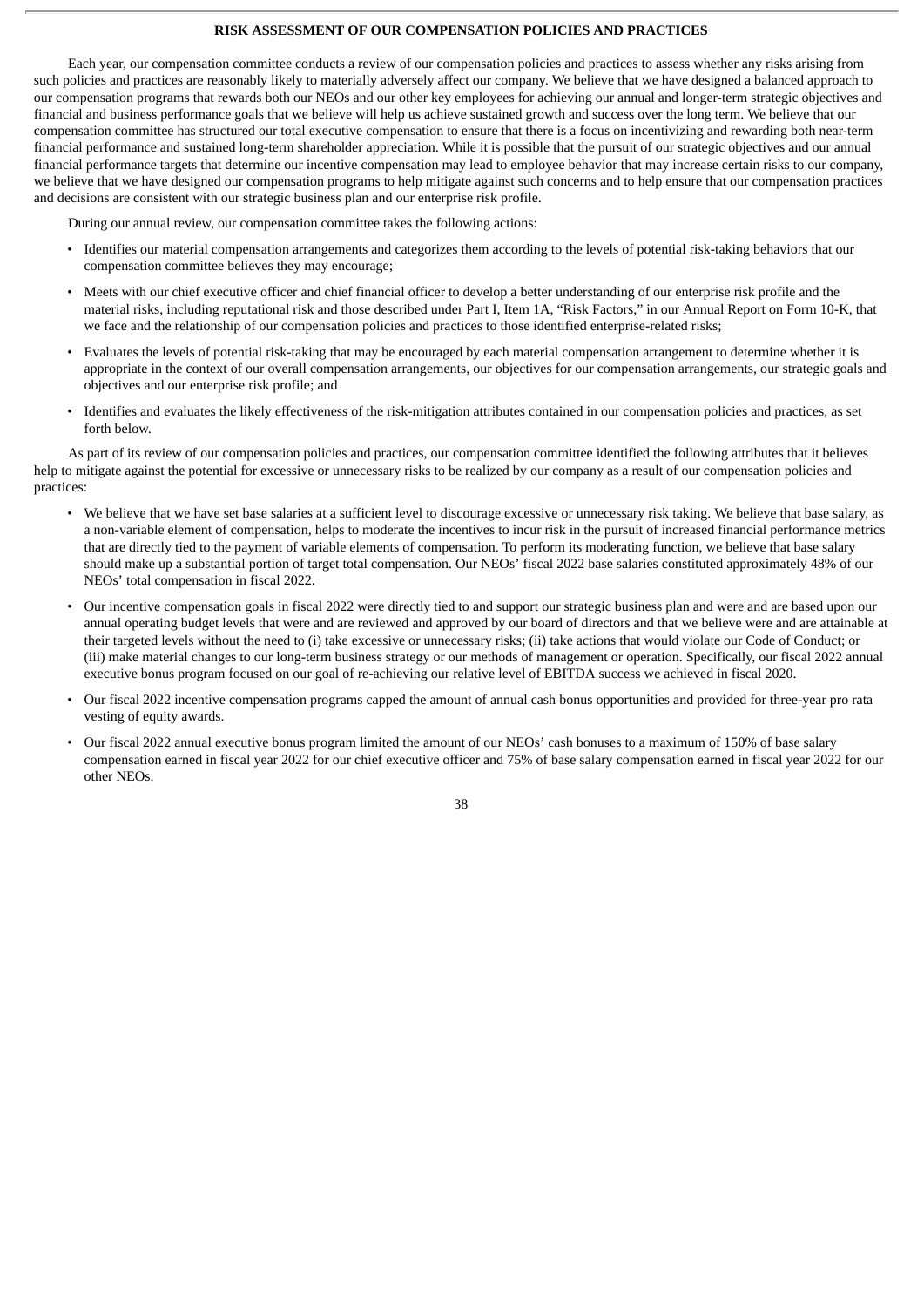- Our compensation committee determined that providing for a tiered annual bonus program in fiscal year 2022 was a better corporate governance and executive compensation practice and reduced compensation-related risk compared to our prior "all-or-nothing" approach. Our tiered fiscal annual bonus approach should help to moderate any potential enterprise risk related to an "all-or-nothing" bonus threshold.
- Our incentive compensation for fiscal 2022 was a combination of cash incentives and three-year pro rata vesting equity awards, so that employees only realize value on such equity awards through sustained long-term appreciation of our shareholder value. Our compensation committee believes that this combination of short and long-term equity-based incentive compensation lowers the risk of unnecessary short term risk taking associated with our annual incentive programs.
- Our long-term incentive compensation for fiscal 2022 allowed, at the recipient's option, for cash bonus awards payable in one-third increments upon the annual vesting of their tandem restricted stock awards. We believe the NEO's option to accept a portion of his long-term incentive award in cash provides a mechanism for our NEOs to pay their taxes associated with the vesting of restricted stock without having our NEOs sell or pledge shares in order to pay for their associated taxes. We believe this structure helps to increase the level of company share ownership by our NEOs and puts a greater portion of their compensation "at risk".
- For fiscal 2023, we added performance conditions to a portion of our annual long-term incentive grants for our NEOs. The long-term equity incentive awards for fiscal 2023 were awarded 25% in the form of performance-vesting restricted stock and 75% in the form of time-vesting restricted stock or a combination of restricted stock and restricted cash. The performance-vesting restricted stock will vest to the extent we achieve revenue growth targets over fiscal 2023-2025. We believe that the addition of these performance conditions to a portion of our annual long-term incentive grants for our NEOs will better align the incentives of our NEOs with the interests of our shareholders.
- We have implemented stock ownership guidelines for all of our executive officers, which we believe help to focus them on long-term stock price appreciation and sustainability.
- We maintain an anti-hedging and anti-pledging policy prohibiting our employees, officers and directors from engaging in transactions that hedge, pledge or offset, or are designed to hedge, pledge or offset, any decrease in the value of our securities.
- We have adopted an executive compensation "clawback" policy as an additional risk mitigation provision. Our clawback policy calls on our board of directors to require reimbursement from any officer of an amount equal to the amount of any overpayment or overrealization of any incentive compensation paid to, or realized by, the officer if:

(i) The payment or vesting of incentive compensation was predicated upon the achievement of certain company financial or operating results with respect to the applicable performance period that were subsequently the subject of a material financial statement restatement (other than a restatement due to subsequent changes in generally accepted accounting principles, policies or practices) that adversely affects our prior announced or stated financial results, financial condition or cash flows;

(ii) In our board's view, the recipient engaged in misconduct that caused, partially caused or otherwise contributed to the need for the financial statement restatement; and

(iii) Vesting would not have occurred, or no payment or a lower payment would have been made to the recipient, based upon our restated financial results, financial condition or cash flow.

• We maintain an incentive compensation program for members of our sales force under which they are paid a base level of compensation plus commission-based compensation determined based on volume, type of customer and sometimes customer profitability. In fiscal 2022, the total commissions paid to our sales force totaled \$4.12 million, of which \$1.54 million was paid to Greg Green (the brother of Scott Green). In fiscal 2021, 2020 and 2019, Greg Green received \$1.35 million, \$2.23 million and \$362,899 in commission payments, respectively. The eligible employees are engaged in sales and our general philosophy regarding their compensation is to provide a portion of their compensation on a variable basis to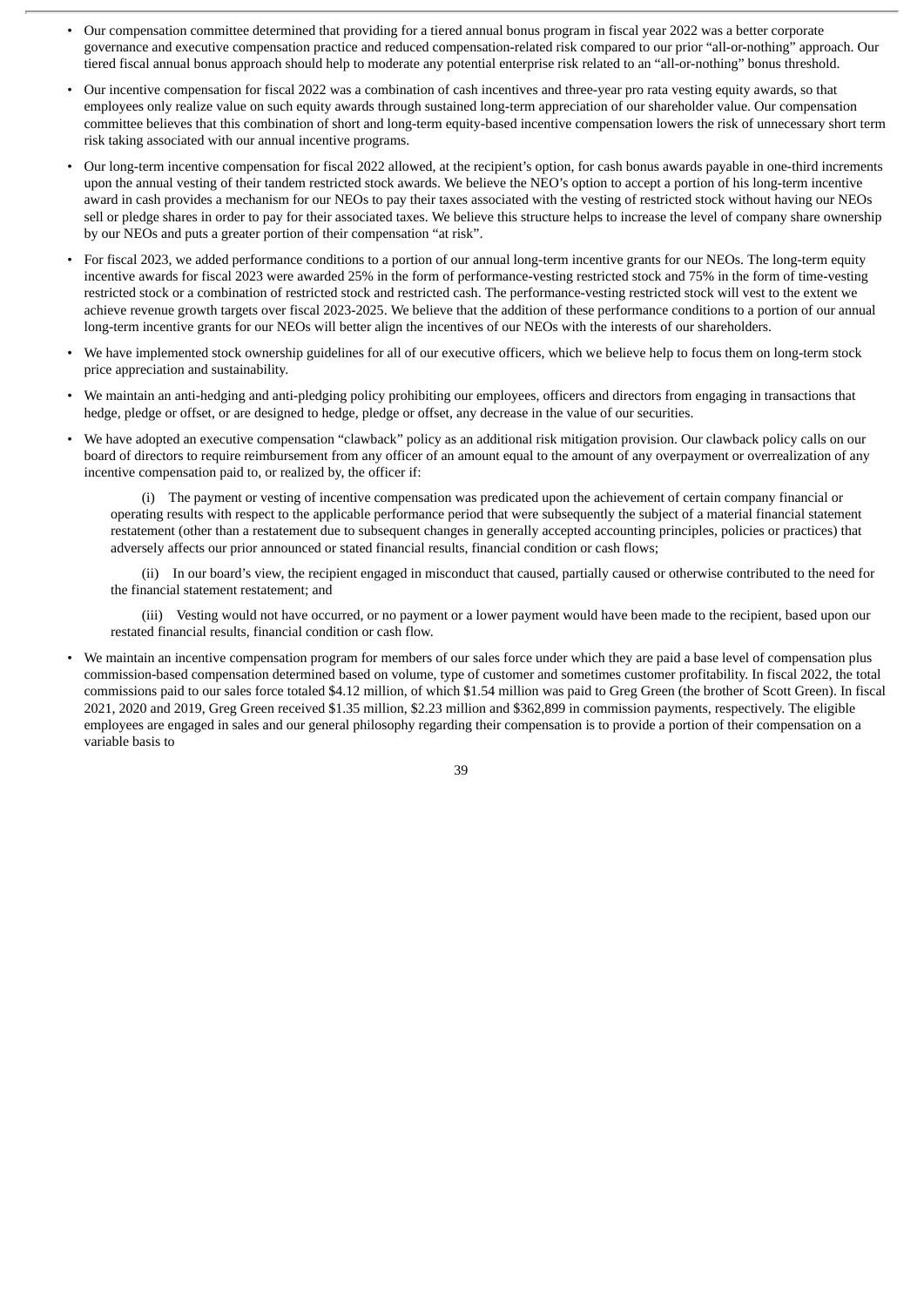create incentives for them to bring in new customers and increase sales of our products and services to existing customers. We recognize that encouraging these actions by the participants may pose risks, such as generating a high volume of low-margin sales or short-term revenue accompanied by long-term costs. Accordingly, we designed the program to limit these risks by having the final decision on pricing outside of the control of the sales force and, in some cases, having the commission rate linked to the gross margin achieved in order to encourage highquality sales. We have also implemented an overall cap on commission rates to ensure that the company and its shareholders are the primary beneficiaries of high-margin sales. We monitor the program periodically to determine whether our risk-management objectives are being addressed by these features and intend to modify the program if necessary to reflect changes to our risk profile.

• Our compensation committee reviewed the payments made to Greg Green under our incentive compensation program as part of its compensation risk management review. Our compensation committee believes that the incentive compensation program effectively manages risk as payouts are based only on measurable financial or business critical metrics. The significant payment to Mr. Green was primarily a result of extraordinary performance in generating sales to our largest customer, which accounted for 49.1% of our overall revenue in fiscal 2022 and helped drive our strong performance in fiscal 2022. As Mr. Green's commission was based on a percentage of the revenue generated and for some customers, the commission rate was linked to the gross margin achieved on generated from qualifying sales in excess of Mr. Green's sales base (which was determined based on his historical performance), the compensation committee believes that the commission program properly incentivized high-quality sales while preserving value for the company and its shareholders.

As a result of our compensation committee's annual review, our compensation committee did not believe that our compensation policies and practices encourage excessive or unnecessary risk-taking in light of our strategic plan, business objectives and our enterprise risk profile.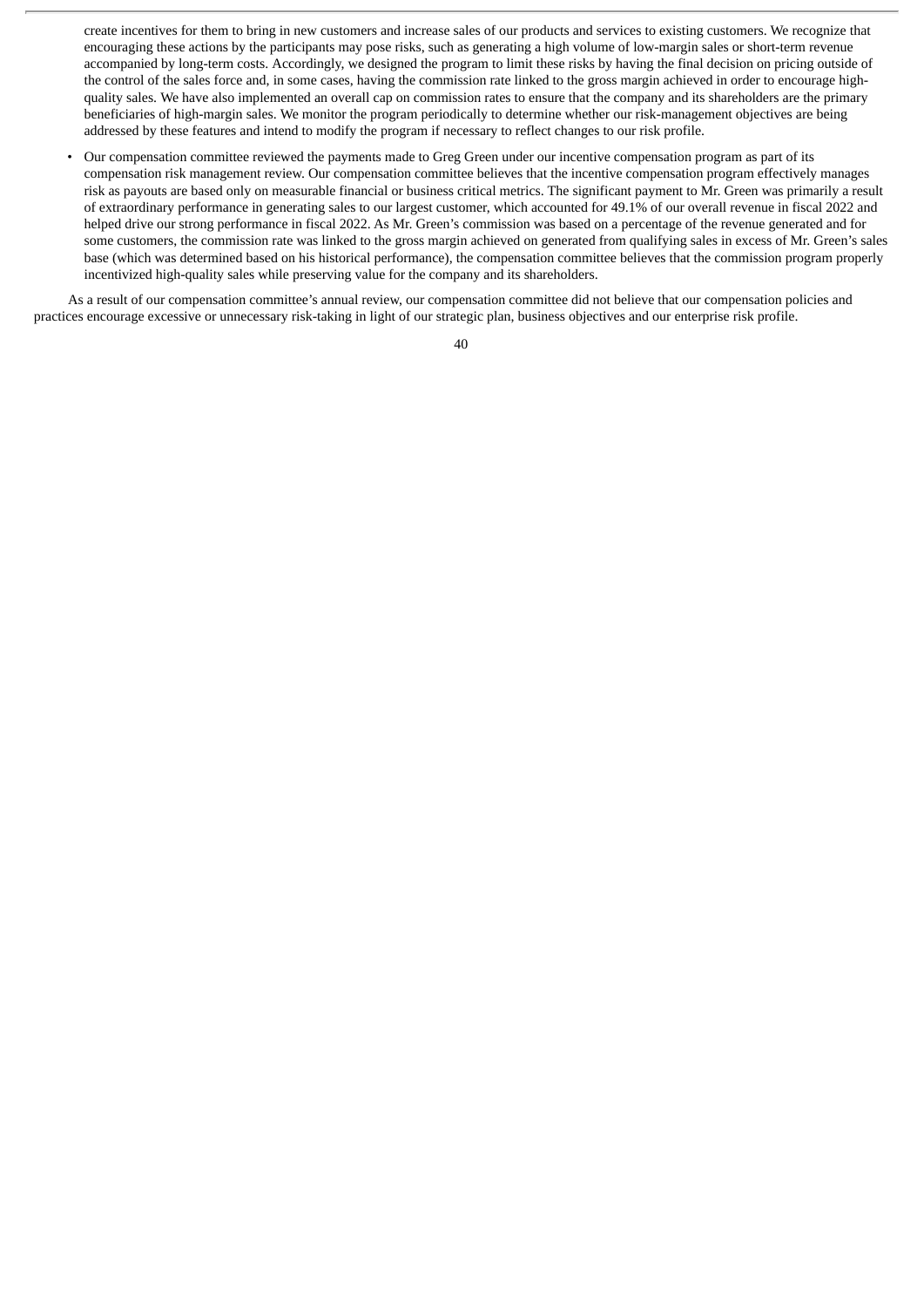#### **DIRECTOR COMPENSATION**

In fiscal 2022, we offered the following compensation program for our non-employee directors: (a) an annual retainer of \$45,000, payable quarterly in cash or shares of our Common Stock at the election of the recipient; (b) an annual long-term equity-based incentive award, vesting ratably over three years, with a grant date fair value of \$50,000, that is issued, at the director's choice, either 100% ratably over three years, with 60% of the dollar value of the award issued in the form of three-year pro rata vesting restricted stock and 40% of the dollar value of the award issued in the form of three-year pro rata vesting restricted cash that vests in tandem with the restricted stock; (c) an annual retainer of \$40,000 for our lead director, payable quarterly in cash or shares of Common Stock at the election of the recipient; (d) an annual retainer of \$30,000 for the chair of our audit and finance committee, payable quarterly in cash or shares of Common Stock at the election of the recipient; (f) an annual retainer of \$20,000 for the chair of the compensation committee, payable quarterly in cash or shares of Common Stock at the election of the recipient; (g) an annual retainer of \$20,000 for the chair of the nominating and corporate governance committee, payable quarterly in cash or shares of Common Stock at the election of the recipient; and (h) an annual retainer of \$25,000 for the chair of the strategic alternatives committee, payable quarterly in cash or shares of Common Stock at the election of the recipient. If our lead director is also the chair of a committee, the annual committee chair retainer will be reduced by 50%.

In addition, pursuant to our director retirement program, upon the recommendation of our compensation committee and the approval of our board of directors, any board-approved non-employee director who voluntarily retires from the board prior to the end of his or her stated term or who voluntarily decides not to stand for re-election at the end of his or her stated term will be entitled to (i) continued vesting of up to all of his or her then outstanding unvested restricted stock and options on the dates when such vesting would otherwise occur if such director remained on the board on such dates and/or (ii) a services fee of \$200 per hour for any time spent at our request on company-related matters, plus reimbursement for all out-of-pocket expenses, in each instance, subject to such additional terms and conditions, if any, as may be determined necessary or appropriate by our compensation committee and our board of directors. This policy only applies if the board of directors approves its application to a retiring director. In early fiscal 2018, our board, upon the recommendation of the compensation committee, pre-approved the application of our director retirement program to Mr. Williamson. In addition, our compensation committee approved the payment of a \$30,000 retirement benefit to Mr. Williamson upon the time Mr. Williamson chooses to retire from our board, which will be applied by Mr. Williamson toward the purchase of Common Stock directly from the company.

Our compensation committee did not engage a compensation consultant to establish the compensation program for our non-employee directors. However, in considering our non-employee director compensation levels, our committee reviewed the FW Cook 2020 Director Compensation Report and Pearl Meyer's Non-Employee Director Pay Practices Executive Summary. In order to attract potential new independent directors in the future, our board of directors has retained the flexibility to make an initial stock option or other form of equity-based grant or a cash award to any such new non-employee directors upon joining our board.

All non-employee directors are required to own at least 25,000 shares. Non-employee directors are permitted to satisfy these ownership guidelines with shares of our Common Stock that they acquire through the exercise of stock options or other similar equity-based awards, through retention upon vesting of restricted shares or other similar equity-based awards and through direct share purchases. Our non-employee directors who were directors at the time of the adoption of the amended guidelines have until the fifth anniversary of the adoption to satisfy the ownership requirement. Newly elected non-employee directors will have until the fifth anniversary of their election to satisfy the ownership requirement. All of our non-employee directors have either satisfied the ownership requirement or have additional time to do so.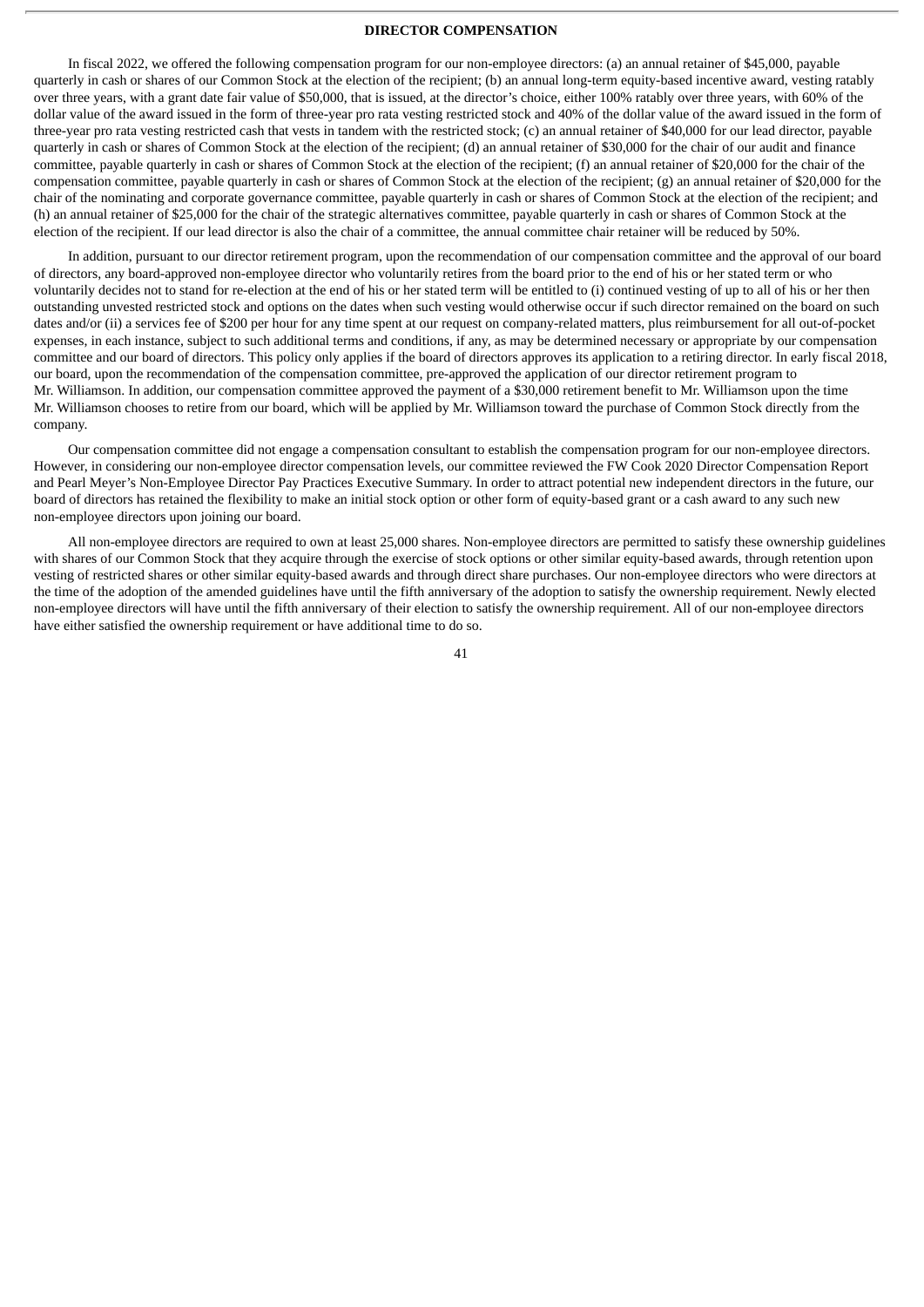#### **DIRECTOR COMPENSATION FOR FISCAL 2022**

The following table summarizes the compensation of our non-employee directors for fiscal 2022. Directors who are also employees did not receive any compensation for their service as directors and Mr. Altshaefl is therefore omitted from the table. We reimbursed each of our directors, including our employee directors, for expenses incurred in connection with attendance at meetings of our board and its committees.

| <b>Fees Earned</b><br>or Paid in<br>Cash (\$) | <b>Stock</b><br>Awards<br>$($ \$)(1) |             | Total (\$)                          |
|-----------------------------------------------|--------------------------------------|-------------|-------------------------------------|
| 70,000<br>S.                                  | \$49,999                             | \$<br>5.400 | \$125,399                           |
| 95,000<br>\$.                                 | \$29,996                             | 15.180      | \$140,176                           |
| 22,500<br>S.                                  |                                      |             | 22,500                              |
| 75,000<br>\$.                                 | \$49,999                             | 9.180       | \$134,179                           |
| 65,000                                        | \$29,996                             | 15,180      | \$110,176                           |
|                                               |                                      |             | All Other<br>Compensation<br>(5)(2) |

- (1) Represents the grant date fair value of the restricted stock awards pursuant to ASC Topic 718. Additional information about the assumptions that we used when valuing equity awards is set forth in our Annual Report on Form 10-K in the Notes to Consolidated Financial Statements for our fiscal year ended March 31, 2022.
- (2) Includes \$5,400 in restricted cash received by Mr. Howe, \$15,180 in restricted cash received by Mr. Otten, \$9,180 in restricted cash received by Ms. Richstone and \$15,180 in restricted cash received by Mr. Williamson, that vested in tandem with the vesting of restricted stock awards.
- (3) As of March 31, 2022, Mr. Howe held no options to purchase shares of our Common Stock and held 19,024 shares of restricted Common Stock.
- (4) As of March 31, 2022, Mr. Otten held no options to purchase shares of our Common Stock and held 12,618 shares of restricted Common Stock.
- (5) Mr. Potts retired from our board at the 2021 Annual Meeting of Shareholders.
- (6) As of March 31, 2022, Ms. Richstone held no options to purchase shares of our Common Stock and held 19,024 shares of restricted Common Stock.
- (7) As of March 31, 2022, Mr. Williamson held options to purchase 63,214 shares of our Common Stock and held 31,642 shares of restricted Common Stock.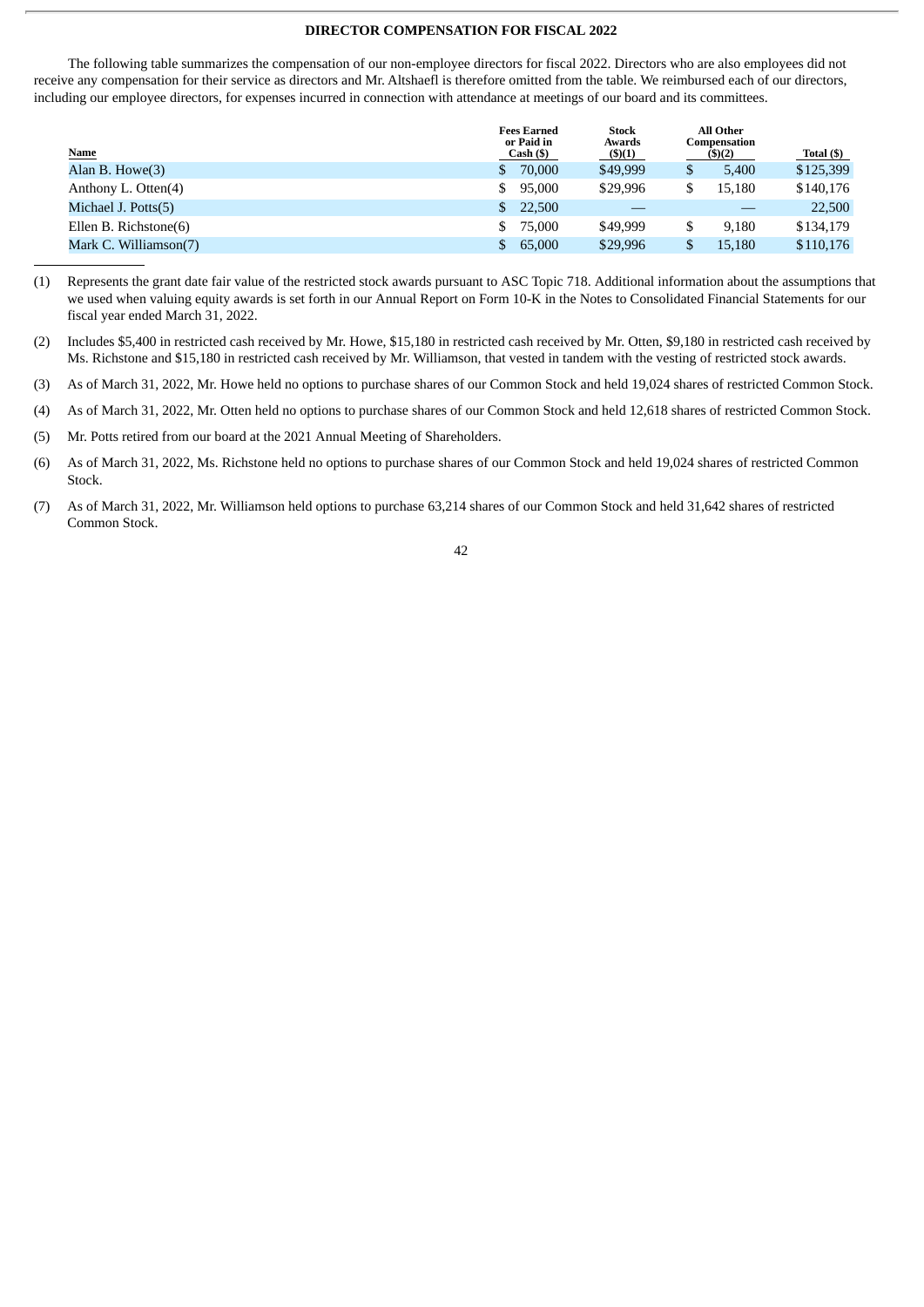#### **PROPOSAL TWO:**

#### **ADVISORY VOTE ON THE COMPENSATION OF OUR NAMED EXECUTIVE OFFICERS**

We view executive compensation as an important matter both to us and to our shareholders. As required by Section 14A of the Securities Exchange Act of 1934, we are asking shareholders to vote, on a non-binding, advisory basis, on a resolution approving the compensation of our NEOs as disclosed in the Compensation Discussion and Analysis section and the accompanying compensation tables and narrative discussion contained in this proxy statement. This advisory vote on the compensation of our NEOs allows our shareholders to express their views on our executive compensation programs.

Our compensation committee considered the results from the shareholder advisory (or "say-on-pay") vote on executive compensation at our 2021 Annual Meeting of Shareholders. At our 2021 Annual Meeting of Shareholders, only approximately 48.5% of the votes cast on the shareholder advisory vote on executive compensation were in favor of our executive compensation. Our board of directors and our compensation committee value the opinions of our shareholders and are committed to ongoing engagement with our shareholders on executive compensation practices. After careful review of the results of our say-on-pay vote at our 2021 Annual Meeting of Shareholders, representatives of our board of directors, our compensation committee and management engaged with certain of our large shareholders over the past year to discuss their views on our executive compensation program. See above under "Environmental, Social and Governance Matters-Shareholder Engagement" regarding our outreach and discussions with shareholders during the fiscal year ended March 31, 2022.

As a result of our discussions with shareholders, we implemented several important changes to our compensation practices and corporate governance to better align the compensation of our named executive officers with our company and other changes that are investor-friendly. These changes include:

- Instituting performance-based vesting in connection with annual grants of restricted stock to executives;
- Amending Mr. Altschaefl's "single-trigger" change in control severance agreement to a "double-trigger" arrangement;
- Allowing our shareholder rights plan to expire; and
- Currently planning to appoint an independent board chair after the annual meeting.

We believe that a skilled, experienced and dedicated senior management team is essential to the future performance of our company and to building shareholder value. We have sought to establish competitive compensation programs that enable us to attract and retain executive officers with these qualities. The other objectives of our compensation programs for our executive officers are the following:

- to motivate our executive officers to maintain strong financial performance, particularly positive net income and EBITDA, and shareholder value;
- to attract and retain executive officers who we believe have the experience, temperament, talents and convictions to contribute significantly to our future success; and
- to align the economic interests of our executive officers with the interests of our shareholders.

In light of these objectives, we have sought to reward our NEOs for achieving financial performance goals, creating value for our shareholders and for extraordinary effort and dedication to our company. Since early fiscal 2018, we have worked to implement a culture that focuses on maintaining profitability and EBITDA, along with revenue growth. As a result, our fiscal 2018 — 2023 compensation programs were and are designed to incentivize and reward short-term and long-term decisions that helps us achieve our revenue, net income and EBITDA goals and that help increase our shareholder value.

Our board of directors would like the support of our shareholders for the compensation of our NEOs as disclosed in this proxy statement. Accordingly, for the reasons discussed above, our compensation committee recommends that shareholders vote in favor of the following resolution:

"RESOLVED, that the shareholders approve, on an advisory basis, the compensation of the named executive officers as disclosed pursuant to Item 402 of Regulation S-K, including the Compensation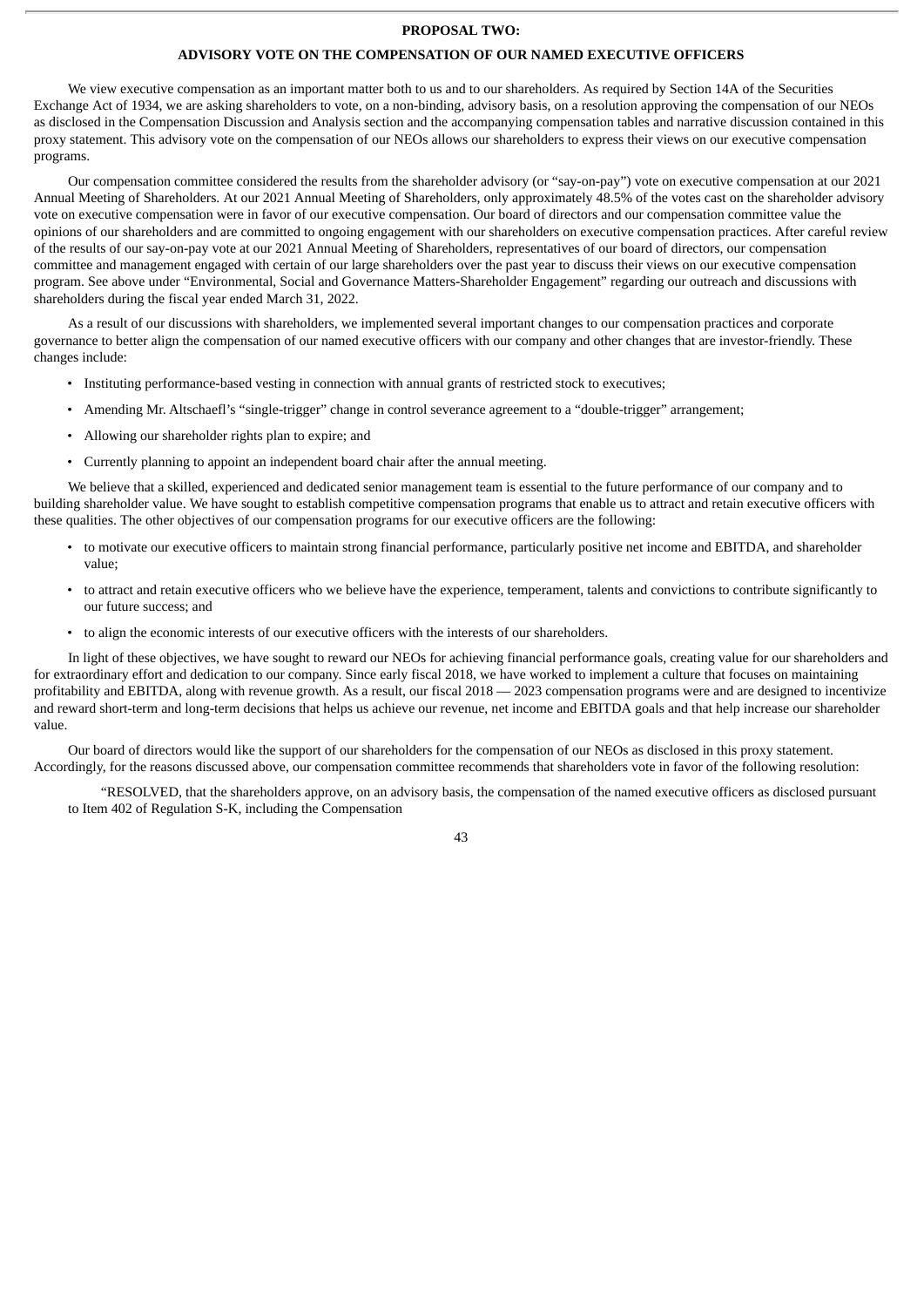Discussion and Analysis section and the compensation tables and narrative discussion contained in this proxy statement."

The compensation of our NEOs as disclosed in the Compensation Discussion and Analysis section and the accompanying compensation tables and narrative discussion contained in this proxy statement will be approved if the votes cast in favor of the resolution exceed the votes cast against the resolution, assuming a quorum exists. Abstentions and broker non-votes will be counted for purposes of determining the presence of a quorum but will be disregarded in the calculation of votes cast for this purpose.

This advisory vote on the compensation of our NEOs is not binding on our company, our board of directors or the compensation committee of the board. However, the board and the compensation committee will review and consider the outcome of this advisory vote when making future compensation decisions for our NEOs.

**RECOMMENDATION: OUR COMPENSATION COMMITTEE RECOMMENDS A VOTE FOR APPROVAL OF THE COMPENSATION OF OUR NAMED EXECUTIVE OFFICERS AS DISCLOSED IN THE COMPENSATION DISCUSSION AND ANALYSIS SECTION AND ACCOMPANYING COMPENSATION TABLES AND NARRATIVE DISCUSSION CONTAINED IN THIS PROXY STATEMENT.**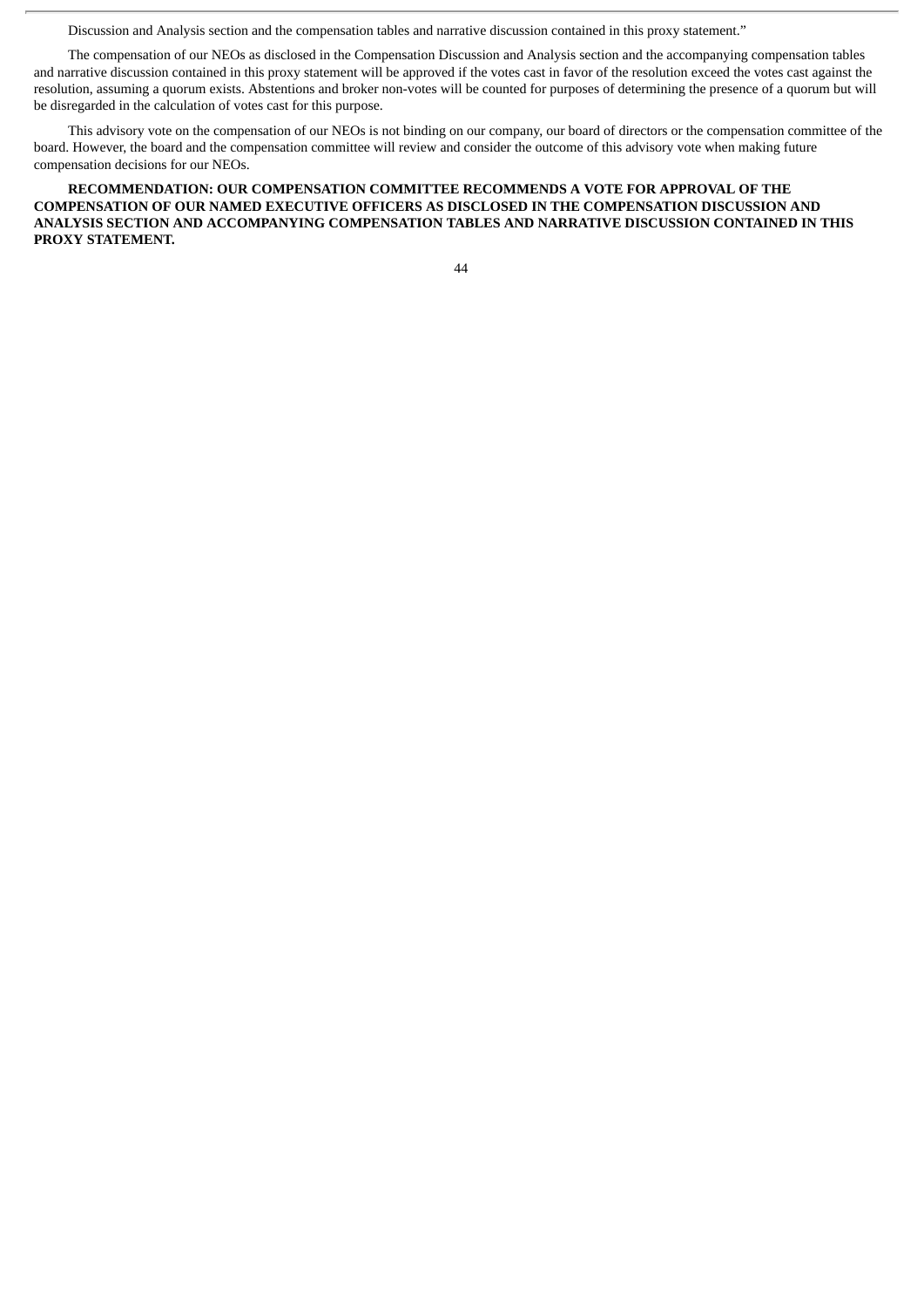#### **SECURITY OWNERSHIP OF CERTAIN BENEFICIAL OWNERS AND MANAGEMENT**

The following table sets forth certain information regarding the beneficial ownership of our Common Stock as of June 8, 2022, by:

- each person (or group of affiliated persons) known to us to be the beneficial owner of more than 5% of our Common Stock;
- each of our named executive officers;
- each of our directors and director nominees; and
- all of our directors and current executive officers as a group.

Beneficial ownership is determined in accordance with the rules of the SEC and includes any shares over which a person exercises sole or shared voting or investment power. Under these rules, beneficial ownership also includes any shares as to which the individual or entity has the right to acquire beneficial ownership of within 60 days of June 8, 2022, through the exercise of any warrant, stock option or other right. Except as noted by footnote, and subject to community property laws where applicable, we believe that the shareholders named in the table below have sole voting and investment power with respect to all shares of Common Stock shown as beneficially owned by them. Information is based on 31,161,016 shares outstanding as of June 8, 2022.

Except as set forth below, the address of all shareholders listed under "Directors and executive officers" is c/o Orion Energy Systems, Inc. 2210 Woodland Drive, Manitowoc, WI 54220.

|                                                                            |                | <b>Shares Beneficially Owned</b> |
|----------------------------------------------------------------------------|----------------|----------------------------------|
|                                                                            | Number         | <b>Percentage of Outstanding</b> |
| <b>Directors and executive officers</b>                                    |                |                                  |
| Michael W. Altschaefl(1)                                                   | 798,960        | 2.6%                             |
| Michael H. Jenkins                                                         | $\mathbf{0}$   | $\ast$                           |
| J. Per Brodin(2)                                                           | 25,195         | $\ast$                           |
| Scott A. Green(3)                                                          | 322,937        | 1.0%                             |
| Alan B. Howe(4)                                                            | 16,462         | $\ast$                           |
| Anthony L. Otten(5)                                                        | 111,948        | $\ast$                           |
| Ellen B. Richstone(6)                                                      | 99,560         | $\ast$                           |
| Sally Washlow                                                              | $\overline{0}$ | $\ast$                           |
| Mark C. Williamson(7)                                                      | 189,304        | ∗                                |
| All current directors and executive officers as a group (8 individuals)(8) | 1,564,366      | 5.0%                             |
| <b>Principal shareholders</b>                                              |                |                                  |
| North Star Investment Management Corp.(9)                                  | 3,585,097      | 11.5%                            |
| Renaissance Technologies LLC(10)                                           | 2,006,714      | 6.4%                             |

Indicates less than 1%.

- (1) Consists of (i) 735,746 shares of Common Stock and (ii) 63,214 shares of Common Stock issuable upon the exercise of options. The number does not include 99,347 shares of restricted Common Stock that do not vest within 60 days of June 8, 2022.
- (2) Consists of 25,195 shares of Common Stock. The number does not include 50,391 shares of restricted Common Stock that do not vest within 60 days of June 8, 2022.
- (3) Consists of 322,937 shares of Common Stock. The number does not include 53,819 shares of restricted Common Stock that do not vest within 60 days of June 8, 2022.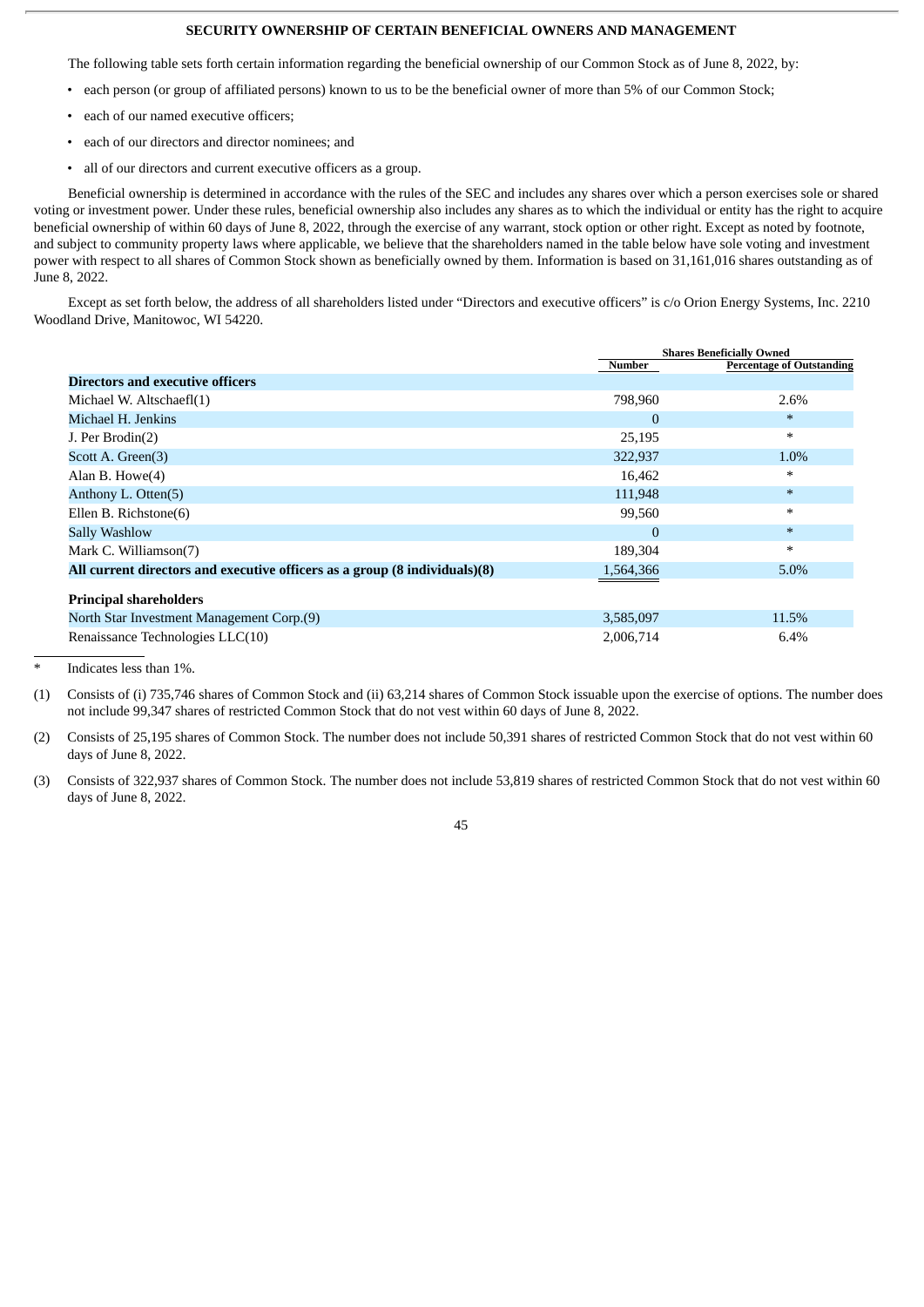- (4) Consists of 16,462 shares of Common Stock. The number does not include 12,411 shares of restricted Common Stock that do not vest within 60 days of June 8, 2022.
- (5) Consists of 111,948 shares of Common Stock. The number does not include 8,651 shares of restricted Common Stock that do not vest within 60 days of June 8, 2022.
- (6) Consists of 99,560 shares of Common Stock. This number does not include 12,411 shares of restricted Common Stock that do not vest within 60 days of June 8, 2022.
- (7) Consists of (i) 126,090 shares of Common Stock and (ii) 63,214 shares of Common Stock issuable upon the exercise of options. The number does not include 8,651 shares of restricted Common Stock that do not vest within 60 days of June 8, 2022.
- (8) Consists of (i) 1,437,938 shares of Common Stock and (ii) 126,428 shares of Common Stock issuable upon the exercise of options. The number does not include 295,681 shares of restricted Common Stock that do not vest within 60 days of June 8, 2022.
- (9) The address of North Star Investment Management Corporation, which we refer to as "North Star," is 20 N. Wacker Drive, Suite 1416, Chicago, Illinois 60606. Other than share ownership percentage information, the information set forth is as of December 31, 2021, as reported by North Star in its Schedule 13G filed with us and the SEC. North Star has sole voting and dispositive power as to 1,978,000 shares and shared dispositive power as to 1,607,097 shares.
- (10) The address of Renaissance Technologies LLC and Renaissance Technologies Holdings Corporation, which is the majority owner or Renaissance Technologies LLC and which we collectively refer to as "Renaissance," is 800 Third Avenue, New York, New York 10022. Other than share ownership percentage information, the information set forth is as of December 31, 2021, as reported by Renaissance in its Schedule 13G filed with us and the SEC. Renaissance has sole voting power as to 1,587,418 shares and sole dispositive power as to 2,006,714 shares.

#### **Policies and Procedures Governing Related Person Transactions**

Our policy is to enter into transactions with related persons on terms that, on the whole, are no less favorable to us than those available from unaffiliated third parties. Our board of directors has adopted written policies and procedures regarding related person transactions. For purposes of these policies and procedures:

- a "related person" means any of our directors, executive officers, nominees for director, holder of 5% or more of our Common Stock or any of their immediate family members; and
- a "related person transaction" generally is a transaction (including any indebtedness or a guarantee of indebtedness) in which we were or are to be a participant and the amount involved exceeds \$120,000, and in which a related person had or will have a direct or indirect material interest.

Each of our executive officers, directors or nominees for director is required to disclose to our audit and finance committee certain information relating to related person transactions for review, approval or ratification by our audit and finance committee. In making a determination about approval or ratification of a related person transaction, our audit and finance committee will consider the information provided regarding the related person transaction and whether consummation of the transaction is believed by the committee to be in our best interests. Our audit and finance committee may take into account the effect of a director's related person transaction on the director's status as an independent member of our board of directors and eligibility to serve on committees of our board under SEC rules and the listing standards of the Nasdaq Capital Market. Any related person transaction must be disclosed to our full board of directors.

#### **Related Person Transactions**

Set forth below are certain related person transactions that occurred in our fiscal year 2022. Based on our experience in the business sectors in which we participate and the terms of our transactions with unaffiliated third persons, we believe that all of the transactions set forth below (i) were on terms and conditions that were not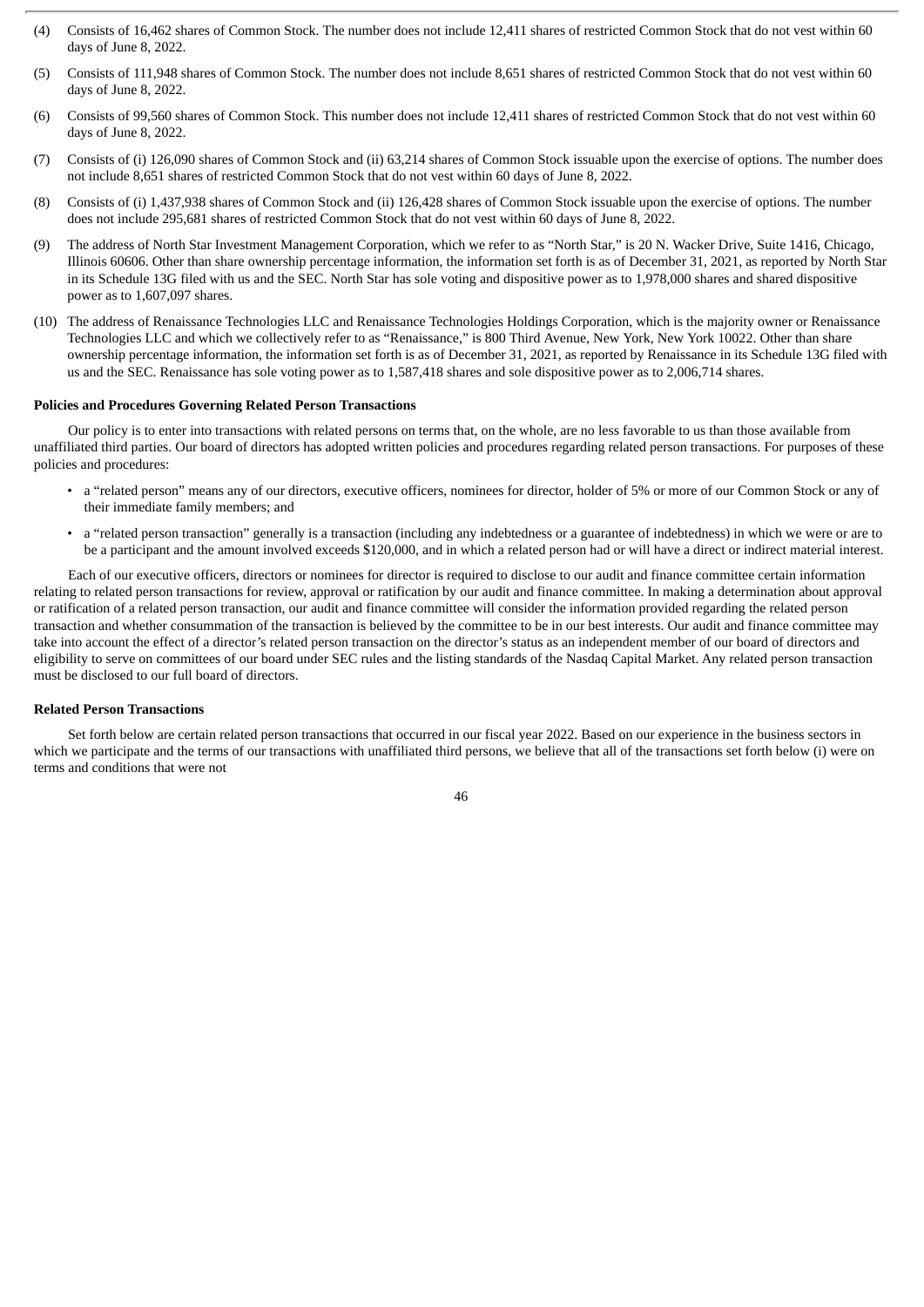materially less favorable to us than could have been obtained from unaffiliated third parties and (ii) complied with the terms of our policies and procedures regarding related person transactions. All of the transactions set forth below have been ratified by our audit and finance committee.

In fiscal 2022, Greg Green, our enterprise sales manager, received \$1,677,855 of compensation from us in his capacity as an employee. Included in this compensation was \$1,542,266 in commissions, a \$ 1,100 bonus award and the vesting of restricted stock valued at \$24,489. Mr. Green is the brother of Scott A. Green, our executive vice president and president, Orion Services Group. See "Risk Assessment of Our Compensation Policies and Practices" for more information regarding Mr. Greg Green's commissions.

In fiscal 2022, Neil Green, our director of strategic accounts, received \$137,870 of compensation from us in his capacity as an employee. Included in this compensation was a \$ 14,095 bonus award, the vesting of restricted stock valued at \$175 and \$750 in tuition reimbursement payments. Mr. Green is the son of Scott A. Green, our executive vice president and president, Orion Services Group.

In fiscal 2022, Andre Green, a senior project manager, received \$131,143 of compensation from us in his capacity as an employee. Included in this compensation was a \$1, 250 bonus award. Mr. Green is the cousin of Scott A. Green, our executive vice president and president, Orion Services Group.

In fiscal 2022, John Irvin, manager — audit and design, received \$95,121 of compensation from us in his capacity as an employee. Included in this compensation was a \$13,095 bonus award. Mr. Irvin is the son-in-law of Scott A. Green, our executive vice president and president, Orion Services Group.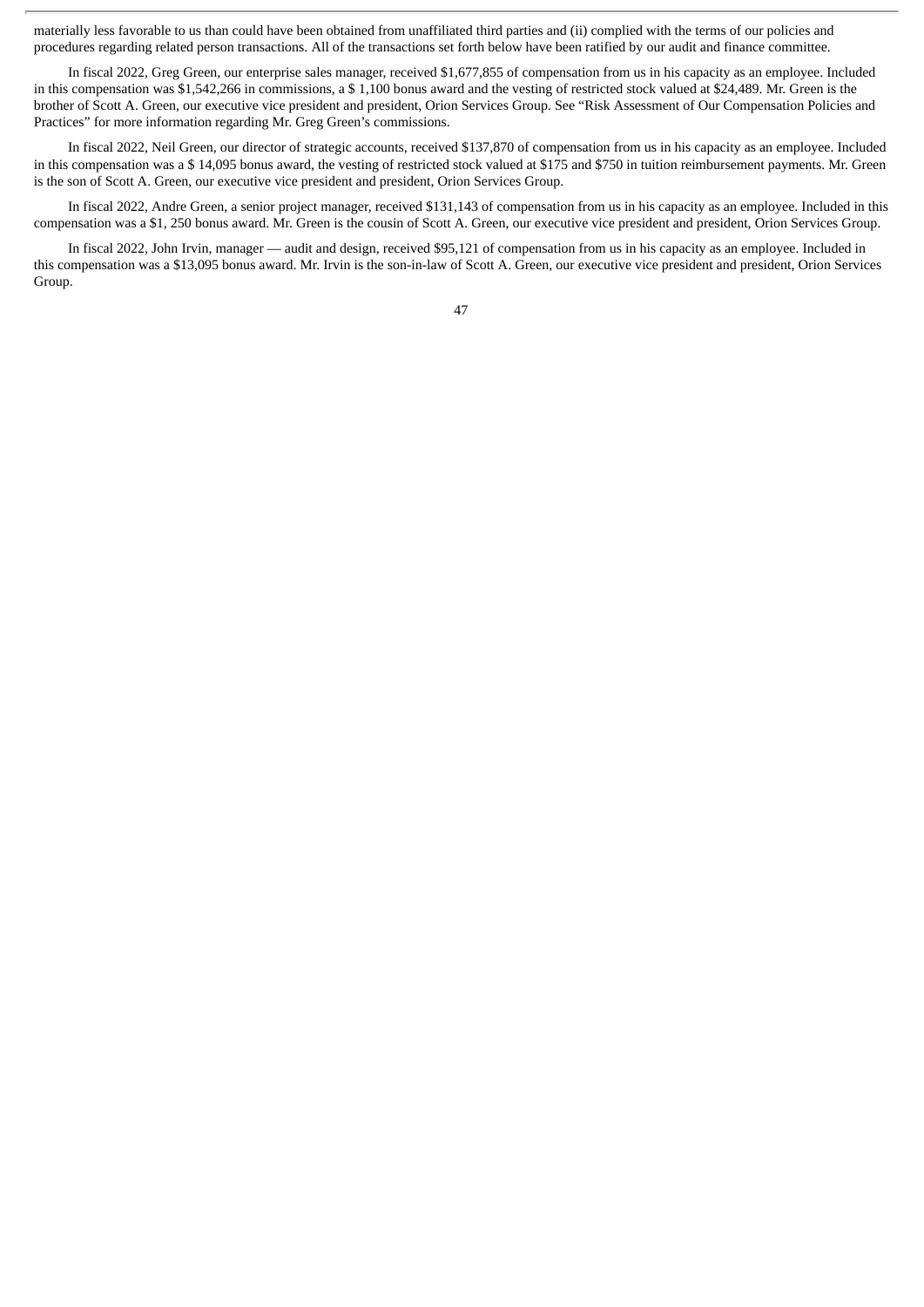#### **AUDIT AND FINANCE COMMITTEE MATTERS**

#### **Report of the Audit and Finance Committee**

The information contained in this report shall not be deemed to be "soliciting material" or "filed" or incorporated by reference in future filings with the SEC, or subject to the liabilities of Section 18 of the Securities Exchange Act of 1934, as amended (the "Exchange Act"), except to the extent that we specifically incorporate it by reference into a document filed under the Securities Act of 1933, as amended, or the Exchange Act.

Our audit and finance committee has adopted certain pre-approval categories for each fiscal year. These categories relate to auditor assistance with periodic filings with the SEC, auditor assistance with board approved capital raising or debt financing, auditor assistance with board approved acquisitions, auditor assistance with due diligence, required responses to SEC comment letters, and auditor assistance with routine tax matters.

We, the members of the audit and finance committee, as of the date of our filing of our fiscal 2022 Annual Report on Form 10-K with the SEC, represent the following:

1. As required by our charter, we reviewed the company's financial statements for the fiscal year 2022 and met with management, as well as representatives of BDO USA, LLP, the company's independent registered public accounting firm (which we refer to as "BDO") for fiscal year 2022, to discuss the financial statements.

2. We also discussed with members of BDO the matters required to be discussed by the applicable requirements of the Public Company Accounting Oversight Board and the SEC.

3. In addition, we received the written disclosures and the letter from BDO required by applicable requirements of the Public Company Accounting Oversight Board and the SEC regarding BDO's communications with the audit and finance committee concerning independence, and discussed with members of BDO their independence from management and the company.

4. Based on these discussions, the financial statement review and other matters we deemed relevant, we recommended to the company's board of directors that the company's audited financial statements for the fiscal year 2022 be included in the company's Annual Report on Form 10-K for the year ended March 31, 2022.

Respectfully submitted by the audit and finance committee:

Ellen B. Richstone, Chair Anthony L. Otten Alan B. Howe

#### **Principal Accountant Services and Fees**

BDO serves as our independent registered public accounting firm. Representatives of BDO are expected to be present at our annual meeting. They will have the opportunity to make a statement if they so desire and to respond to appropriate questions.

The following table presents fees billed by BDO for professional services rendered for the audit of our annual financial statements for fiscal 2022 and fiscal 2021 and fees billed for other services rendered during fiscal 2022 and fiscal 2021:

|                    | Fiscal 2022 | Fiscal 2021              |
|--------------------|-------------|--------------------------|
| Audit fees(1)      | \$573,749   | \$624,445                |
| Audit-related fees |             |                          |
| Tax fees           |             |                          |
| All other          | __          | $\overline{\phantom{a}}$ |
| <b>Total fees</b>  | \$573,749   | \$624.445                |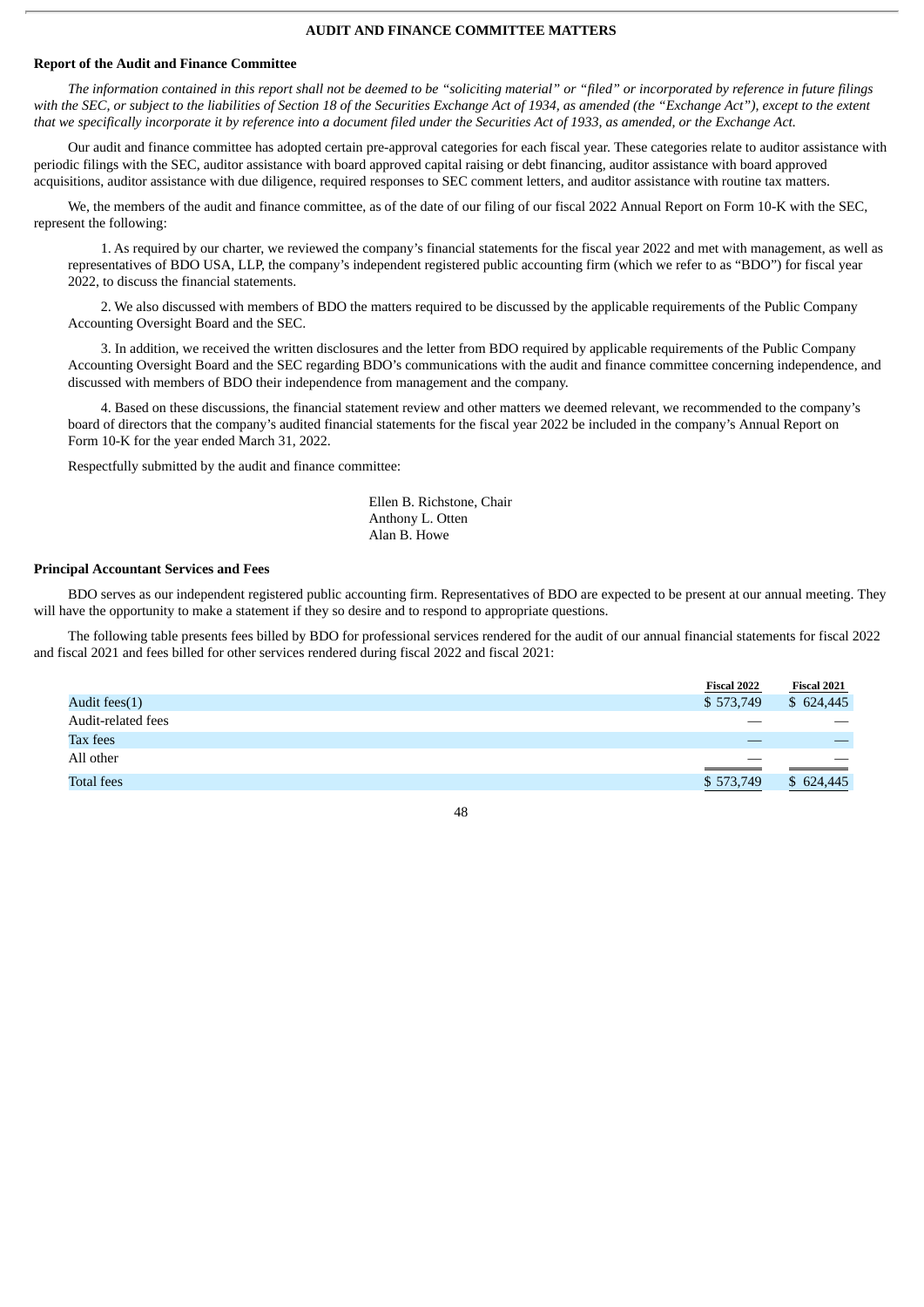(1) Represents the aggregate fees billed for the integrated audit of our fiscal 2022, and financial statement audit of our fiscal 2021 financial statements, review of quarterly financial statements, review of other documents filed with the SEC, and attendance at audit committee meetings and shareholder meetings.

#### **Audit Committee Pre-Approval Policy**

The audit and finance committee, in accordance with its charter, must pre-approve all non-audit services provided by our independent registered public accountants. The audit and finance committee generally pre-approves specified services in the defined categories of audit services, audit related services and tax services up to specified amounts. Pre-approval may also be given as part of our audit and finance committee's approval of the scope of the engagement of our independent registered public accountants or on an individual, explicit case-by-case basis before our independent auditor is engaged to provide each service.

The audit and finance committee considered whether the provision of the services not related to the audit of our financial statements acknowledged in the table above was compatible with maintaining the independence of BDO and is of the opinion that the provision of these services was compatible with maintaining BDO's independence.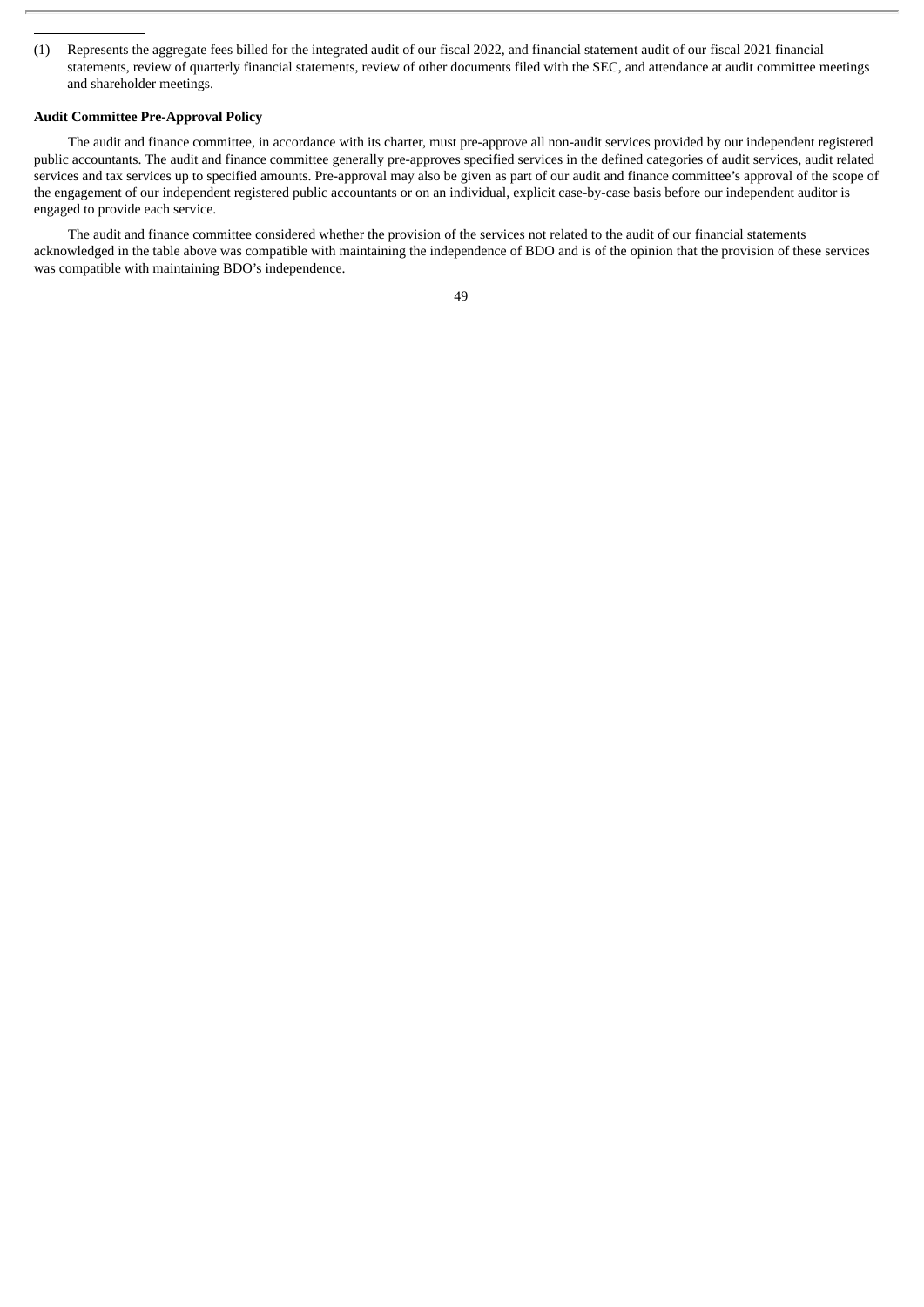#### **PROPOSAL THREE:**

#### **RATIFICATION OF INDEPENDENT REGISTERED PUBLIC ACCOUNTING FIRM**

Our audit and finance committee has selected BDO USA, LLP (which we refer to as "BDO") to be our independent registered public accounting firm for our fiscal year 2023. In selecting BDO to be our independent registered public accounting firm for our fiscal year 2023, our audit and finance committee considered the results from its review of BDO's independence, including (i) all relationships between BDO and our company and any disclosed relationships or services that may impact BDO's objectivity and independence; (ii) BDO's performance and qualification as an independent registered public accounting firm; and (iii) the fact that the BDO engagement audit partner is rotated on a regular basis as required by applicable laws and regulations.

Our audit and finance committee charter does not require that our shareholders ratify the selection of BDO as our independent registered public accounting firm. We are doing so because we believe it is a matter of good corporate governance practice. If our shareholders do not ratify the selection, our audit and finance committee may reconsider whether to retain BDO, but still may retain the firm. Even if the selection is ratified, our audit and finance committee, in its discretion, may change the appointment at any time during the year if it determines that such a change would be in the best interests of us and our shareholders.

**RECOMMENDATION OF THE BOARD: THE BOARD UNANIMOUSLY RECOMMENDS A VOTE "FOR" THE APPROVAL OF THE RATIFICATION OF BDO USA, LLP AS OUR INDEPENDENT REGISTERED PUBLIC ACCOUNTING FIRM FOR OUR FISCAL YEAR 2023.**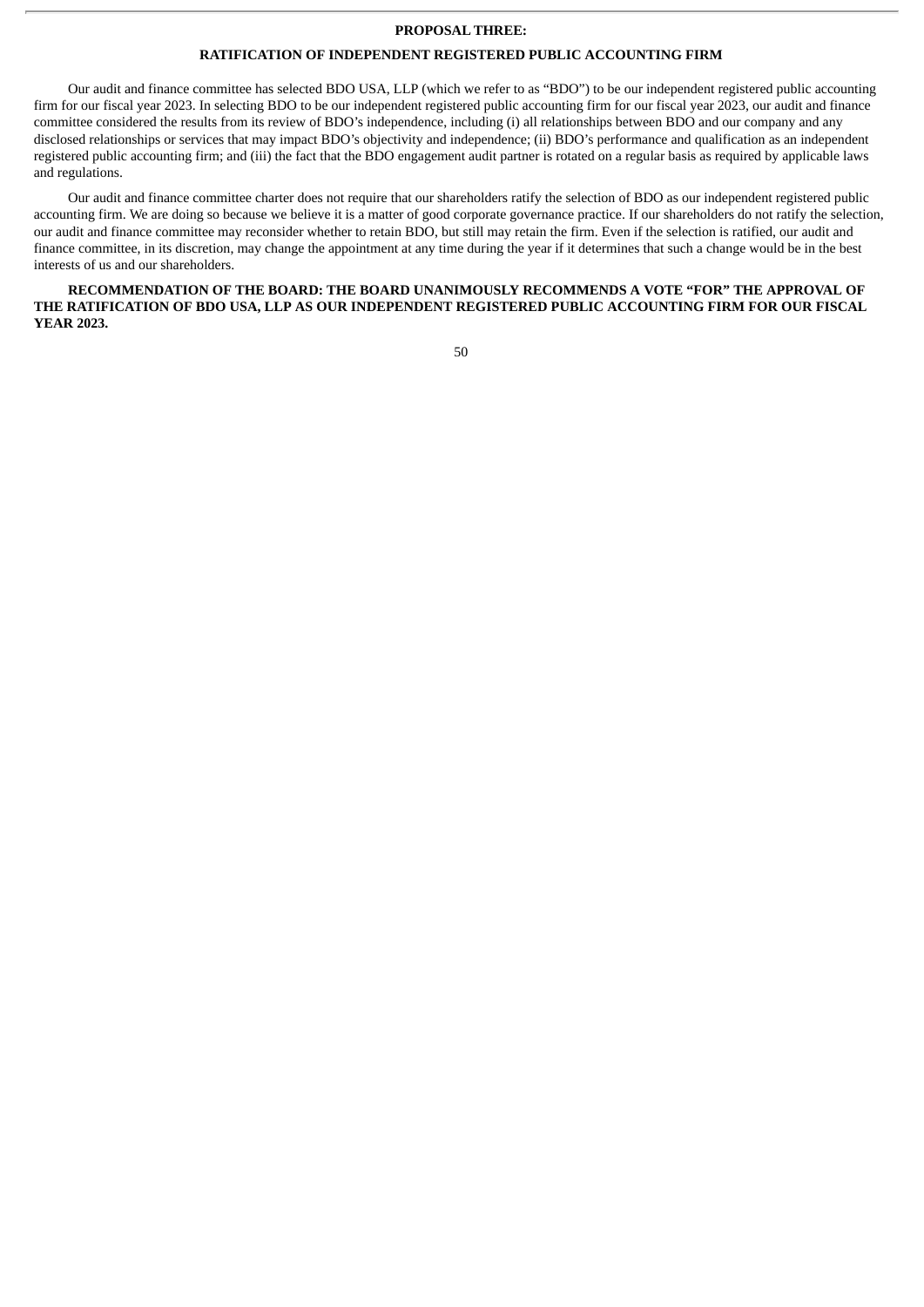#### **ANNUAL REPORT ON FORM 10-K**

We will provide without charge to each person to whom a copy of this proxy statement has been delivered, upon written or oral request, a copy of our Annual Report on Form 10-K for our fiscal year ended March 31, 2022. Requests should be made to our board secretary at our principal executive offices located at 2210 Woodland Drive, Manitowoc, Wisconsin 54220; telephone number (800) 660-9340.

#### **SHAREHOLDER PROPOSALS**

We did not receive any shareholder proposals for inclusion in this year's proxy statement. All shareholder proposals pursuant to Rule 14a-8 under the Securities Exchange Act of 1934 ("Rule 14a-8") for presentation at our 2023 Annual Meeting of Shareholders must be received at our offices located at 2210 Woodland Drive, Manitowoc, Wisconsin 54220, by February 20, 2023, for inclusion in our proxy statement for our 2023 annual meeting.

A shareholder who intends to present business, other than a shareholder proposal pursuant to Rule 14a-8, or nominate a director at our 2023 annual meeting must comply with the requirements set forth in our bylaws. Among other things, a shareholder must give written notice to our board secretary no later than the close of business on the day which is determined by adding to December 31, 2022 the number of days starting with May 1, 2023 and ending on the date of the 2023 annual meeting. By way of example, if our 2023 annual meeting takes place on August 3, 2023, then such notice to be timely must be received not later than the close of business on April 4, 2023.

If the notice is not timely received in accordance with the foregoing, then we are not required to present such proposal at the 2023 annual meeting because the notice will be considered untimely. If our board of directors chooses to present such a shareholder proposal submitted after its due date at the 2023 annual meeting, then the persons named in proxies solicited by our board of directors for the 2023 annual meeting may exercise discretionary voting power with respect to such proposal.

#### **SHAREHOLDER COMMUNICATIONS WITH THE BOARD OF DIRECTORS**

Shareholders who wish to communicate with our board or with particular directors may send correspondence to our board secretary at Orion Energy Systems, Inc., 2210 Woodland Drive, Manitowoc, Wisconsin 54220. Our board secretary will forward all appropriate communications to our board or to particular directors as directed or as appropriate. Shareholders may also communicate directly with non-management directors of our board by directing communications to Orion Energy Systems, Inc., 2210 Woodland Drive, Manitowoc, Wisconsin 54220, Attn: Lead Director.

#### **MAILINGS TO HOUSEHOLDS**

To reduce duplicate mailings, we are now sending only one copy of any notice of internet availability of proxy materials, proxy statement or annual report to multiple shareholders sharing an address unless we receive contrary instructions from one or more of the shareholders. Upon written request, we will promptly deliver a separate copy of any notice of internet availability of proxy materials, annual report or proxy statement to a shareholder at a shared address.

If you wish to receive separate copies of each notice of internet availability of proxy materials, proxy statement and annual report please notify us by writing or calling our board secretary at 2210 Woodland Drive, Manitowoc, Wisconsin 54220, telephone number (800) 660-9340. If you are receiving duplicate mailings, you may authorize us to discontinue mailings of multiple notices of internet availability of proxy materials, proxy statements and annual reports. To discontinue duplicate mailings, notify us by writing or calling our board secretary.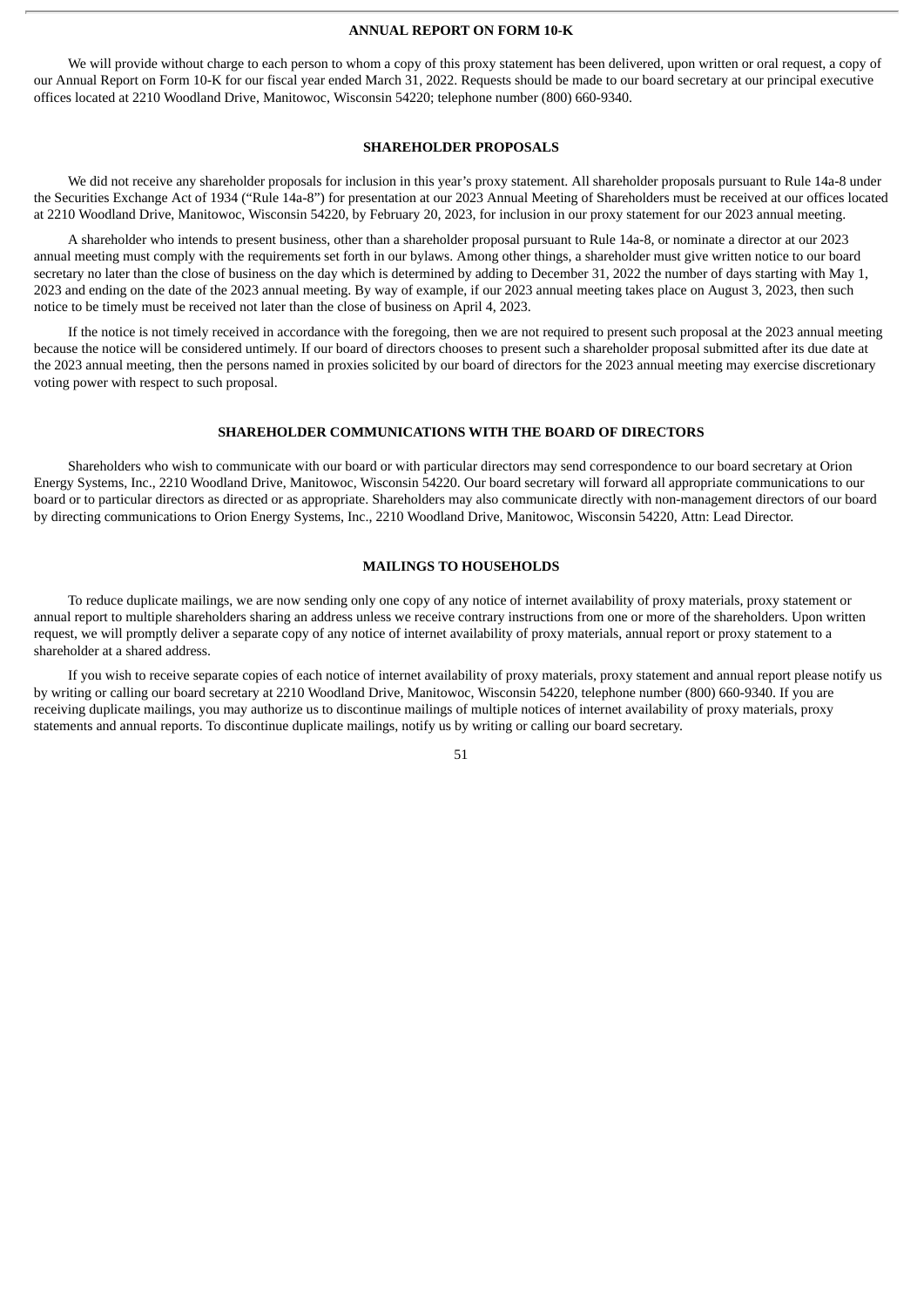#### **PROXY SOLICITATION**

We will bear the costs of solicitation of proxies for our annual meeting. In addition to solicitation by mail, directors, officers and our regular employees may solicit proxies from shareholders by telephone, telegram, in person or otherwise. These directors, officers and employees will not receive additional compensation, but may be reimbursed for out-of-pocket expenses in connection with the solicitation. Brokers, nominees, fiduciaries, and other custodians who are requested to forward soliciting material to the beneficial owners of our Common Stock held of record by them will be reimbursed for their reasonable expenses.

#### **YOUR VOTE IS IMPORTANT.**

**THE PROMPT RETURN OF PROXIES WILL SAVE OUR COMPANY THE EXPENSE OF FURTHER REQUESTS FOR PROXIES. PLEASE PROMPTLY MARK, SIGN, DATE AND RETURN THE ENCLOSED PROXY IN THE ENCLOSED ENVELOPE.**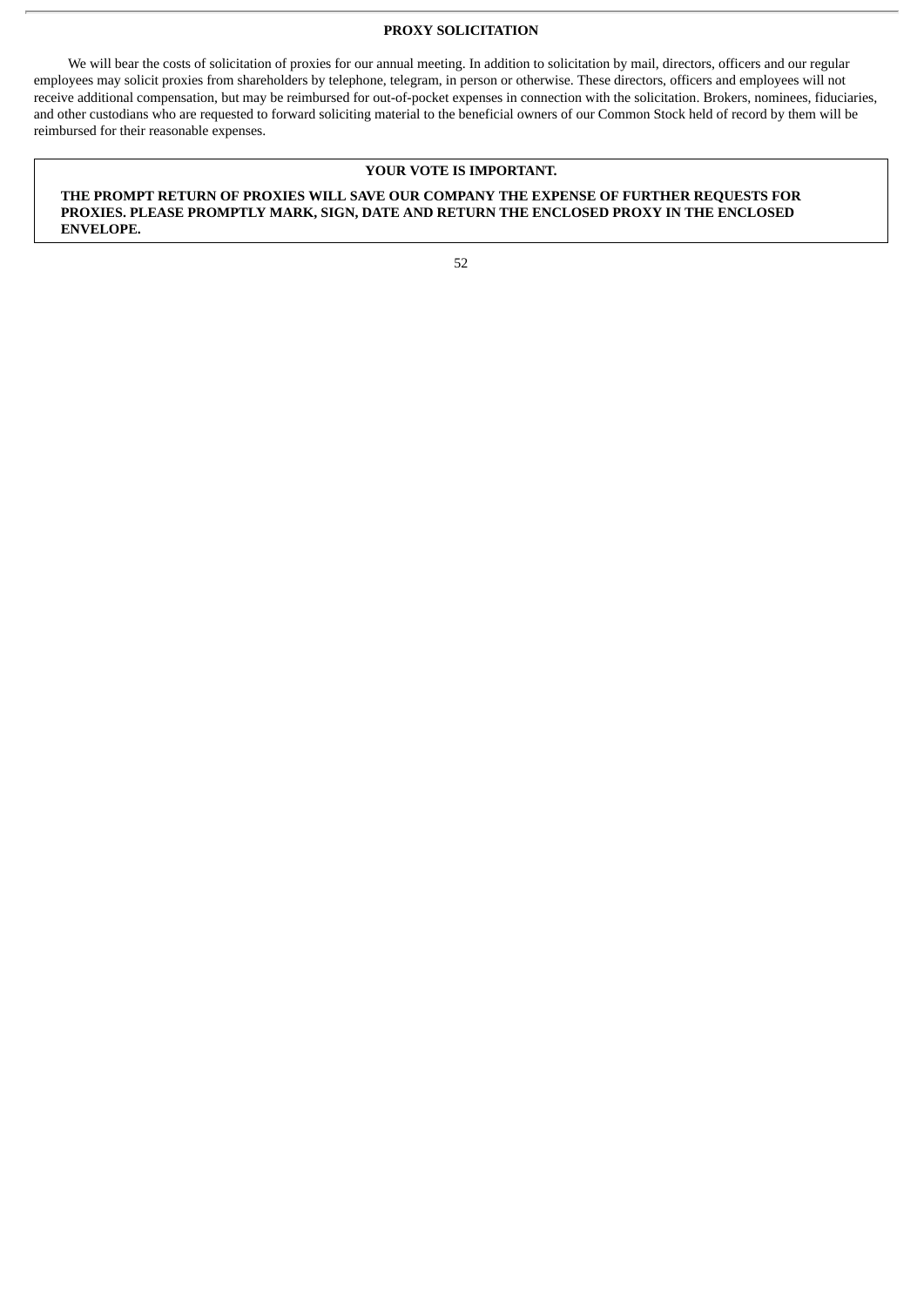



# VOTE BY INTERNET<br>Before The Meeting - Go to www.proxyvote.com or scan the QR Barcode above<br>The the laternative transmit unuruntion instructions and for electronic delivers of inform

Use the Internet to transmit your voting instructions and for electronic delivery of information<br>up until 11:59 p.m. Eastern Time August 3, 2022. Have your proxy card in hand when you<br>access the web site and follow the ins

#### During The Meeting - Go to www.virtualshareholdermeeting.com/OESX2022

You may attend the meeting via the Internet and vote during the meeting. Have the information<br>that is printed in the box marked by the arrow available and follow the instructions.

VOTE BY PHONE - 1-800-690-6903<br>Use any touch-tone telephone to transmit your voting instructions up until 11:59 p.m.<br>Eastern Time August 3, 2022. Have your proxy card in hand when you call and then follow<br>the instructions.

VOTE BY MAIL<br>Mark, sign and date your proxy card and return it in the postage-paid envelope we<br>have provided or return it to Vote Processing, c/o Broadridge, 51 Mercedes Way,<br>Edgewood, NY 11717.

TO VOTE, MARK BLOCKS BELOW IN BLUE OR BLACK INK AS FOLLOWS:

|                                                                                                                                                                                                                                                                                                                                                                     |     |                             |        | D87907-P75740                                                                                                                                         | KEEP THIS PORTION FOR YOUR RECORDS  |   |                     |   |
|---------------------------------------------------------------------------------------------------------------------------------------------------------------------------------------------------------------------------------------------------------------------------------------------------------------------------------------------------------------------|-----|-----------------------------|--------|-------------------------------------------------------------------------------------------------------------------------------------------------------|-------------------------------------|---|---------------------|---|
|                                                                                                                                                                                                                                                                                                                                                                     |     |                             |        | THIS PROXY CARD IS VALID ONLY WHEN SIGNED AND DATED.                                                                                                  | DETACH AND RETURN THIS PORTION ONLY |   |                     |   |
| ORION ENERGY SYSTEMS, INC.<br>The Board of Directors recommends you vote FOR the<br>following:                                                                                                                                                                                                                                                                      | All | For Withhold For All<br>All | Except | To withhold authority to vote for any individual<br>nominee(s), mark "For All Except" and write the<br>number(s) of the nominee(s) on the line below. |                                     |   |                     |   |
| Election of Directors:                                                                                                                                                                                                                                                                                                                                              | ο   | П                           | П      |                                                                                                                                                       |                                     |   |                     |   |
| Nominees:                                                                                                                                                                                                                                                                                                                                                           |     |                             |        |                                                                                                                                                       |                                     |   |                     |   |
| Anthony L. Otten<br>01<br>Sally A. Washlow<br>021                                                                                                                                                                                                                                                                                                                   |     |                             |        |                                                                                                                                                       |                                     |   |                     |   |
| The Board of Director recommends you vote FOR the following proposals:                                                                                                                                                                                                                                                                                              |     |                             |        |                                                                                                                                                       |                                     |   | For Against Abstain |   |
| Advisory vote on the approval of the compensation of the Company's named executive officers as disclosed in the proxy statement.<br>2.                                                                                                                                                                                                                              |     |                             |        |                                                                                                                                                       |                                     |   | О                   | О |
| Ratification of BDO USA, LLP to serve as the Company's independent registered public accounting firm for fiscal year 2023.<br>3.                                                                                                                                                                                                                                    |     |                             |        |                                                                                                                                                       |                                     | Π | Ω                   | Ο |
| On such other matters that may properly come before the annual meeting in accordance with the best judgment of the persons named as proxies.<br>4.                                                                                                                                                                                                                  |     |                             |        |                                                                                                                                                       |                                     | П | О                   | Ο |
| NOTE: THIS PROXY WHEN PROPERLY EXECUTED WILL BE VOTED AS DIRECTED OR, IF NO DIRECTION IS GIVEN, WILL BE VOTED FOR THE DIRECTOR<br>NOMINEES INDICATED ABOVE, AND FOR ITEM 2, FOR ITEM 3 AND FOR ITEM 4. IT WILL ALSO BE VOTED IN ACCORDANCE WITH BEST JUDGMENT OF THE<br>PROXIES NAMED HEREIN ON ANY OTHER MATTERS THAT MAY PROPERLY COME BEFORE THE ANNUAL MEETING. |     |                             |        |                                                                                                                                                       |                                     |   |                     |   |
| Please sign name(s) exactly as shown at left. When signing as executor, administrator, trustee<br>or guardian, give full title as such; when shares have been issued in names of two or more<br>persons, all should sign.                                                                                                                                           |     |                             |        |                                                                                                                                                       |                                     |   |                     |   |
| Signature [PLEASE SIGN WITHIN BOX]<br>Date                                                                                                                                                                                                                                                                                                                          |     |                             |        | Signature (Joint Owners)                                                                                                                              | Date                                |   |                     |   |